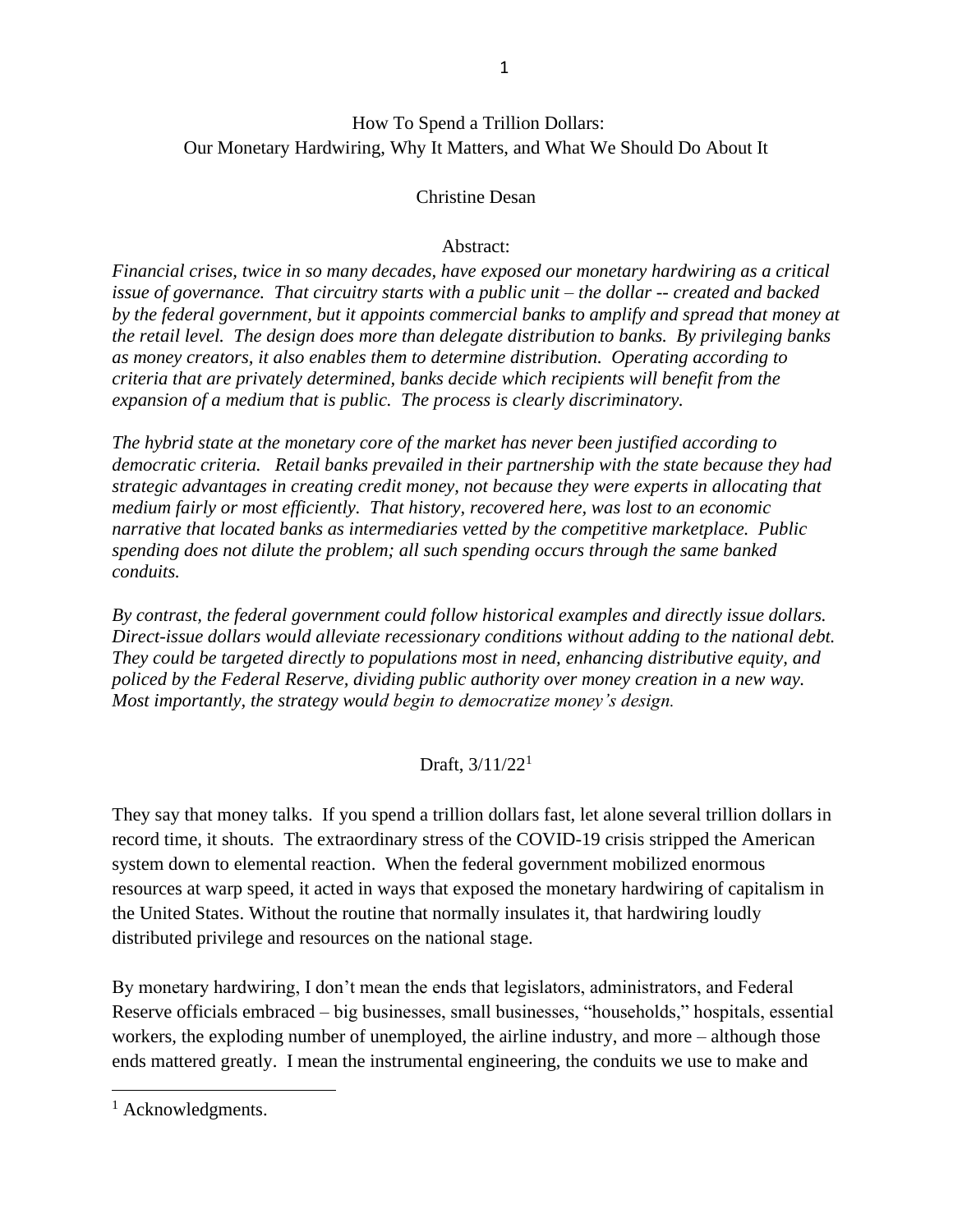push money into the hands of individuals. Directing the flow of value in everyday conditions as well as emergencies, the monetary hardwiring affects the ends in profound ways. Indeed, the more concerned we are with the ends, the more we should attend to the hardwiring. That circuitry defines the parameters within which decisions about ends are made. In fact, it has constricted our imaginations for decades – even as it determines patterns of growth and inequality.

A particular kind of hardwiring characterizes capitalism. That system amounts to the governing (constitutive) determination that the public medium of the economy – money – should be created by banks, predominantly banks operating for private profit. The determination is strange, indeed sui generis, because governments can make money without any financial intermediary or involvement. Despite its anomalous nature, the banked design for creating the money supply has gone viral in the last three centuries. During that time, it has determined the way both private and public spending happens.

A little aerial reconnaissance of federal spending during the COVID-19 Crisis marks out a territory both familiar and, on second look, just plain weird. It tells us an enormous amount about how the current hardwiring delivers new money to the government and to individuals. At the same time, it raises profound questions about whether and how we justify the current system. Mapping the circuitry and tracing its history escalates the issue. Banks' origins and operations are sharply disconnected from the contemporary rationale – their expertise as intermediaries - for their singular privilege. The disjunction leaves them deficient in democratic vetting and validation, compelling revision. One place to start: directly issuing dollars in moments of urgent need. That proposal brings us full circle to the aerial tour.

In the face of the COVID-19 crisis, the federal government spent money at a torrid pace. In the spring of 2020, the Federal Reserve received authority to disburse somewhere between \$3.5 and \$6 trillion (if the Treasury agreed on the upper end) in loans, asset purchases, and other liquidity supports. The central bank promised that it would do more if needed – it emphasized that there were no caps on several of its programs. The central bank would in fact disburse over \$5.2 trillion over the next 20 months.<sup>2</sup> (For reference, the size of the entire 2019 federal budget was

<span id="page-1-0"></span><sup>&</sup>lt;sup>2</sup> Asset purchases or quantitative easing (QE) by the Fed occurred at a pace averaging \$150 billion a month from March 2020 through November 2021, when the Fed announced it would begin tapering its purchases, used here as a plausible endpoint of Fed's crisis response QE. Between Feb 26, 2020 and November 2021, the Fed's balance of Treasury and mortgage-backed securities (MBS) increased by \$4.2 trillion. *See* Federal Reserve Statistical Release H.4.1 (Jan 13, 2022). The CARES Act further enabled the Fed to engage in \$1.95 trillion in credit support lending to municipalities and firms (which could have gone up to \$4.5 trillion had the Treasury agreed), as well as \$953 billion in liquidity support to Paycheck Protection Program lenders. *See* Eriic Milstein & David Wessel, What Did the Fed Do in Response to the COVID-19 Crisis? (2021) (summarizing the amount credit support vehicles could lend based on Fed loss cushion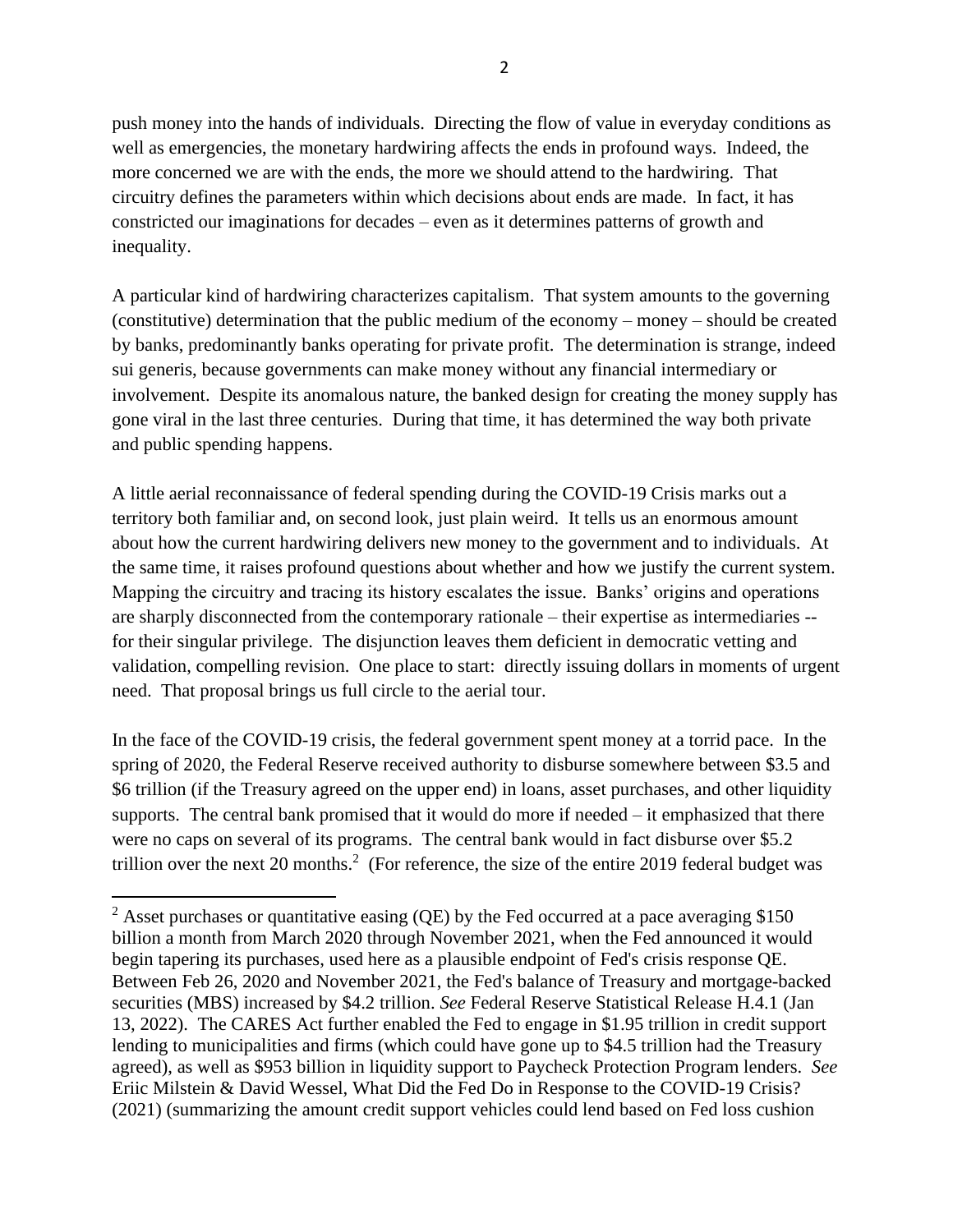<span id="page-2-1"></span><span id="page-2-0"></span>\$4.5 trillion.)<sup>3</sup> Also in the spring of 2020, Congress appropriated \$3.6 trillion, \$1.9 trillion of which had been disbursed by July 2020. Congress would eventually appropriate \$2.13 trillion more, notably in December 2020 and March 2021.<sup>4</sup>

For observers who remembered the federal government's response to the Financial Crisis of 2008, the pattern was predictable -- but also odd and unsettling for several reasons.

First, the spending benefited finance far more immediately than individuals and with greater direct effect. That was true despite the fact that an external shock, a virus, caused the 2020 crisis, unlike the internal financial panic that created the 2008 crisis. The economic crash was clearly worst at the bottom, devastating individuals with insecure employment, particularly those in low-income households, small businesses, and communities of color.<sup>5</sup> Between February and April 2020, more than 3.3 million small businesses closed, 22% of the total and the fastest decline on record. Businesses owned by African-Americans were hit hardest, dropping by 41%.<sup>6</sup>

requirements and invested Treasury equity); Rosalind Z. Wigins, *CARES Act \$454 billion Emergency Fund Could Add Up to Much More for Businesses, States and Municipalities*, YALE PROGRAM ON FINANCIAL STABILITY (2020) (discussing the 10:1 potential leverage the \$454 billion CARES allocation could generate); *see also* Paycheck Protection Program Lending Facility Term Sheet (Apr. 9,2020) (constraining PPPLF lending to the total principal of disbursed PPP loans). Ultimately the Fed used \$0.2 trillion of that ammunition. *See* Statistical Release H.4.1 (Jan 13, 2022) (outstanding loans under credit facilities peaked at roughly \$40 billion in January 2021, PPPLF outstanding notes peaked at roughly \$90 billion in June 2021, MMLF and related lending amounted to \$89 billion). The Fed had essentially no limit on the liquidity support it could provide to brokers (repurchase agreements and international swap lines), which it used at peak (March 2020) to disburse \$0.9 trillion in liquidity. *See id.* There is no obvious baseline for standard amount of asset purchases or repo, so it is unclear how much of the post-spring 2020 outlay should be considered a result of that emergency. Having said that, the "new normal" of QE is, itself, a function of the Financial Crisis of 2008. For the open-ended nature of the Fed's commitment, *see, e.g*., Board of Governors, Federal Reserve Announces Extensive New Measures (2020).

<sup>3</sup> Congressional Budget Office, Monthly Budget Review (Nov. 7, 2019), available at [https://www.cbo.gov/system/files/2019-11/55824-CBO-MBR-FY19.pdf.](https://www.cbo.gov/system/files/2019-11/55824-CBO-MBR-FY19.pdf)

<sup>4</sup> Committee for a Responsible Federal Budget Staff, *COVID Money Tracker: Policies Enacted Through August* 14 (Apr 20, 2020). Congress passed the Response and Relief Act on December 27, 2020, and the American Rescue Plan Act on March 11, 2021. *See* CRFB, *COVID Money Tracker*, updated through Jan 10, 2020, https://www.covidmoneytracker.org/ accessed January 18, 2022.

<sup>5</sup> Betsy McKay, *Coronavirus Deals Setback to Global Vaccination Programs*, WALL ST. J., September 14, 2020.

<sup>6</sup> Robert Fairlie, *The Impact of Covid-19 on Small Business Owners* (Stanford Institute for Economic Policy Research No. 20-022 ed. 2020).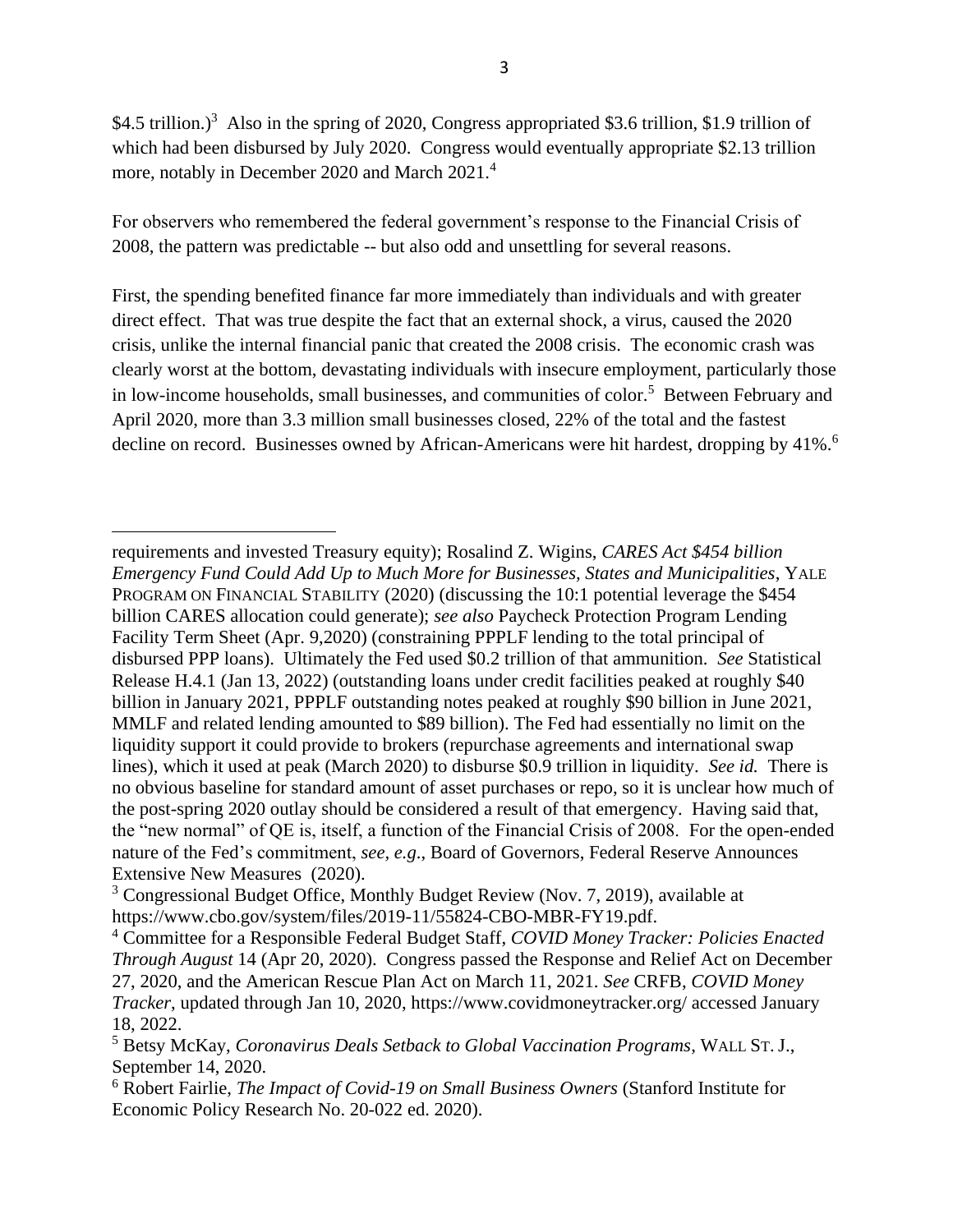<span id="page-3-0"></span>By May 2020, thirty-six million people had lost their jobs.<sup>7</sup> Medical coverage vanished with those jobs – and this at the very moment it was most necessary.<sup>8</sup> As the coronavirus spread, other health problems escalated, from mental illness to an array of compounding conditions like obesity.<sup>9</sup> Those deemed "essential" workers were the least paid and worst protected from the virus. It rampaged across communities, attacking along lines of poverty and race that fracture American society.<sup>10</sup>

As events exposed the desperate precarity for households, finance was on the frontline for rescue in 2020, as in 2008. The government's earliest acts included lowering the interest rate for banks, abolishing their reserve requirements, and increasing loans to banks at the Fed's discount window.<sup>11</sup> If banks lent freely, the reasoning went, that would support businesses in trouble.

The Fed soon renewed quantitative easing: beginning with asset purchases of \$900 billion Treasury and mortgage-backed securities, the Fed vowed to make an unlimited number of purchases as needed. The policy aimed to "support the flow of credit to American families and businesses."<sup>12</sup> Along with other Fed purchases to come, quantitative easing increased demand for targeted assets, driving up their price and down their yield. As in 2009, by depressing bond yields, the Fed's actions encouraged investors to buy equities. As the economy collapsed, the stock market soared, posting its speediest 50 day increase in history.<sup>13</sup>

 $<sup>7</sup>$  After a rise in hiring by companies that reopened in June, unemployment stood at about 30</sup> million. Patricia Cohen, *Roughly One In Five Workers Are Collecting Unemployment Benefits*, N.Y. TIMES, July 23, 2020.

<sup>8</sup> Sheryl Gay Stolberg, *Millions Have Lost Health Insurance in Pandemic-Driven Recession*, N.Y. TIMES, July 14, 2020.

<sup>9</sup> Jake Remaly, *'Striking' Increase in Childhood Obesity During Pandemic* WebMD Health News *at* https://www.webmd.com/lung/news/20210330/striking-increase-in-childhoood-obesityduring-pandemic; Mark E. Czeisler, et al., *Mental Health, Substance Use, and Suicidal Ideation during the COVID-19 Pandemic - United States, June 24-30, 2020*, MORBIDITY AND MORTALITY WEEKLY REPORT (2020) (reporting 41% of Americans coping with substance abuse and/or declines in mental health).

<sup>&</sup>lt;sup>10</sup> Czeisler et al., *supra* note [9.](#page-3-0) The COVID-19 Crisis has disproportionately devastated mental health among Black and Hispanic populations: 15% and 18 %, respectively, of those responding reported suicidal thoughts, compared to 11% of the general population (broken down by ethnicity, incidence was 8% and 7% in white and Asian respondents). *Id.*

<sup>&</sup>lt;sup>11</sup> Board of Governors, Federal Reserve Issues FOMC Statement, March 3 (2020); Board of Governors, Federal Reserve Issues FOMC Statement, March 15 (2020); Board of Governors of the Federal Reserve System, *Reserve Requirements* (2020), *available at* https://www.federalreserve.gov/monetarypolicy/reservereq.htm.

<sup>12</sup> Jeanna Smialek, et al., *State and Local Budget Pain Looms Over Economy*, N.Y. TIMES, Aug 14, 2020, 2020; Board of Governors, *supra* note 2.

<sup>13</sup> Steven Rattner, *The Mystery of High Stock Prices*, N.Y. TIMES, July 3, 2020; Matt Phillips, *The Bad News Won't Stop but the Markets Keep Rising*, N.Y. TIMES, April 29, 2020; Richard Henderson, *BlackRock Wins \$100bn in New Client Funds during Wall Street Rally*, FIN TIMES,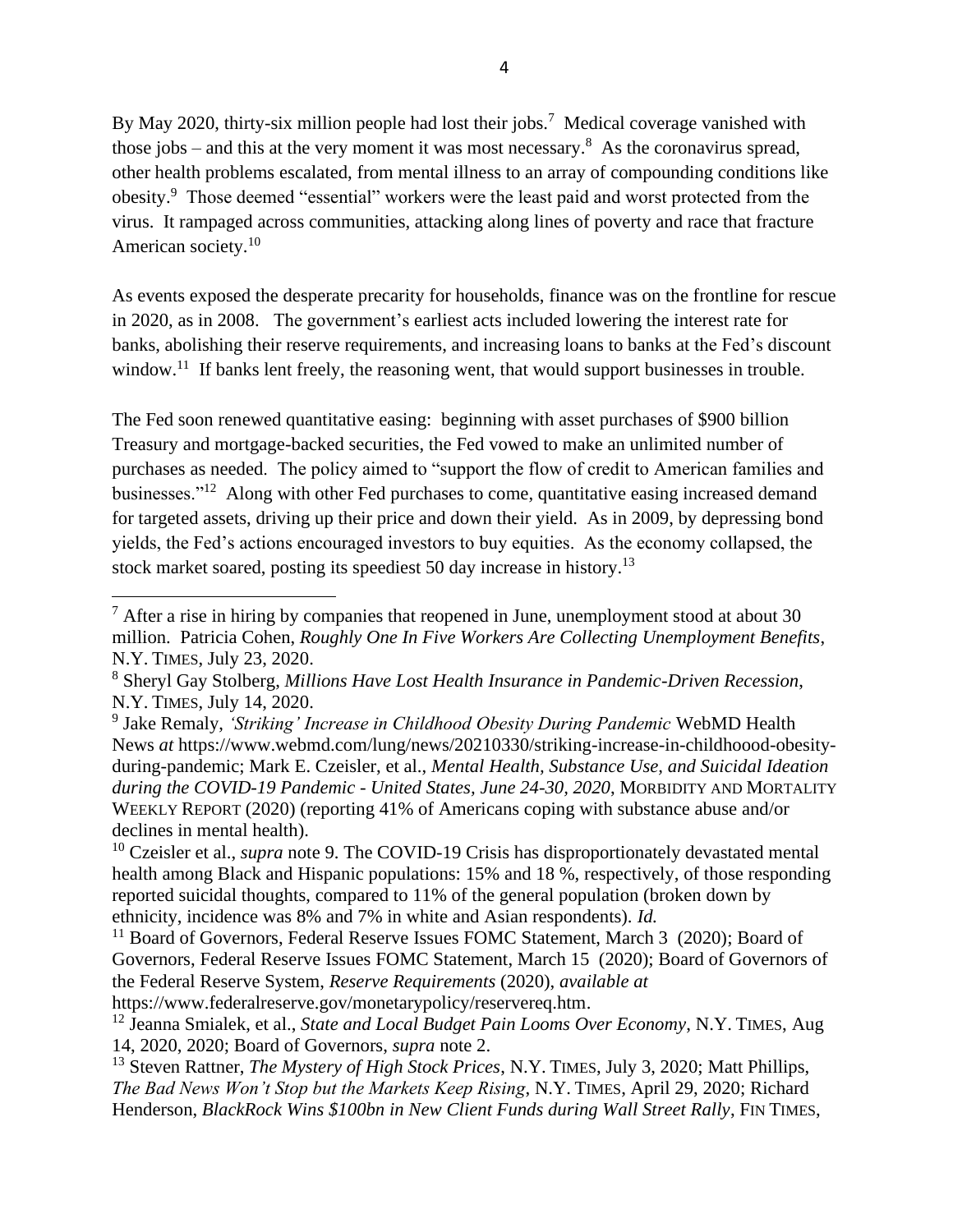The Fed also moved to support the "shadow banks" that operate in the capital markets, allocating \$1.5 trillion for repurchase ("repo") operations.<sup>14</sup> According to the Fed, the injections were "intended to ensure that the supply of reserves remains ample," and "to support smooth functioning" in the funding markets used by securities dealers, hedge funds, money market mutual funds, corporations, and large cash investors.<sup>15</sup> In the following weeks, the central bank arranged lines of credit for foreign central banks, lowering its rates and then expanding its assistance in scope and method of lending.<sup>16</sup>

During the second half of March, the Fed resurrected lending channels innovated during the 2008 Financial Crisis to further support the repo market and the closely related commercial paper market. By lending to participants in those markets (broker-dealers, money market mutual funds, banks, and financial companies), the Fed hoped to forestall any desire by investors to panic and withdraw from them.<sup>17</sup> The resurrected facilities had no lending caps.<sup>18</sup> The Fed then opened facilities that would lend directly to corporations large enough to operate in the capital markets (*i.e.*, corporations that issue bonds and get them credit-rated).<sup>19</sup> In April, the central bank extended financing to "Main Street" borrowers (defined as those needing loans of \$1 million and up) if banks would find those borrowers and draw the loans up, and to states and

July 17, 2020; Ruchir Sharma, *The Billionaire Boom: How the Super-rich Soaked up Covid Cash*, FIN TIMES, May 14, 2021. For other contributing causes, *see, e.g.,* Amrith Ramkumar, *'A Powerful Force': Tesla's Momentum Leads Stock-Market Surge*, WALL ST. J., July 20, 2020; Philip Stafford, et al., *US Stocks Fall after McConnell Dents Hopes for Stimulus*, FIN TIMES, Aug. 11, 2020.

<sup>&</sup>lt;sup>14</sup> Federal Reserve Bank of New York, Statement Regarding Repurchase Operations (2020). <sup>15</sup> *Id.*

<sup>16</sup> *Id.* at 20.

<sup>&</sup>lt;sup>17</sup> For detail on financial entities operating there, see *infra* TAN 71-72. On March 23<sup>rd</sup>, the Fed also renewed its Term Asset-backed Securities Loan Facility (TALF), a financial crisis era invention that lent more directly to a wide set of financial firms, including those providing consumer credit and automobile finance. *See* Board of Governors, *supra* note [2.](#page-1-0)

<sup>18</sup> *See* Board of Governors, *supra* note [2.](#page-1-0) By contrast, TALF had a \$100 billion lending ceiling. *See* Board of Governors, Federal Reserve Publishes Updates to the Term Sheet (2020).

<sup>19</sup> The two facilities were the Primary Market and Secondary Market CCFs. *See* Board of Governors, *supra* note [2.](#page-1-0)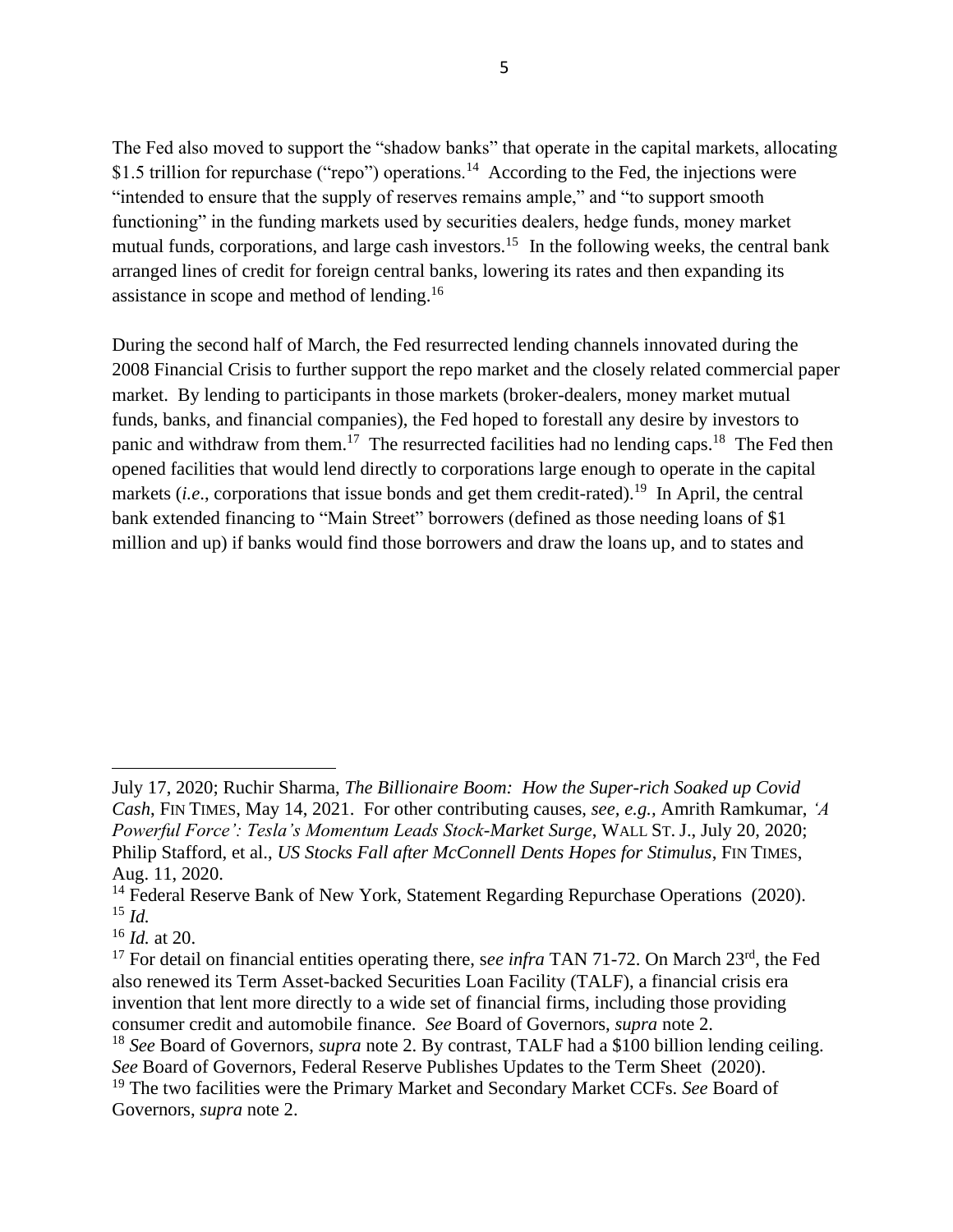municipalities by buying their bonds.<sup>20</sup> The Fed's capacity to extend such credit amounted to \$2.9 trillion and could be quickly expanded with Treasury support to \$4.5 trillion.<sup>21</sup>

<span id="page-5-0"></span>As the Federal Reserve acted, Congress stepped up as well. While it spent at unprecedented speed and quantity, critics pointed to problems from the start.<sup>22</sup> After earlier legislation sent money towards a variety of emergency measures, Congress enacted the \$2.1 trillion CARES Act.<sup>23</sup> The single biggest lump sum appropriation (\$454 billion) went to the Treasury to backstop the Federal Reserve lending programs described above. $^{24}$ 

The largest CARES Act outlay after that, \$349 billion (soon increased to \$670 billion), went to support small businesses through the Paycheck Protection Program (PPP).<sup>25</sup> But by May 2020, the PPP's problems had become evident. Banks profited significantly from the program, which paid for quick action by lenders.<sup>26</sup> Those lenders already working with the Small Business Administration accessed funds more quickly and favored existing customers.<sup>27</sup> Some banks

<sup>&</sup>lt;sup>20</sup> Board of Governors, Federal Reserve Takes Additional Actions (2020); Board of Governors, Federal Reserve Expands Access to its Paycheck Protection Program Liquidity Facility (2020). The minimum loan was lowered on April  $30<sup>th</sup>$  to \$500,000, and on June  $8<sup>th</sup>$  to \$250,000. *See id.*; Board of Governors, Federal Reserve Board Expands its Main Street Lending Program (2020). The Fed set up a similar program to support the Paycheck Protection Program. Board of Governors of the Federal Reserve System, *Paycheck Protection Program Liquidity Facility Term Sheet*(2021), *available at*

https://www.federalreserve.gov/newsevents/pressreleases/files/monetary20210625a1.pdf. <sup>21</sup> See *supra*, note [2.](#page-1-0)

<sup>22</sup> Jacob M. Schlesinger & Joshua Jamerson, *After Three Coronavirus Stimulus Packages, Congress Is Already Prepping Phase Four*, WALL ST. J., March 29, 2020; Jacob M. Schlesinger & Hanna Sender, *How Fast the Economy Crashed and Washington Responded — in Charts*, WALL ST. J., March 27, 2020.

 $23$  The bills supported emergency health measures and testing, small business relief, tax credits to employers for providing paid sick leave, and expanded unemployment and food assistance. The Families First Coronavirus Response Act, 134 Stat. 178 (2020); the Coronavirus Aid, Relief, and Economic Security Act, 134 Stat. 281 (2020).

<sup>24</sup> For a helpful graphic, *see* Schlesinger & Jamerson, *supra* note [22.](#page-5-0) Note that more than half of these funds were never distributed into Fed lending vehicles.

<sup>25</sup> Committee for a Responsible Federal Budget, *What's in the Fourth Coronavirus Package?*(2020), *available at* https://www.crfb.org/blogs/whats-fourth-coronavirus-package; The Editorial Board, *Your Sunny Fiscal Update*, WALL ST. J., July 13, 2020.

<sup>&</sup>lt;sup>26</sup> LAURA SULLIVAN, et al., SMALL BUSINESS RESCUE EARNED BANKS \$10 BILLION IN FEES (National Public Radio 2020); MICHAEL ASH, et al., THE BANKS' TAKE ON THE PAYCHECK PROTECTION PROGRAM (Political Economy Research Institute 2020). Oversight of the PPP has been notoriously difficult. Alan Rappeport & Glenn Thrush, *As Trillions Flow Out the Door, Stimulus Oversight Faces Challenges*, N.Y. TIMES, May 13, 2021.

<sup>27</sup> David Benoit & Peter Rudegeair, *Banks Could Get \$24 Billion in Fees From PPP Loans*, WALL ST. J., July 7, 2020.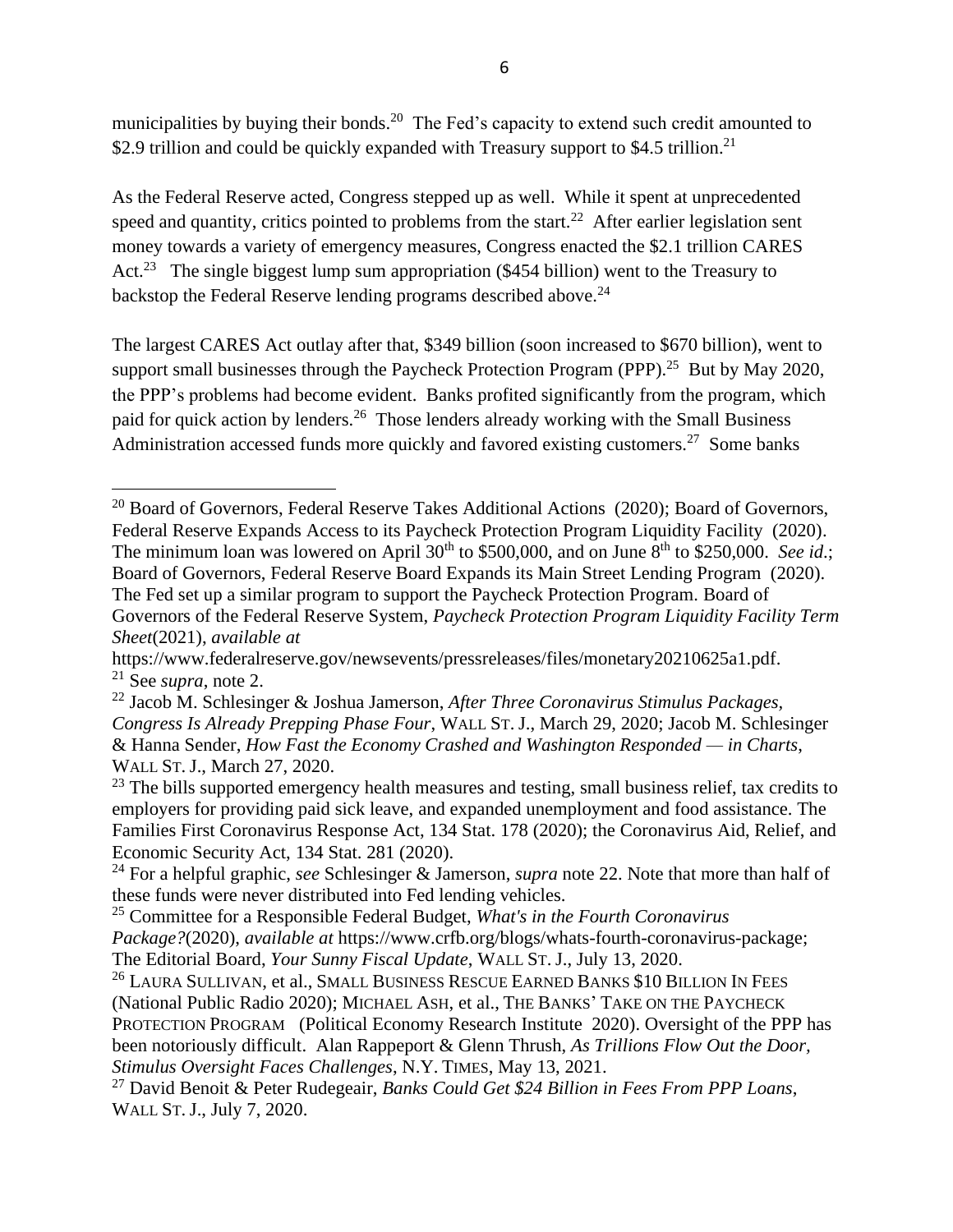were slow to select borrowers and added conditions for eligibility that confounded them. Many loans went to large companies, including financially savvy enterprises and publicly listed entities, rather than small businesses. Loans flowed initially to areas less hard-hit by the virus, a function of the heterogeneity in bank response, as opposed to differences in loan demand.<sup>28</sup> And disproportionately few loans reached businesses run by people of color, the community that has suffered the highest death toll and furnished a disproportionate number of "front line" workers.<sup>29</sup>

<span id="page-6-0"></span>The CARES Act included one-time payments of \$1200 to lower-income individuals, totaling \$301 billion; expanded unemployment and tax deferrals brought the total up to \$771 billion in direct relief. Lawmakers acknowledged all these measures to be stop-gap measures only, sufficient to mitigate damage suffered during the initial shutdown.<sup>30</sup>

Direct support addressed essential needs but arrived too late for some: the payments efficiently reached those with bank accounts because Treasury could directly deposit payments there. Those who received paper checks – up to 70 million by one estimate-- had a costlier time, whether waiting for the checks to arrive and be processed by banks or using payday lending services to fill the gap.<sup>31</sup> By mid-summer, studies showed that the money had succeeded in mitigating economic disaster, but it was also about to run out. It would be extended in December, 2020 and in March, 2021.<sup>32</sup>

A second problem accompanied the benefits claimed by finance: they seemed to flow from the outsized agency that finance exercised in the economy. No one talked about institutions that were "too big to fail" in 2020. Strengthened by increased capital and subject to new kinds of

<sup>28</sup> João Granja, et al., *Did the Paycheck Protection Program Hit the Target?* (NBER Working Paper ed., NBER No. 27095 ed. 2020).

<sup>29</sup> See Stacey Cowley, *Minority Entrepreneurs Struggled to Get Small-Business Relief Loans*, N.Y. TIMES, April 4, 2021 (minority and women borrowers disadvantaged under PPP); Emily Flitter, *Black Business Owners Had a Harder Time Getting Federal Aid, a Study Finds*, N.Y. TIMES, July 15, 2020; *see also* Jessica Bartlett, *Black businesses in Mass. received fewer PPP loans*, BOSTON BUSINESS JOURNAL, July 7, 2020. Data about the PPP has been scant and riddled with errors. *See* David Yanofsky, *Here's What We Know Is Wrong with the PPP Data*, QUARTZ, 2020.

<sup>30</sup> Schlesinger & Jamerson, *supra* note [22.](#page-5-0)

<sup>31</sup> Aaron Klein, *70 Million People Can't Afford to Wait for Their Stimulus Funds to Come in a Paper Check* (Brookings ed., 2020); Saule T. Omarova, *The People's Ledger: How to Dmocratize Money and Finance the Economy*, 74 VAND. L. REV. 1231, 1253 (2021).

<sup>32</sup> Zach Montague, *The Second Stimulus Package: Here's What's Included*, N.Y. TIMES, December 22, 2020; Emily Cochrane, *Divided Senate Passes Biden's Pandemic Aid Plan*, N.Y. TIMES, March 6, updated March 13, 2021. On the impact of the CARES Act and additional support provided by it, *see, e.g*, Annie Lowrey, *The Pandemic Proved That Cash Payments Work*, THE ATLANTIC July 10, 2020; *see also* Stacey Cowley, *Recession's Silver Lining: American Households Are Doing Better Than Expected*, N.Y. TIMES, October 27, 2020.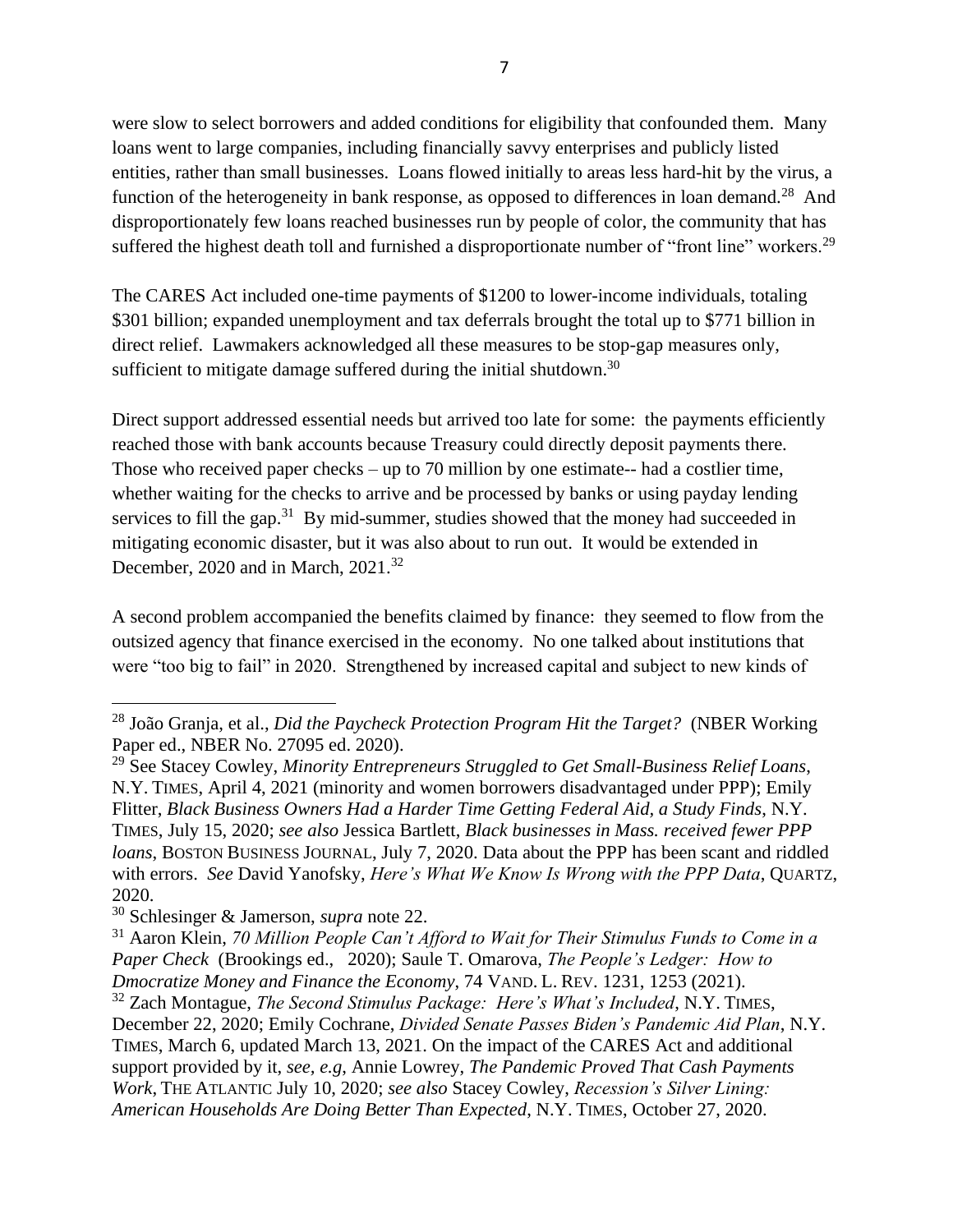oversight, they were supposed to be much more resilient.<sup>33</sup> The implicit deal with taxpayers was that the reform would make costly federal assistance less necessary.

Yet finance once again held the rest of the economy hostage. A shock to the "real economy" threatened to melt-down the capital markets. The emergency measures that followed suggested that those markets might be unable to digest an economic shock without significant assistance.<sup>34</sup> The unlimited amount pledged in quantitative easing, \$1.5 trillion or more in repo operations, up to \$4.5 trillion promised in emergency lending operations – the 2020 Fed had mobilized funds in the same measure and at an even more urgent pace than in 2008 "to prevent the market from freezing up and squeezing companies of needed cash."<sup>35</sup>

<span id="page-7-0"></span>The Fed's promises were extremely effective: as soon as they were rolled out, the markets rallied and the Fed spent significantly less than it had on offer.<sup>36</sup> To some observers, that fact made government assistance less troubling. By "reassuring the markets," the central bank had obviated many problems, rendering its need for material support less necessary. The technique followed Walter Bagehot's classic lesson on the art of central banking: advertising the availability of funds calmed actors concerned that a scramble for cash would undo the system.<sup>37</sup>

<span id="page-7-1"></span>But the reassurance was more than hortatory. Setting aside quantitative easing and its effects on the stock market, the Fed's programs mobilized the machinery of the central bank, itself huge. It signaled a commitment of taxpayer resources for the purposes of finance, as opposed to competing claims. And it changed conditions in the bond market. In fact, the promise itself led to a "boom of debt issuance" by American companies.<sup>38</sup>

Moreover, the Fed's promises came with real cash; the way to reassure the financial edifice was to feed it, at least with snacks. That contingency was built into the program. Thus through its

<sup>&</sup>lt;sup>33</sup> Ben Bernanke, Implications of the Financial Crisis for Economics, Speech Presented at the Conference Co-Sponsored by the Center for Economic Policy Studies and the Bendheim Center for Finance (2010).

<sup>34</sup> *See*, *e.g.,* Jeanna Smialek, *The Financial Crisis the World Forgot*, N.Y. TIMES, March 16, 2021.

<sup>35</sup> *Id*.; Nick Timiraos, *Automakers, Technology Firms Are Largest Components of Fed's Corporate-Bond Purchases* WALL ST. J., June 28, 2020.

<sup>36</sup> See CRFB, *supra* note [4.](#page-2-0) The effect registered in the corporate bond market; it did not stimulate demand for loans from the Main Street facilities. Nick Timiraos & Kate Davidson, *Fed, Treasury Disagreements Slowed Start of Main Street Lending Program*, WALL ST. J., July 12, 2020.

<sup>&</sup>lt;sup>37</sup> WALTER BAGEHOT, LOMBARD STREET: A DESCRIPTION OF THE MONEY MARKET 160-207 (John Wiley and Sons, Inc. 1873, 1999).

<sup>38</sup> *See* Timiraos, *supra* note [35;](#page-7-0) Mark Vandevelde, *The Leveraging of America: How Companies Became Addicted to Debt*, FIN TIMES, 2020; Joe Rennison, et al., *New Amazon Bond Rivals Yield on U.S. Treasuries in Record-breaking Sale*, FIN TIMES, May 10, 2021.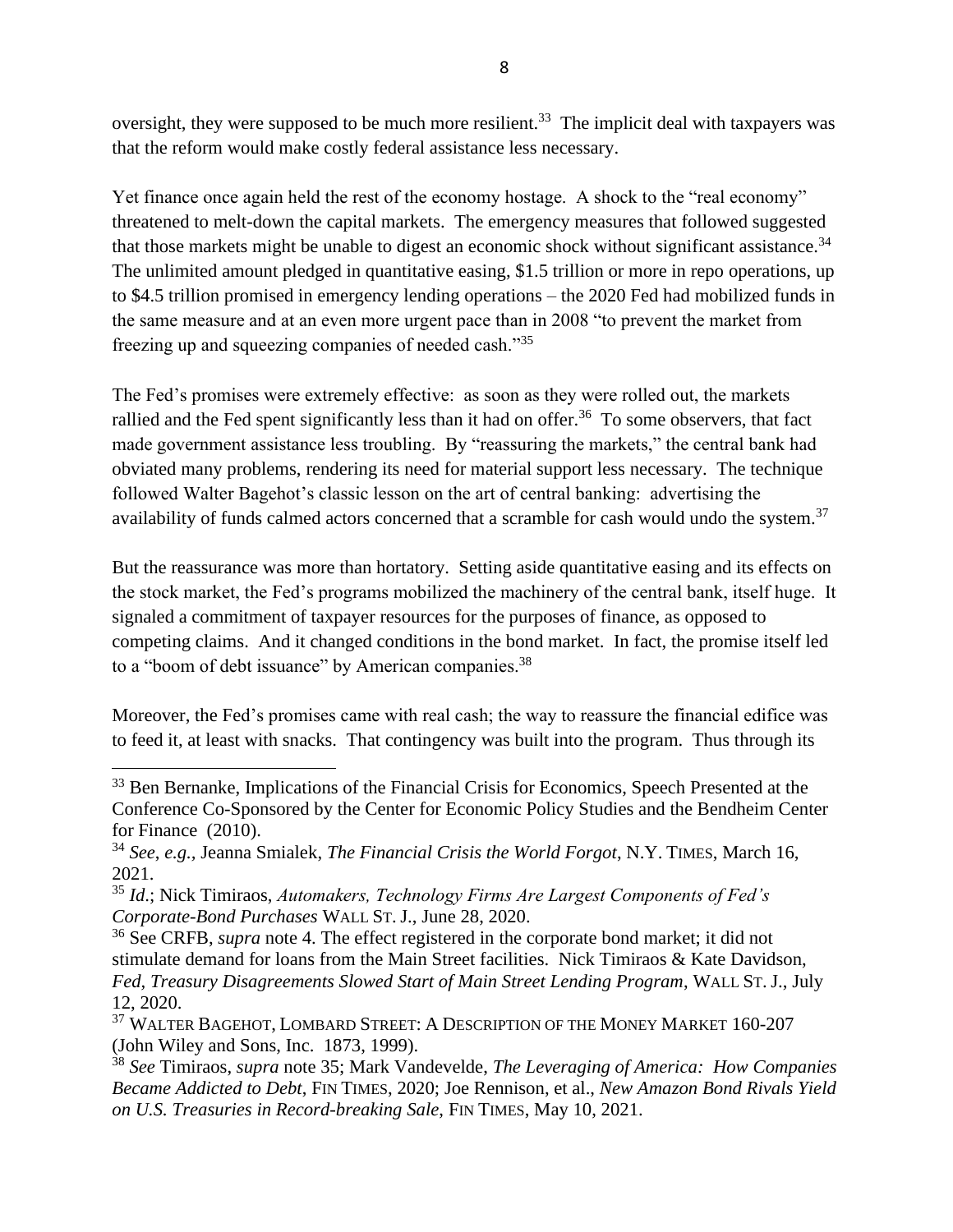corporate credit facilities, the Fed planned from the start to buy \$750 billion in existing and newly issued bonds. Acknowledging that the Fed's program lowered borrowing costs for companies in a market where money was already cheap, Fed chair Jerome Powell argued that the Fed must maintain its credibility by continuing the purchases it had pledged. Its bond purchases sent actual value to actual actors. And mammoth corporations - Apple, Verizon, AT&T, and the U.S. divisions of Toyota, Volkswagen, and Daimler -- were among the Fed's largest direct beneficiaries, as well as Comcast, CocaCola, and insurance giant United Health Group.<sup>39</sup>

The government's spending in 2020, as in 2008, reveals a third pattern. Compared to monetary interventions, spending by Congress was both harder to activate and more controversial. One might expect an uphill climb in a flush period -- but fiscal initiatives remained more difficult even when the amount of public need was enormous. If government spending were ever warranted, it would be in a situation like that created by a pandemic: the public harm was clear and finite, it affected a discrete group severely, and no one was at fault. More, the coronavirus exposed the most deserving to the most severe harm: they were frontline health, home care, delivery, and industry workers that kept society safe with essential services. Indeed, conditions in 2020 convinced a wide swath of economists that fiscal stimulus was crucial. Through spring, summer, and fall 2020, Jerome Powell himself pushed Congress for additional spending, detailing the limits of the central bank's power and and reminding Congress that, as after 2008, the public would resent a double standard that favored big banks and finance at the expense of families displaced and damaged. Ben Bernanke chimed in as well.<sup>40</sup>

The spending packages passed in December 2020 and March 2021 significantly improved the finances of lower-income Americans by delivering stimulus checks and unemployment benefits. At the same time, those households faced a shifting job market, one complicated by a loss of low-wage jobs, rising wages in remaining jobs, and inflation. Those cross-cutting phenomena and other factors cast the resiliency of recovery into doubt as unemployment benefits and checks stop.<sup>41</sup> By contrast, well-off Americans took home 70% of the increase in household wealth due to pandemic measures, given their impact on the stock market.<sup>42</sup> But oddly, commentators aim their criticism at the fiscal stimulus as they assess those measures more generally. Insofar as public spending increased consumer demand, it likely drove the sharp increase in inflation that

<sup>39</sup> Timiraos, *supra* note [35.](#page-7-0)

<sup>40</sup> *Federal Reserve Chair Jerome Powell Testifies on Monetary Policy and the Economy* Senate Banking, Housing and Urban Affairs Committee (June 16, 2020) ; Ben Bernanke, *I Was Chairman of the Federal Reserve. Save the States*, N.Y. TIMES, July 15, 2020; Reuters, *'Far From Complete,' Powell Says of Fiscal Expansion*, N.Y. TIMES, October 6, 2020.

<sup>41</sup> Orla McCaffrey & Shane Shifflet, *During Covid-19, Most Americans Got Ahead — Especially the Rich*, WALL ST. J., June 27, 2021; Paul Krugman, *Wonking Out: Are Billionairs Making Out Like Bandits*, N.Y. TIMES, February 4, 2022.

<sup>42</sup> McCaffrey & Shifflet, *supra* note 41.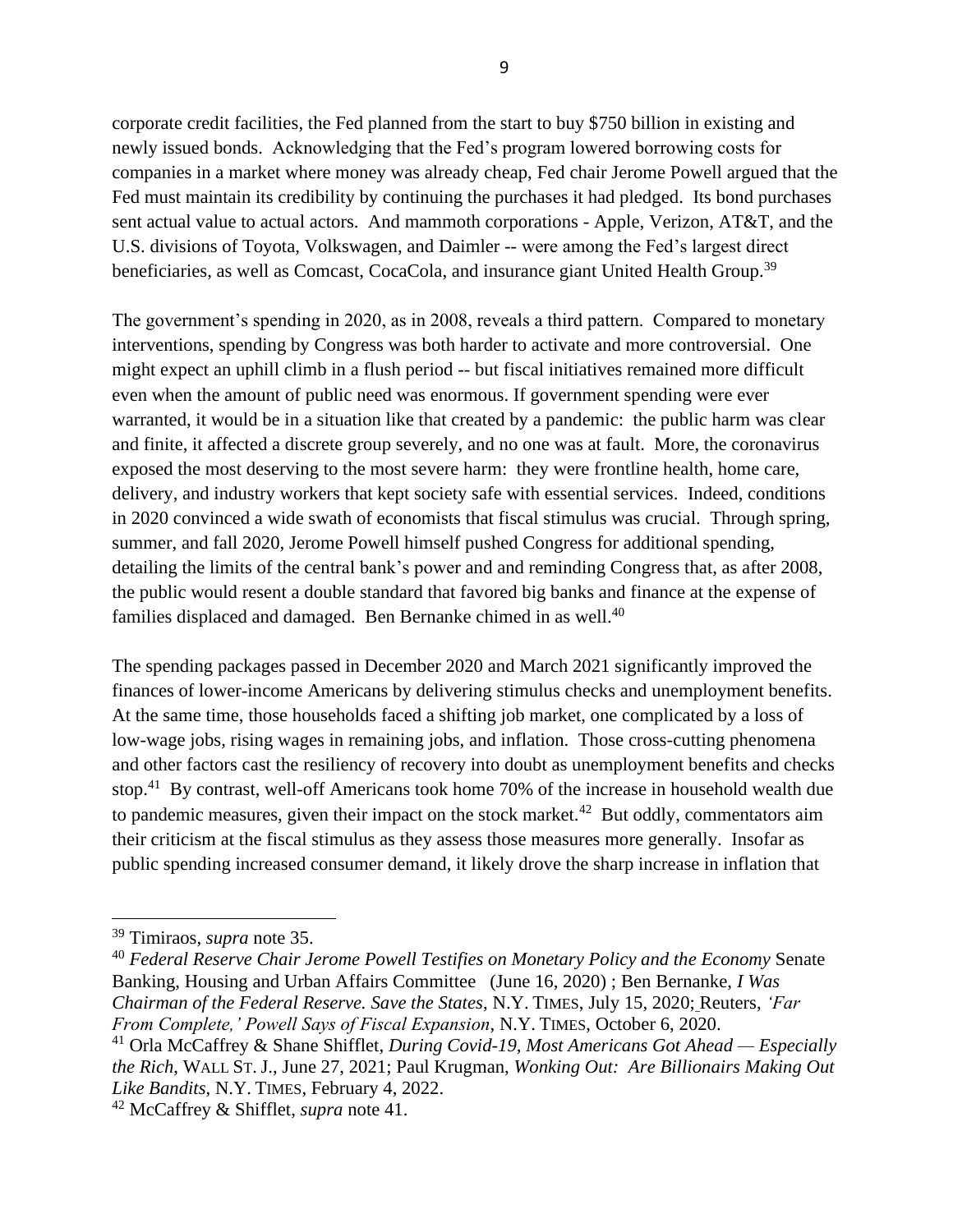began in summer 2021.<sup>43</sup> In comparison, the Fed's industrial strength outlay was relatively inconspicuous: it was "The Financial Crisis the World Forgot."<sup>44</sup>

To be sure, the double standard separating fiscal and monetary initiatives follows in part from the structure of spending: public spending depends on a political process while monetary outlays draw on administrative practice. But that structure itself is part of the landscape we are surveying. The Federal Reserve was a controversial establishment in its day, and it has grown an enormous amount of spending authority since then, enough to be constitutionally suspect.<sup>45</sup> Even as it commits funds, they do not "count" against the tally of national debt. By contrast, when Congress spends, it first borrows by way of issuing a Treasury bill or bond, which adds to the national debt.<sup>46</sup>

<span id="page-9-0"></span>Similarly, even when congressional spending is "monetized," it is treated differently from the "monetization" of assets routinely taken in pursuit of monetary policy. As for the first, Congress normally issues bonds in order to borrow from investors when it wants to spend beyond funds that the government already holds. The central bank can buy those bonds and increase cash in circulation; when it does so, the process is called "monetization." As for monetary policy, the Fed aims to affect short- and long-term interest rates by buying or selling government bonds or other assets; in other words, it uses monetization as a conventional tool of monetary policy. In either case, when the central bank buys assets that it intends to keep indefinitely, the intervention amounts to the same thing: the government has expanded the amount of reserve balances available for retiring the assets (generally public bonds or publicly guaranteed bonds) held by the central bank. But as the editorial board of the Financial Times noted, the central bank's monetary policy travels under the label "quantitative easing" while central bank purchases of government debt during times of fiscal stimulus are called "monetary financing." The first,

<sup>43</sup> *See, e.g.,* David Harrison & Gabriel T. Rubin, *What Is Inflation and What Causes It? What to Know*, WALL ST. J., February 10, 2022.

<sup>44</sup> Smialek, *supra* note 34.

<sup>45</sup> *See, e.g.*, PHILIP A. WALLACH, TO THE EDGE: LEGALITY, LEGITIMACY, AND THE RESPONSES TO THE 2008 FINANCIAL CRISIS (Brookings Institute Press 2015) 3636; RICHARD TIMBERLAKE, CONSTITUTIONAL MONEY: A REVIEW OF THE SUPREME COURT'S MONETARY DECISIONS 162-69 (Cambridge University Press 2013); Christine Desan & Nadav Orian Peer, *The Constitution and the Fed after COVID-19 at* https://justmoney.org/the-constitution-and-the-fed-after-the-covid-19-crisis-2/; Hal Scott, *An Essay on the Fed and the US Treasury: Lender of Last Resort and Fiscal Policy*, Per Curiam HARV. J.L. & PUB. POL'Y (2021).

 $^{46}$  31 U.S.C. § 3101. Some congressional spending falls outside accounting for the national debt. See Nadav Orian Peer, *Public Purpose Finance: The Government's Role as Lender*, 83 LAW & CONTEMP. PROBS. 101(2020).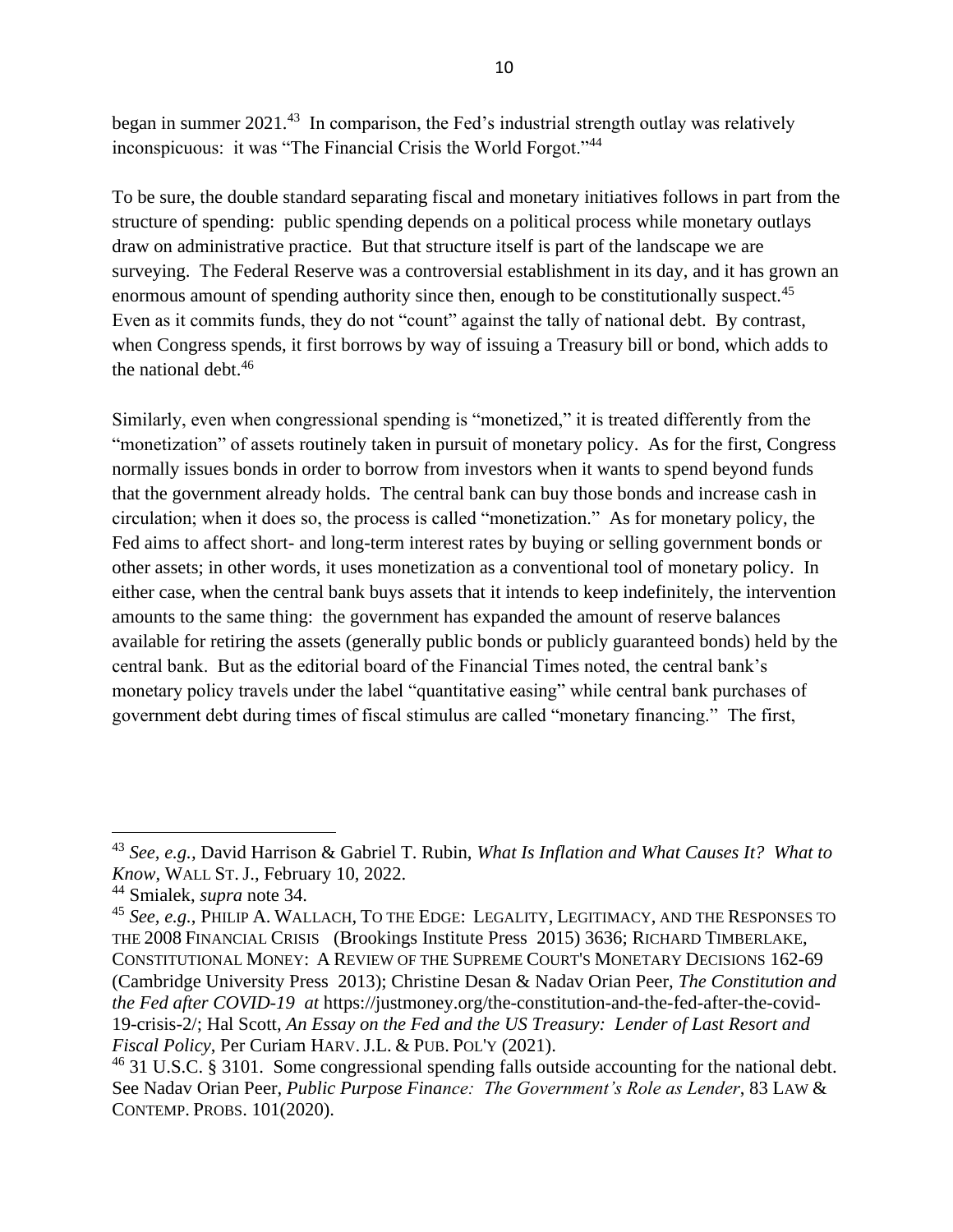<span id="page-10-0"></span>quantitative easing, is far less controversial than the second, monetary financing, although the FT authors saw "no clear distinction" between them.<sup>47</sup>

Contemporary political culture reinforces the dichotomy between fiscal and monetary initiatives. The government is actively shaping the market in *both* cases: when it spends funds appropriated by Congress and when it commits taxpayer resources through the Federal Reserve. That commonality calls into question the notion that supporting the markets for money and credit is preferable to supporting enterprising individuals directly. Again, that culture becomes part of the phenomena we are surveying.

Taken in the time of a pandemic, the tour becomes a drama. Why is finance the star of the show rather than the individuals who are the exchanging actors? Why does the industry have outsized agency and why does spending on it qualify as administratively obvious rather than politically controversial? Why did congressional spending flow through banking channels and why did it (or it alone) drive up the national debt? What is the effect of using these channels and how do we justify their use, particularly given the huge cost it requires to maintain them?

The questions take us straight to capitalism's circuitry: spending in the time of COVID-19 occurred exactly as the system is hardwired to work. According to the design, capitalism starts with a public unit, like the dollar, that is based on sovereign credit. That unit is expanded through a private delivery system: our monetary engineering outsources the provision of essential liquidity exclusively to financial actors -- banks and shadow banks. The design is not universal, including in market societies or those that use private credit. Rather, it characterizes capitalism. The government mobilizes to protect finance not because it is too big to fail but because it is the essential circuitry, the hardwiring, of economic exchange within our peculiar architecture. [Section 1]

The design of the system does more than *delegate* distribution of money to banks; it appoints them to *determine* its distribution in money. Agents that expand the money supply when they lend can advance credit more cheaply than entities that use existing funds to lend. The government most famously benefits from so-called "seignorage," but when a government assimilates bank credit to money, so also do banks. That advantage allows them to offer money on better terms than other parties. The same edge makes banks incomparable as lenders – and

<sup>47</sup> The Editorial Board, *Printing Money Is Valid Response to Coronavirus Crisis*, FIN TIMES, April 6, 2020; *see also* Adair Turner, *Monetary Finance Is Here* Project Syndicate *at* wwwproject-syndicate-org.ezp-prod1.hul.harvard.edu/commentary/monetary-finance-of-covid19 fiscaldeficits-

by-adair-turner-2020-04 (similar). *See, e.g.*, Center for a Responsible Federal Budget Staff, Is the Fed Buying Our New Debt? (Center for a Responsible Federal Budget 2020) (criticizing "monetary financing").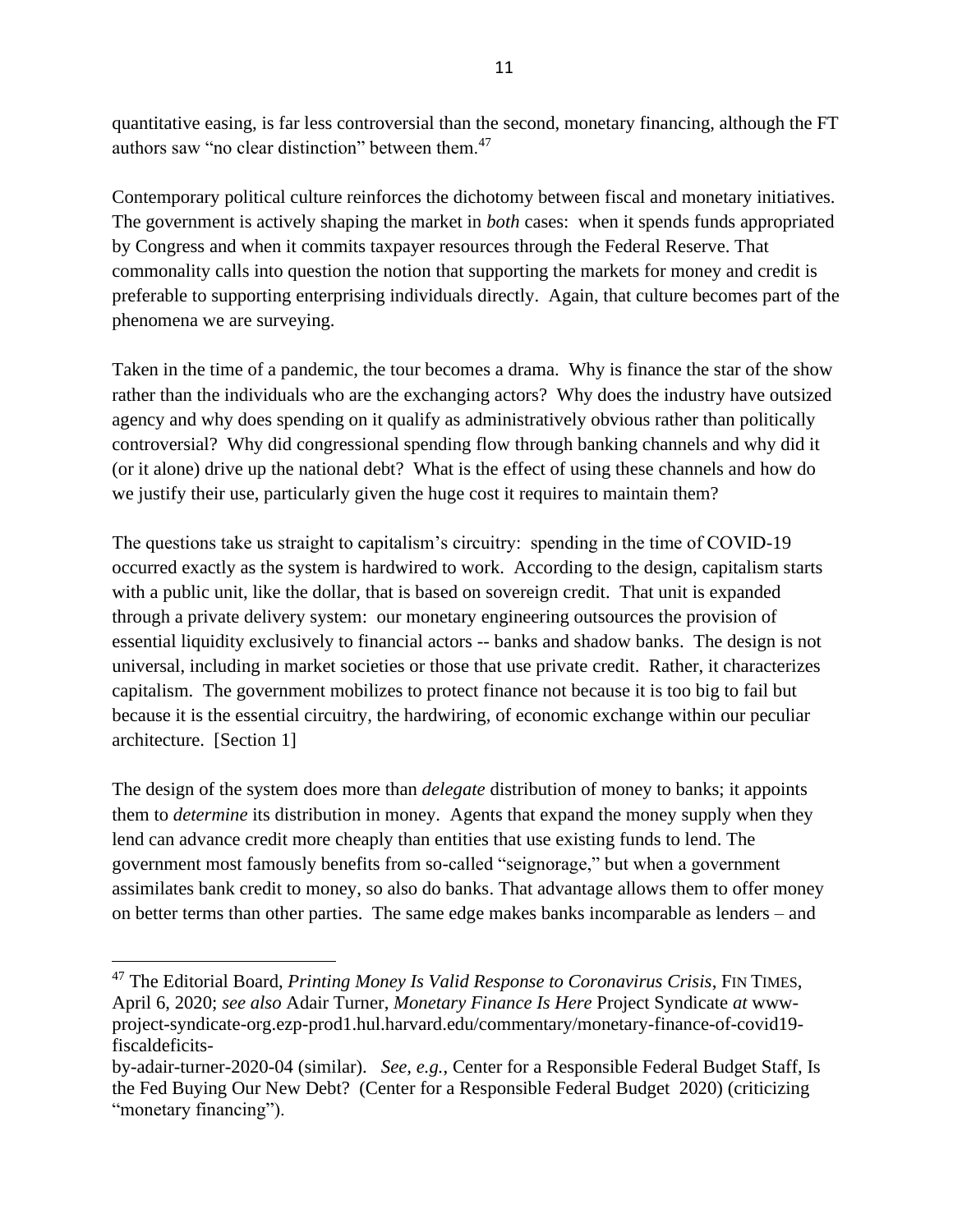when they add to the money supply by writing credit to their borrowers, they also select which recipients will benefit from the expansion of a public medium, *i.e*., from the creation of money. In material consequence, the design steers spending by individuals and entities.

<span id="page-11-1"></span><span id="page-11-0"></span>Put another way, we depend on banks to perform an essentially political role: the distribution of value in newly created money, a medium made possible by public agreement and contribution.<sup>48</sup> The push and pull over the distribution of PPP loans suggested the selectivity of banks' operation, as they made initial outlays and then adjusted to new dictates from Congress.<sup>49</sup> The exclusivity of capital market participants, those supported by the Fed's outreach, suggests a similar pattern at the shadow bank level. [Section 2]

The distributive character of banks' work raises an elemental question of governance: what justifies their authority to shape distribution in the figure of public money creation? Again, the COVID-19 crisis sharpens the question given how mammoth was the public response needed to support the banks at their work. Proponents of the system bear the burden to explain the priority of that public commitment.

Looking to the way banks came into their current role as retailers of liquidity does not help justify the current system. Once we recognize money creation as the critical innovation, its history is jarring. Far from tracing an evolutionary arc back to commercial expertise in credit creation, one rooted in the medieval merchant networks so often imagined as predecessors, modern banks appear as an accidental innovation, an improvised response to money shortages under the wing of nationalized money creation in both Britain and the U.S. If accidental, the activity was a juggernaut: as they created money substitutes made of credit, banks become nodes of purchasing power. In that role, they supplied capital, both created and acquired, to uses that were profit-generating. The more established their operation, the more easily it could be assimilated to traditional forms of lending: later commentators cast banks as intermediaries that transferred capital rather than creating it. That re-framing obviated attention to the moneycreative activity that set modern retail banking apart and mark it as an arm of public distribution. Likewise, contemporary accounts assume banks' prowess without controlling for alternative designs and without considering the consequences – like massive central bank support for

<sup>48</sup> Bank privilege, still singular in its power, has been somewhat eroded in recent decades by entities that copy banking techniques, including shadow banks. *See, e.g.*, MORGAN RICKS, THE MONEY PROBLEM: RETHINKING FINANCIAL REGULATION (University of Chicago Press 2016). Including them in the analysis only deepens the argument that capitalism is fundamentally a financial form. For discussion of the erosion of bank privilege, see *infra* TAN notes [78](#page-18-0)[-79.](#page-18-1) <sup>49</sup> Most recently, *see* the Treasury Department's attempt to empower community development finance institutions to reach minority borrowers during the pandemic through an Emergency Capital Investment Program. *See* Board of Governors, Federal Bank Regulators Issue Rule Supporting Treasury's Investments (2021).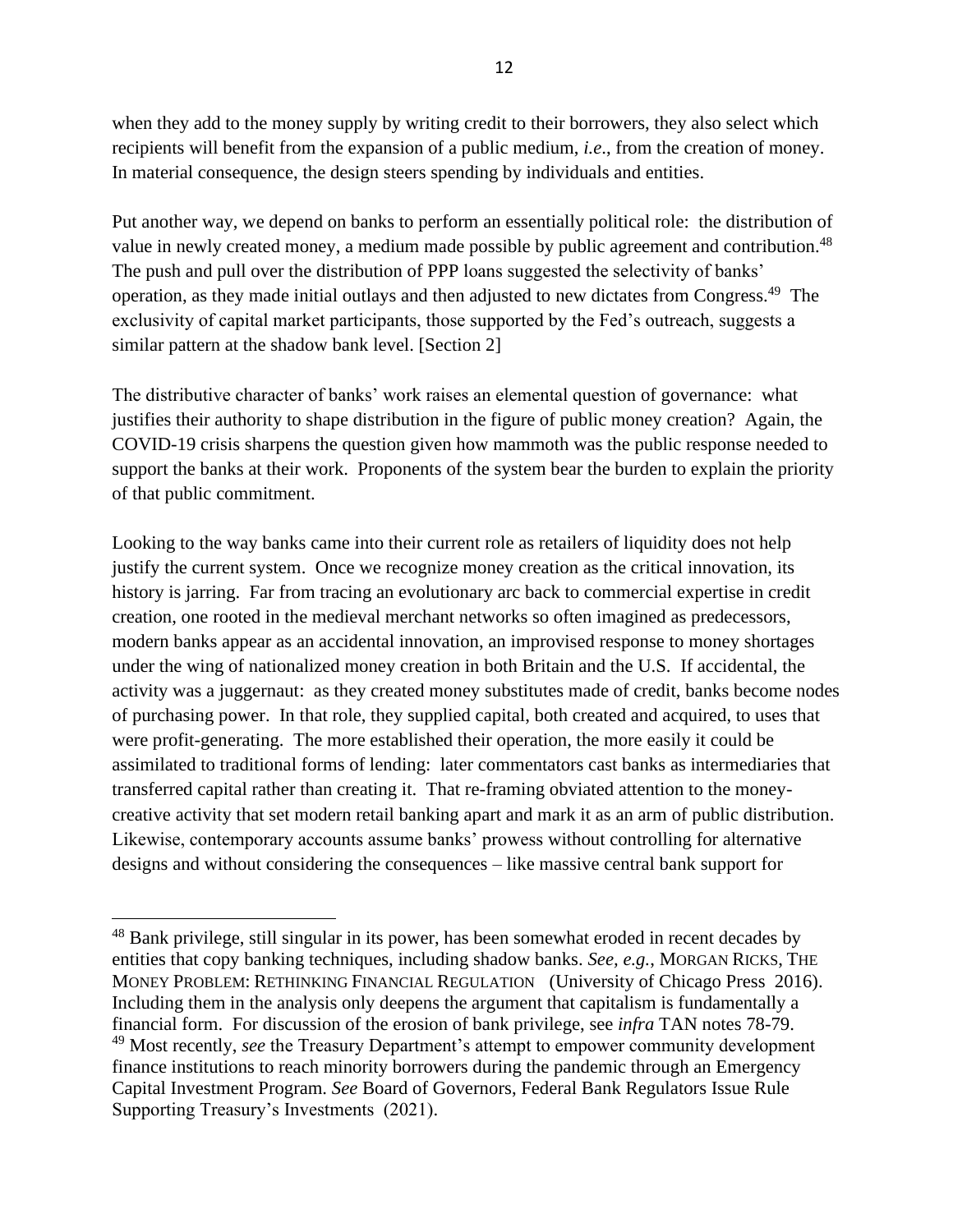finance during the COVID-19 crisis -- of the way we have built out the hardwiring that we use every day. [Section 3]

There are no work-arounds in the current system. Public spending occurs in ways that underscore the banking logic, confirm its operation, and enlarge its ambit. Modern governments adopt protocols, obviously fictional, suggesting that sovereign money comes from outside of public authority. Even when it intends to create money, a government first borrows from investors, generating a financial asset it can then monetize. That is, all public money creation produces a parallel financial medium. Public spending – even fiscal policy – therefore elaborates the financial architecture we have. [Section 4]

The COVID-19 Crisis, following so closely on the heels of the Financial Crisis, problematizes the monetary hardwiring it illuminates so starkly. In both 2020 and 2008, prioritizing financial institutions entailed profound inequity in the distribution of resources. And in both cases, the system fell short for individuals and households, despite how often the central bank sanctified those actors as its ultimate concern.<sup>50</sup> Fiscal outlays over the longer term ameliorated that distress but, given the impact of policy initiatives taken together, those at the top benefitted most steeply, increasing existing inequality.<sup>51</sup> The issue is whether banks and financial entities have made the case that they warrant the profound privileges they currently hold. In short, should we be dedicating the trillions we pledged – over the decade since 2008 and at breakneck speed in spring 2020 -- to prop up the financial system?

Once we see the hardwiring, we can rethink it. Or we can redesign it. In fact, we can simply circumvent it, an experiment in moving beyond capitalism that we can conduct – that we should conduct – in recessionary conditions, when inequality is increasing and exigencies demand action. Rather than extending existent spending conduits, we could spend a trillion dollars to an altogether different effect. Direct-issue dollars, like those used during the Civil War, across the earlier 19<sup>th</sup> century, and in colonial America represent a different strategy. Congress could use them as a democratically accountable kind of spending, one that occurred without adding to the long-term national debt. At the same time, direct-issue dollars could be targeted at just the populations that could best use them, conditioned as necessary on commitments to tax, and modulated as part of the monetary system policed by the central bank. Those dollars could even issue according to arrangements triggered by private initiative, diversifying and making more

<sup>50</sup> *See* Karen Petrou, *Only the Rich Could Love this Economic Recovery*, N.Y. TIMES, July 12, 2021; Smialek, *supra* note 34; Karen Shaw Petrou, Income Inequality: The Battlefield Casualty of Post-Crisis Financial Policy (Federal Reserve Bank of Chicago/European Central Bank Nineteenth Annual International Banking Conference 2016).

<sup>51</sup> *See* Rachel Louise Ensign, *Americans' Finances Got Stronger in the Pandemic*, WALL ST. J., January 10, 2022.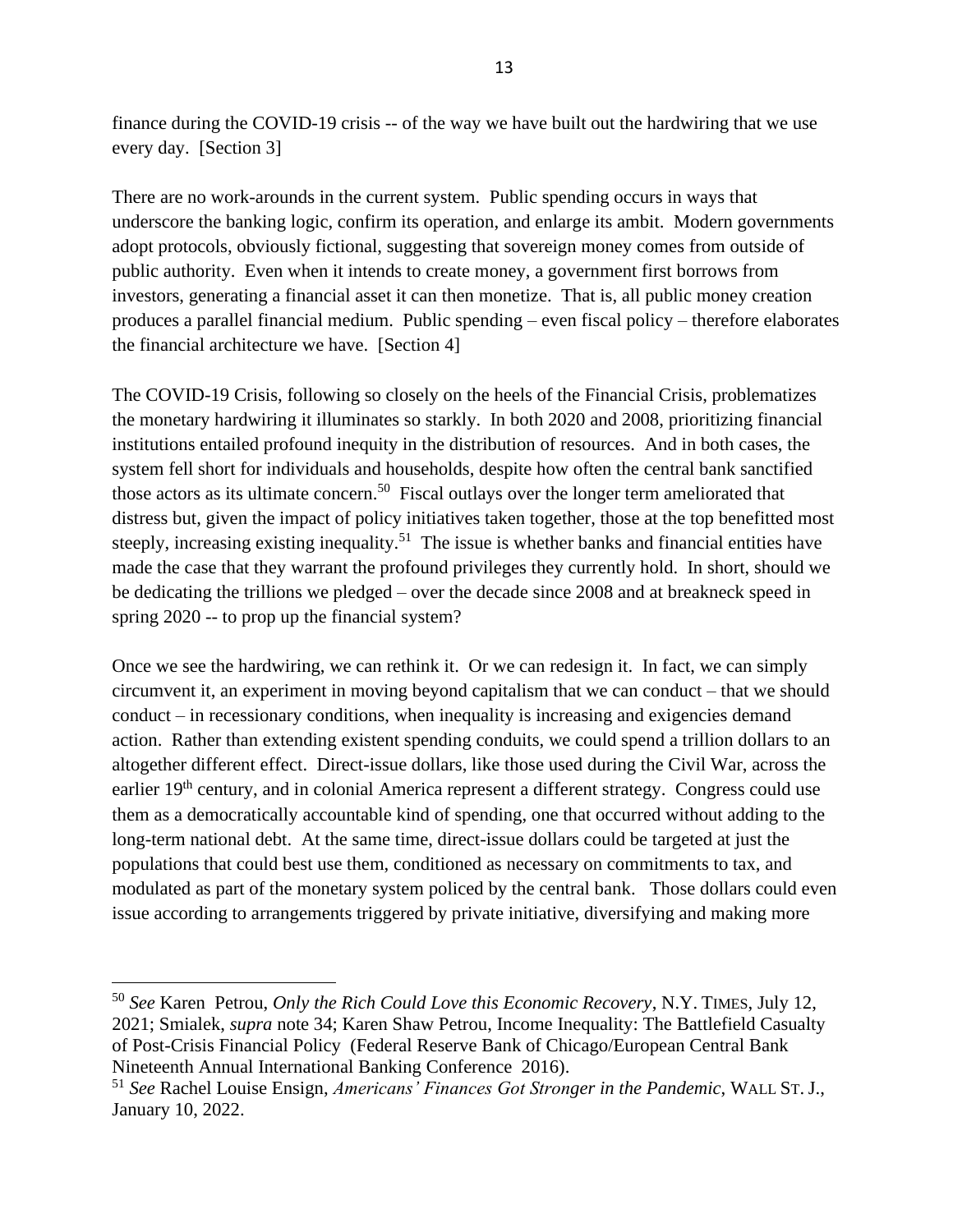equitable the current banked delivery system. As their design added to our repertoire, it would invite new ways of making modern money justly and democratically. [Section 5]

The argument begins below by considering how we got here. To figure out the hardwiring of modern capitalism, we need to "follow the money" – not to its ends, but its beginnings. We need to learn how money is created, allocated, and dispensed. Understanding the design enables us to see its consequences. The second section locates the way banks and shadow banks receive and deploy a structural advantage to lend in newly created money. That advantage enables them to steer credit with unparalleled influence, thus writing their allocative decisions into the material world. Third, the essay considers how, if at all, we justify the current system. A revisionary history of modern banking, sketched preliminarily here, locates banks as actors with an opportunistic advantage in retail money creation, not as experts or best agents evolved to disseminate new money for the public. Theories that rationalize banking in that role fail to fill the void, misattributing the history and neglecting design alternatives, reminding us that we lack a "control" in the ongoing experiment that financial history represents. The fourth section explores the way public spending consolidates the banked logic of distribution. Finally, I consider how we might operate outside the financial architecture, suggesting an experiment that would allow the public to spend "beyond" finance.

# I. Monetary Hardwiring: The Design

We can start with the consensus about the need for a medium. According to its authorizing statute, the Federal Reserve should operate "to maintain long run growth of the monetary and credit aggregates" commensurate with the economy's productive potential. Later, the legislation identifies the Fed's role as "providing liquidity" only (as opposed to helping failing companies).<sup>52</sup> Experts reiterate the critical role of "liquidity" and identify "protecting the money supply" as essential to that end.<sup>53</sup>

<span id="page-13-0"></span>The consensus about the need for a medium cuts to the quick of exchange. Markets are made deep and diverse by many things – but the most basic is having a unit to capture and compare value. Money, according to Aristotle, is the measure that creates commensurability.<sup>54</sup> We cannot compare value(s) until we can express it in a measure that captures our judgments. Nor can we assume that simply stating a term, *e.g*., "a dollar," accomplishes that task. To the

<sup>52</sup> *See* 12 U.S.C. §225a; 12 U.S.C. §343.

<sup>53</sup> PAUL TUCKER, THE LENDER OF LAST RESORT AND MODERN CENTRAL BANKS: PRINCIPLES AND RECONSTRUCTION 12, 15 (2014); ADAIR TURNER, BETWEEN DEBT AND THE DEVIL: MONEY, CREDIT AND FIXING GLOBAL FINANCE 1, 10 (Princeton University Press 2016). <sup>54</sup> JOEL KAYE, ECONOMY AND NATURE IN THE FOURTEENTH CENTURY: MONEY, MARKET EXCHANGE, AND THE EMERGENCE OF SCIENTIFIC THOUGHT 45-46 (Cambridge University Press 1998); *see also* Christine Desan, *The Key to Value: the Debate over Commensurability in Neoclassical and Credit Approaches to Money*, 83 LAW & CONTEMP. PROBS. 1(2020).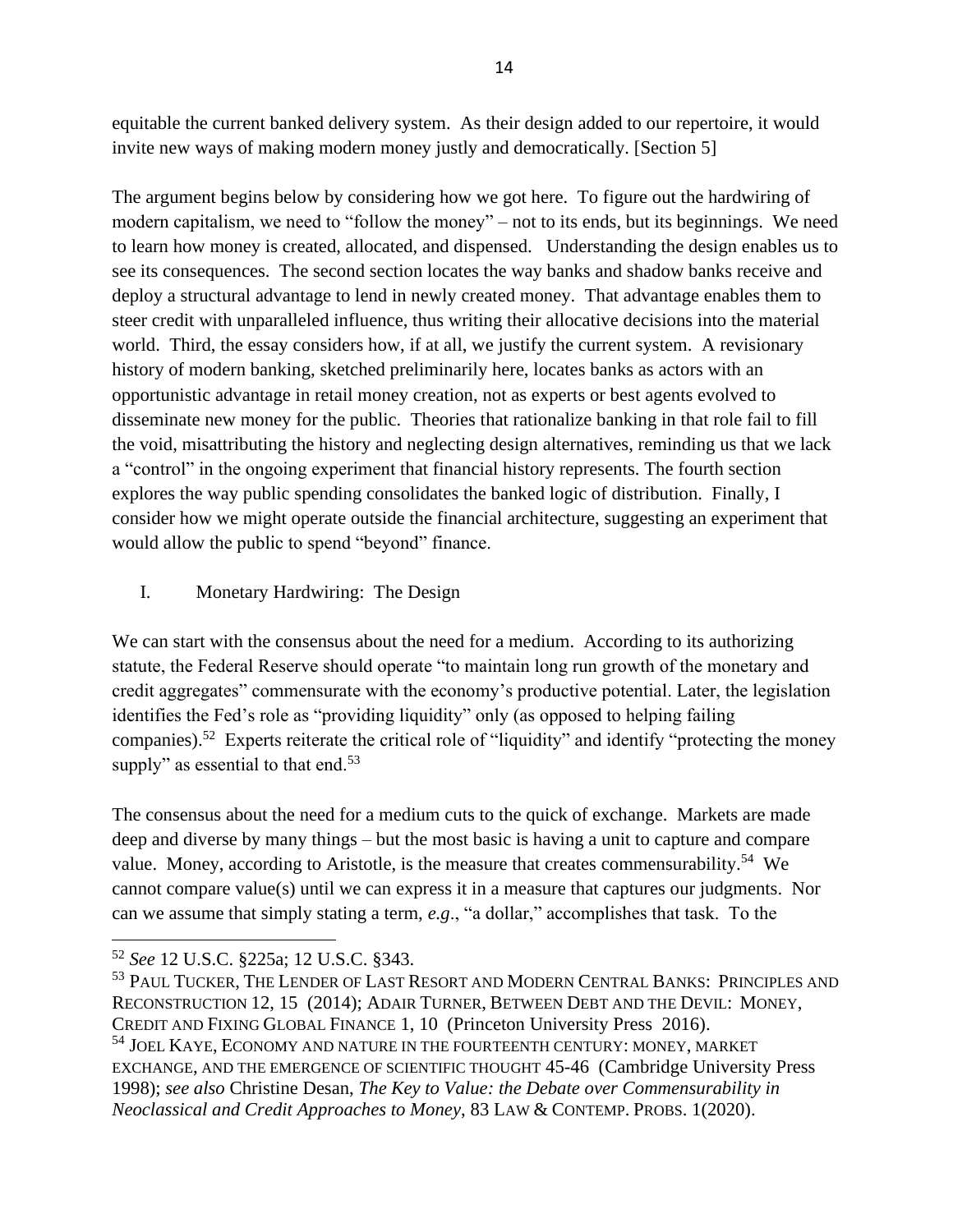<span id="page-14-0"></span>contrary, political communities labor to establish and maintain a working medium: they generate a unit with value that will be recognized across participants. The process is complex, conspicuously orchestrated by arranging political obligations and legal duties to create a medium that can operate over time.<sup>55</sup> People can then extend credit in the unit, reciprocating in kind or in the credit medium itself. For modern experts, a "liquid" market is one sufficiently rich in means of payment to allow the trades that people want to make.<sup>56</sup>

<span id="page-14-1"></span>In the United States, the dollar provides the unit of account, the measure that creates commensurability across goods. Far from a naming convention or mere denomination, a dollar represents a certain amount of real value: it is actually a small, circulating piece of sovereign debt. According to federal law, dollars are "obligations of the United States . . . receivable by all national and member banks and Federal Reserve banks and for all taxes, customs, and other public dues" (12 U.S.C. §411). Those units are also made transferable between private parties, a quality enhanced by the dollar's stature as the unit of account in official proceedings, including court judgments (31 USC  $\S5103$ ).<sup>57</sup> In effect, anyone holding a dollar has an asset that keys to material value because it can be used to pay off real obligations. (Money is considered the safest of "safe assets" – types of debt that reliably hold their value.<sup>58</sup>) In the modern world, those countries with sovereign currencies define their monetary units in analogous ways.<sup>59</sup>

<span id="page-14-4"></span><span id="page-14-3"></span><span id="page-14-2"></span>Dollars are perennially "in demand." *Public* demand accounts for part of that: governments transact in their own medium, paying it out and taking it back for value. *Private* demand expands on that public anchor: once a sovereign money circulates and is widely recognized, people use it for their own purposes. Governments reinforce that commonsense practice. In their courts and administrative proceedings, they recognize value as something monetarily measured, transferred, and represented, enforcing their own unit as the default and, in some cases, the exclusive mode of payment.<sup>60</sup> Indeed, demand for the sovereign medium is rarely the problem. Over centuries, demand for a means to capture and convey value has far outrun supply. Medieval Europeans struggled to make an accessible medium out of metal; American settlers

<sup>55</sup> *See, e.g.,* CHRISTINE DESAN, MAKING MONEY: COIN, CURRENCY, AND THE COMING OF CAPITALISM (Oxford University Press 2014).

<sup>56</sup> *See, e.g.*, Perry Mehrling, *Payment vs. Funding: The Law of Reflux for Today* 4 (Institute for New Economic Thinking Working Paper No. 113 ed. 2020).

<sup>57</sup> *See also* An act establishing a mint, and regulating the Coins of the United State, 1 Stat. 246, 250-252 (1792).

<sup>58</sup> *See, e.g.*, Pierre-Olivier Gourinchas & Olivier Jeane, Global Safe Assets (Bank for International Settlements 2012).

<sup>59</sup> *See* Christine Desan, *Money's Design Elements: Debt, Liquidity, and the Pledge of Value from Medieval Coin to Modern "Repo"*, 38 BANKING & FIN. L. REV. (forthcoming 2022).

<sup>60</sup> *See* Christine Desan, The Monetary Structure of Economic Activity (2020). Common law debt is example of a legal doctrine that could only be satisfied in the sovereign's coin. DESAN, *supra* note [55,](#page-14-0) at 83-97.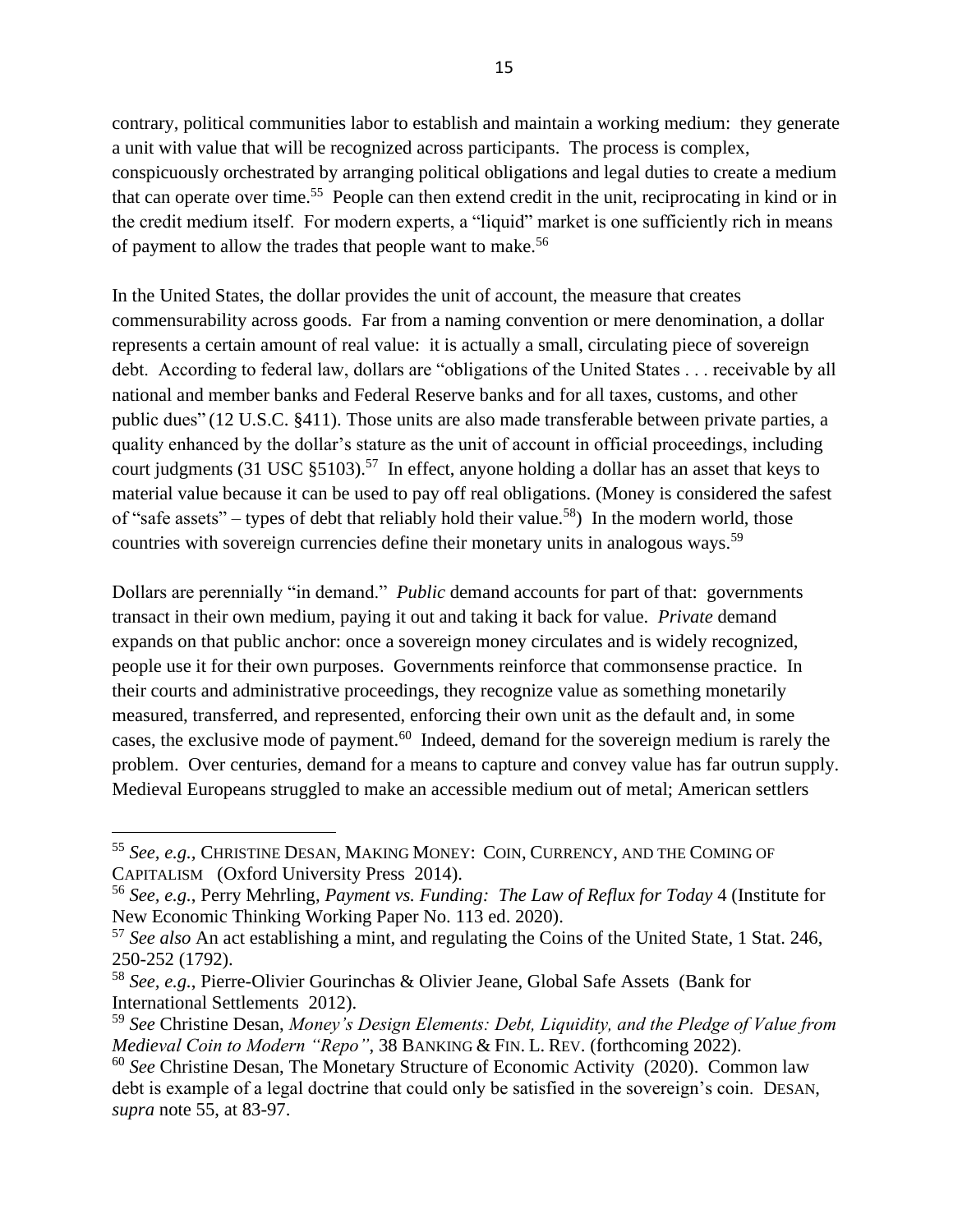<span id="page-15-1"></span>desperately invented substitutes for imperial coin as it vanished; citizens in the Soviet Union improvised awkward trades of value as the ruble failed.<sup>61</sup>

Supply is a different story. The amount of sovereign debt that a community issues to pay for public needs – defense, for example – bears no necessary resemblance to the amount of money its citizens might wish to hold for their own use; it might shrink just as individuals want more of it. The federal government issued "greenbacks" – sovereign I.O.U.s – to pay soldiers and suppliers during the Civil War. But that medium entered and lubricated the civilian market; Americans after the War protested when the U.S. stopped spending on military needs and began to tax the currency back in. Drawing down the medium forced prices to fall as money became scant, leaving debtors scrounging to make enough at lower rates to repay commitments earlier made. $62$ 

<span id="page-15-2"></span><span id="page-15-0"></span>Modern political economies face a similar "supply" challenge: after creating a sovereign unit of account for public use, they need to find a way to amplify that medium to meet private demand.<sup>63</sup> More, they need to find a way to pace the supply of liquidity -- the medium broadly considered to include credit forms  $-$  to the activity in the market that is producing demand.<sup>64</sup> A medium that cannot expand -- that has no "elasticity" to respond to increased need -- will mean that prices fall or trades that would otherwise happen go unmade. Conversely, a medium that expands too much will produce inflation as supply runs overboard and individuals unload the medium by paying more for existing commodities. 65

<span id="page-15-3"></span>Across different political economies, communities have improvised a variety of solutions. For example, Europeans in the Middle Ages constructed a system called "free minting." Authorities sold individuals as much coin as they wanted, taking payment in bullion.<sup>66</sup> By contrast, early

<sup>61</sup> *See* DESAN, *supra* note [55](#page-14-0) at 108-150; DAVID WOODRUFF, MONEY UNMADE: BARTER AND THE FATE OF RUSSIAN CAPITALISM (Cornell University Press 1999). Farley Grubb theorizes monetary scarcity in this vein. *See* Farley Grubb, *Chronic Specie Scarcity and Efficient Barter: The Problem of Maintaining an Outside Money Supply in British Colonial America* (NBER Working Paper no. 18099, 2012, rev'd 2018).

<sup>62</sup> *See, e.g.*, RICHARD FRANKLIN BENSEL, YANKEE LEVIATHAN: THE ORIGINS OF CENTRAL STATE AUTHORITY 289-92 (Cambridge University Press 1990).

 $63$  Demand for a medium will be affected by the forms of credit that may be available and does not reduce, therefore, to a single quantity or one type of liability. *See, e.g.*, TURNER, *supra* note [53,](#page-13-0) at 253 n.8; Mehrling, *supra* note [56.](#page-14-1)

<sup>&</sup>lt;sup>64</sup> Recall, above, the language in FRA enjoining its Board "to maintain long run growth of the monetary and credit aggregates *commensurate with the economy's long-run potential to increase production. . . ."* 12 U.S.C. §225a.

<sup>65</sup> Mehrling, *supra* note [56.](#page-14-1)

<sup>&</sup>lt;sup>66</sup> Economists would later map the way prices, rising as more coin entered circulation, could shut down additional supply because it meant coin had become less valuable. *See* THOMAS J.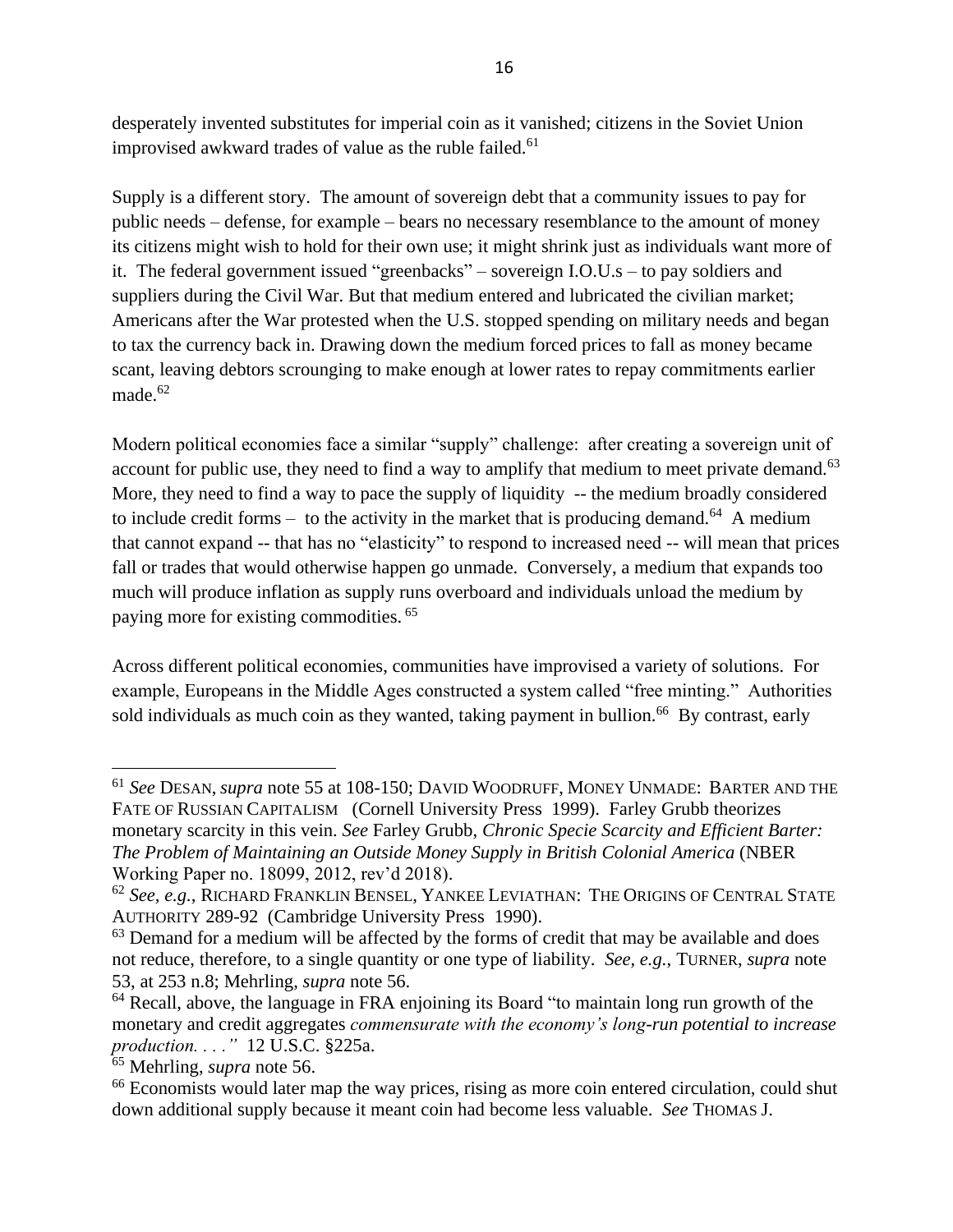American settlers issued provincial paper debt to pay militia and allowed that debt to circulate in the private markets. When the money stock began to diminish during peacetime -- the same problem as occurred after the Civil War -- they innovated public land banks. The legislature lent provincial paper debt to people taking mortgages as collateral. As Benjamin Franklin proudly observed, Pennsylvania managed to irrigate its private economy with the land bank system.<sup>67</sup>

<span id="page-16-0"></span>In short, an elemental aspect of state-building is creating a medium for public and private uses and maintaining it as an effective means of valuation and exchange. Among the many aspects of that challenge, authorities must find a way to inject the medium into circulation and, ideally, tie its growth to productive economic activity.

Enter the design innovation that introduced modern capitalism. The design centers on a unit of sovereign debt, as characterizes other monetary systems.<sup>68</sup> But from the start, public authorities in capitalist systems work with a new logic: they issue the debt *indirectly* through investors rather than *directly* to the public. The investors' promises-to-pay become the sovereign unit of account. In turn, the government matches those promises-to-pay with a longer-term obligation it makes to the investors  $-$  a bond.<sup>69</sup> Dollars and financial assets thus issue together and from the center of the system.

Historically, the pattern arose when governments borrowed from groups of investors, chartering them as national banks. The innovation was to locate investors as the authors of money: governments gave the investors long-term bonds and took the investors' notes or private promises-to-pay to use as money. The strategy thus matched money against a financial asset from the moment of origin.<sup>70</sup> Public authorities then treated the bank credit as money, spending and taxing in it.

We live in the linear descendant of that system. Today's dollar is the note (or deposit liability) of the Federal Reserve System, just as the English pound is the note (or deposit liability) of the Bank of England. Each central bank issues its notes in return for a longer-term bond  $- a$ Treasury security, for example. By contrast, the greenback was a piece of sovereign debt spent directly to the public during the Civil War. It was called a "United States Note" according to its

<sup>69</sup> *See, e.g.,* Desan, *supra* note [59.](#page-14-2)

SARGENT & FRANÇOIS R. VELDE, THE BIG PROBLEM OF SMALL CHANGE 9-12 (Princeton University Press 2002).

<sup>67</sup> Benjamin Franklin, *Remarks and Facts Relative to the American Paper Money*,

PENNSYLVANIA CHRONICLE, 1767, at 342-44; *see also* Richard Lester, *Currency Issues To Overcome Depressions in Pennsylvania, 1723 and 1729*, 46 J. POL. ECON. (1938).

<sup>68</sup> ZACHARY D. CARTER, THE PRICE OF PEACE: MONEY, DEMOCRACY, AND THE LIFE OF JOHN

MAYNARD KEYNES 188-89 (Random House 2020); DESAN, *supra* note [55.](#page-14-0)

<sup>70</sup> TURNER, *supra* note [53,](#page-13-0) at 22-23; DESAN, *supra* note [55.](#page-14-0)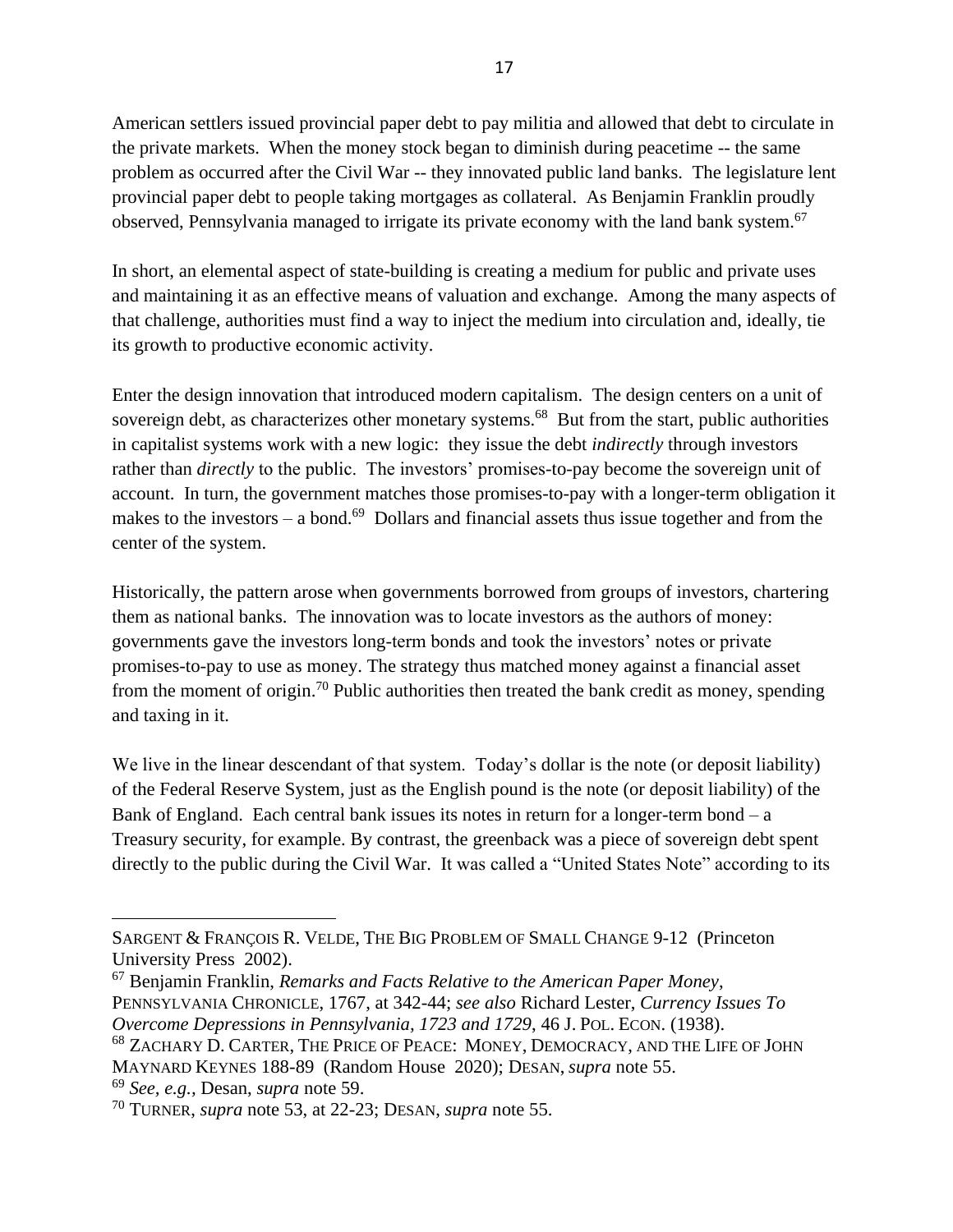direct issuer, and it issued unmatched by a bond because the U.S. owed no middleman for help issuing the debt. $71$ 

Solving the supply challenge requires a second step in the design. There must be a way to spread money from the center out through the hands of individuals. That mechanism will supplement the use of the base medium, creating elasticity for private exchange. Earlier systems had contrived different solutions, from selling people coin at the mint to lending them public credit notes after they put up their land as collateral. The strategy characteristic to capitalism is to extend the financial logic of investor-mediated money creation.<sup>72</sup> In the United States, the process came together over the course of the 19<sup>th</sup> century, shaped both by American federalism and intense experimentation globally. By the time the Federal Reserve System began operation in the early  $20<sup>th</sup>$  century, the template was clear.

<span id="page-17-0"></span>It works like this. The federal government enables commercial banks to write credit in the public medium, defined as the notes or liabilities of the Federal Reserve System.<sup>73</sup> Operating within a network that the Fed supports, commercial banks extend credit written in the dollar on the basis of a much smaller amount of capital and fewer liquid reserves than would otherwise be necessary.<sup>74</sup> For each extension of credit they make, banks take a longer-term obligation from the individuals or companies borrowing from the bank. That is, just as the government creates base money on the back of a longer-term obligation, so also do commercial banks create credit money on the basis of a longer-term promise to repay them.

The design solves the challenge of supplying money for retail use: as borrowers want money, they take out loans and obtain bank credit denominated in the dollar. That is, financial

 $71$  An Act to Authorize the Issue of United States Notes, ch. 33, 12 [Stat.](https://en.wikipedia.org/wiki/United_States_Statutes_at_Large) [345](http://legislink.org/us/stat-12-345) (1862). Central banks can also issue dollars against certain other kinds of assets. *See, e.g.,* 12 U.S.C. §§ 343-348.  $72$  As opposed to defining "finance" as intermediation of existing money, I use it here to refer to the creation of credit-based assets. For work equating finance with intermediation, *see, e.g.,* Anat R. Admati, *Towards a Better Financial System*, ECONOMISTS FOR INCLUSIVE PROSPERITY POLICY BRIEF (2019); Thomas Philippon, *Has the US Finance Industry Become Less Efficient? On the Theory and Measurement of Financial Intermediation*, 105 AM. ECON. REV., 1408 (2015).

<sup>73</sup> *See* 12 U.S.C. § 411; 31 U.S.C. §5103; *see also* Veazie Bank v. Fenno, 75 U.S. 533 (1869) (coins, greenbacks, and national bank notes all "furnished by the government" directly or indirectly). The government's work authorizing and supporting bank lending is extensive. It includes setting aside legal requirements that lenders hold money backing each of their promises; creating and operating the system that banks use daily to clear their mutual credits against each other; calibrating the costs of credit by working with banks in setting monetary policy; and acting as a lender of last resort in emergencies. For an introduction, *see, e.g.,* Board of Governors of the Federal Reserve System, *Purposes and Functions,* 2016.

<sup>74</sup> For more detail, *see infra* TAN [89-](#page-21-0)[104.](#page-25-0) State and federal regulations establish capital and liquidity requirements for entry into banking.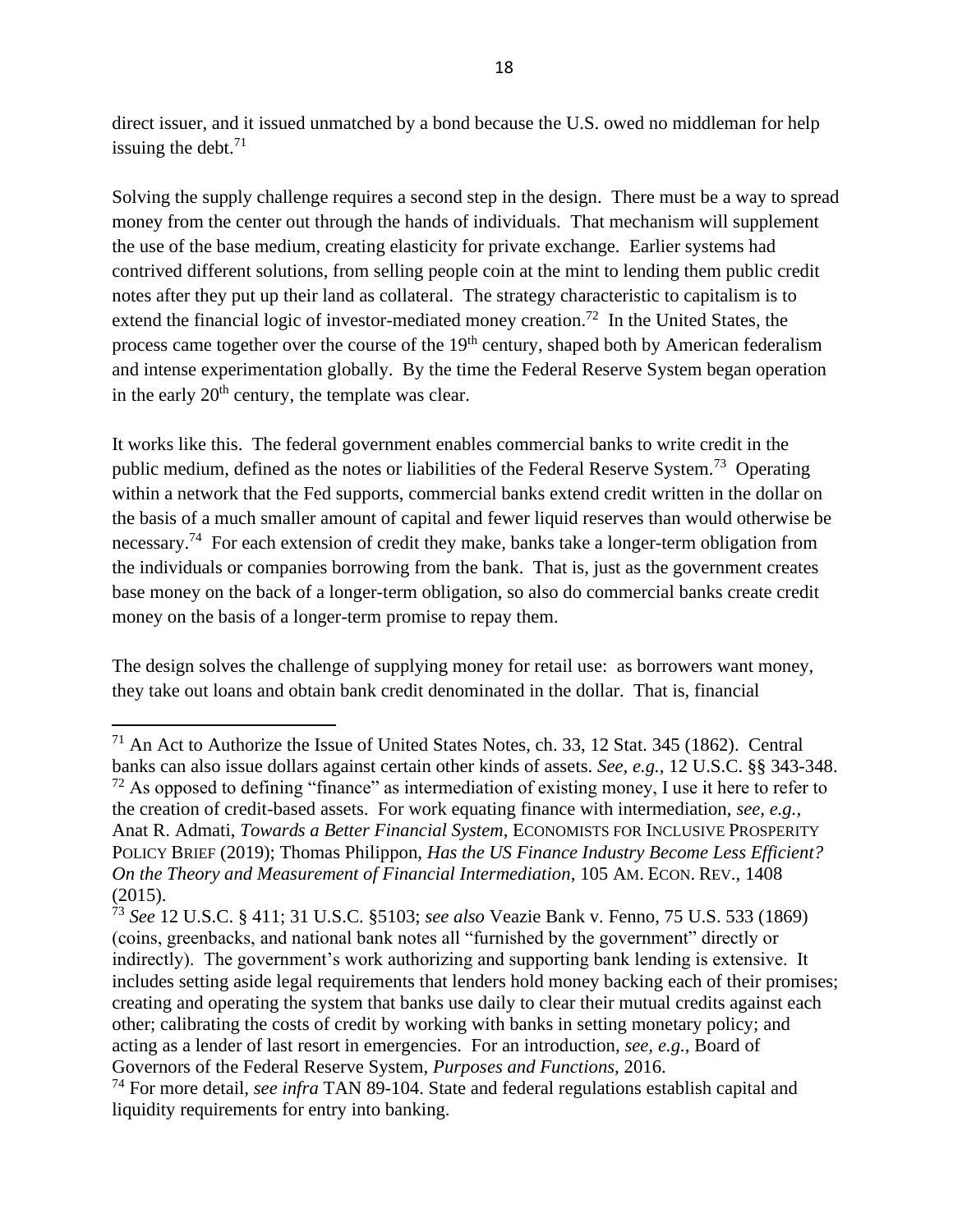<span id="page-18-2"></span>engineering creates the system's desired elasticity – a money supply, broadly defined to include credit in money, that will swell with the economy and shrink as demand subsides.<sup>75</sup>

An ingenious solution and one that turned out to be fertile, spreading world-wide over the 19<sup>th</sup> and 20<sup>th</sup> centuries. Today, credit written and extended by banks provides the medium that people use in the vast majority of their exchanges. In the United States, almost nine times as much value changes hands by transferring that kind of credit than using the cash dollar.<sup>76</sup> In other words, for all intents and purposes, commercial banks make the medium we use: they are the purveyors of money at the retail level.<sup>77</sup>

That logic can be replicated. A variety of large financial companies have learned to create inventories of assets that they fund with short-term credit. These "shadow banks," often brokerdealers in the wholesale money markets, borrow cash from investors like pension funds or corporations with cash on hand, using short-term but renewable contracts. The borrowed money finances securities that, in turn, can act as collateral for the deal. The technique lasts as long as the large cash investors are willing to renew those overnight contracts, content to charge low interest for their loans because their funds can be retrieved and are thus effectively like money.<sup>78</sup>

<span id="page-18-1"></span><span id="page-18-0"></span>According to some observers, the shadow banking system grew up as an ancillary to monetary policy by central banks: officials found it useful to have financial entities (the big broker-dealers of the capital market) with large inventories of sovereign bonds that could be bought and sold to effectuate that policy. According to others, the system developed as financial actors sought higher returns and contrived a method of cheap funding by replicating the pattern used by banks.<sup>79</sup> In either event, notice that the overnight contracts that shadow banks employ create a kind of credit-based medium – more liquidity. That liquidity in turn irrigates exchange that expands the market for securities. As that demand rises, shadow banks create, elastically, the liquidity to enable exchange in the capital market.<sup>80</sup> In short, banks make most of the money

<sup>75</sup> *See, e.g*., Perry Mehrling, *Retrospectives: Economists and the Fed: Beginnings*, J. ECON. PERSPS. (2002).

<sup>76</sup> *See* Lev Menand, Unappropriated Dollars: The Fed's Ad Hoc Lending Facilities and the Rules That Govern Them 10 (European Corporate Governance Institute 2020)(\$13 trillion compared to \$1.5 trillion).

<sup>77</sup> *Cf. Veazie Bank*, 75 U.S. at 549 ("Congress has undertaken to supply a currency for the entire country. . . . It now consists of coin, of United States notes [greenbacks], and of the notes of the National banks.")

<sup>78</sup> *See, e.g.,* HAL S. SCOTT, CONNECTEDNESS AND CONTAGION: PROTECTING THE FINANCIAL SYSTEM FROM PANICS (The MIT Press 2016); RICKS, *supra* note [48;](#page-11-0) PERRY MEHRLING, THE NEW LOMBARD STREET: HOW THE FED BECAME THE DEALER OF LAST RESORT (Princeton University Press 2011).

<sup>79</sup> *See* RICKS, *supra* note [48](#page-11-0) , at 194-96; MEHRLING, *supra* note [78,](#page-18-0) at 54-55.

<sup>80</sup> *See* Desan, *supra* note [59,](#page-14-2) at 3-7 (summarizing literature).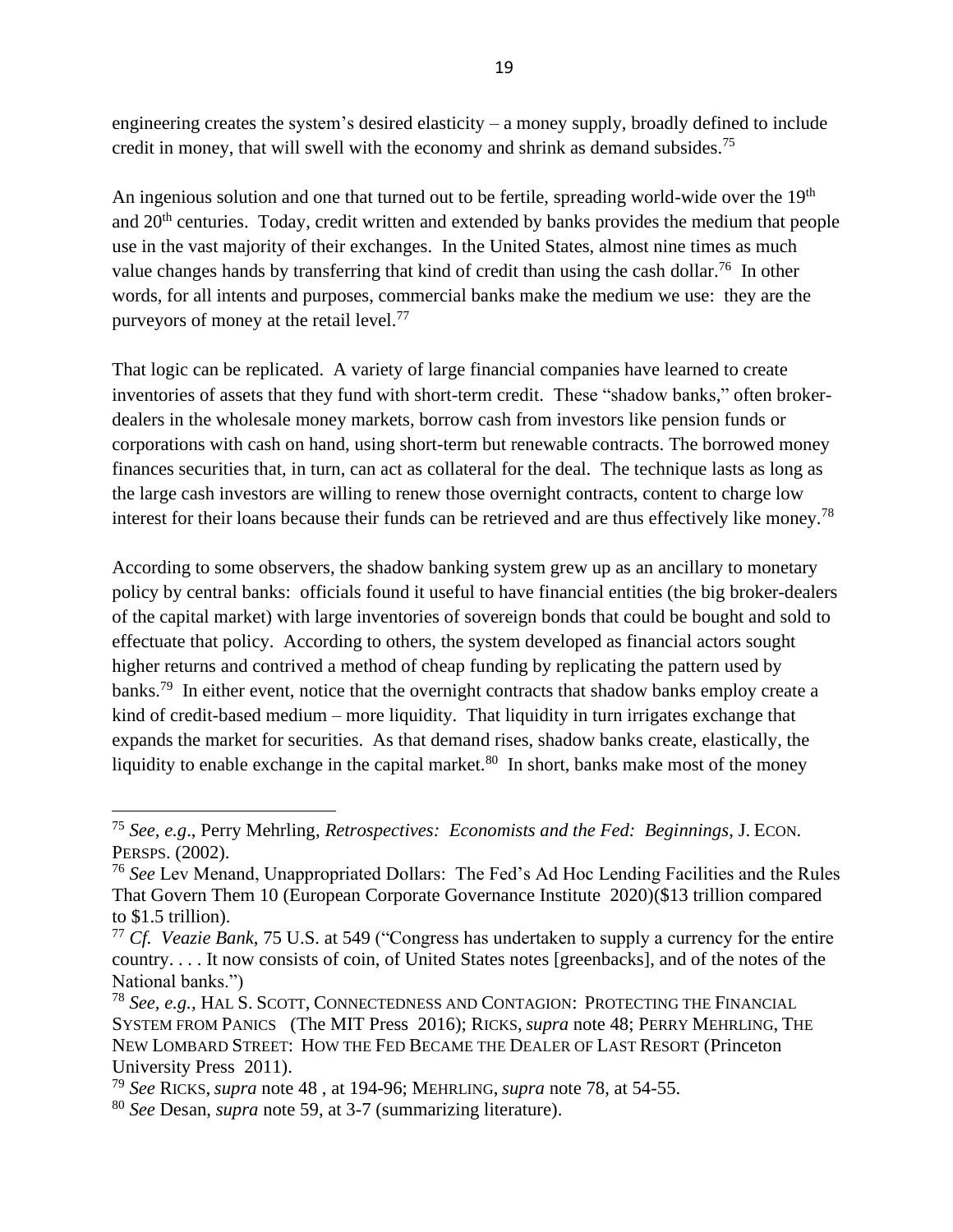individuals use and shadow banks supply much of the medium used by corporations and large investors.

At the end of the day, the monetary system of the United States has a distinct design, one expressive of modern capitalism. The hardwiring starts with a public medium made at the center by the government. As with moneys generally, the unit is anchored on public obligation – the sovereign medium satisfies public charges and is privileged for use in private exchange. But today, a nominal creditor -- formerly a group of investors, now a national or central bank – issues those units of sovereign debt as its own promises-to-pay (Fed notes or deposit liabilities). That creditor holds a longer-term security obligating the government to tax back value – represented by the creditor-issued units now circulating as sovereign liabilities -- in order to pay off the security.<sup>81</sup>

The base money is then amplified by commercial banks that extend credit in the shape of their own promises-to-pay the public medium. As in the case of public money, private bank credit issues to borrowers on the back of longer-term assets that obligate the borrowers to repay. That logic of liquidity creation is replicated by shadow banks. The credit-based media that they create supplies liquidity within the capital markets. We come full circle here: the financial assets created by the government – the bonds that the Fed or commercial banks hold -- provide critical mass to the capital markets and stabilize them. (Other financial assets like corporate bonds and stocks also trade there, along with an increasing number of securities originated as loans by banks and "securitized.")<sup>82</sup>

<span id="page-19-0"></span>The design makes an arresting commitment to a financial logic. Every bit of cash (a demand liability) should be memorialized by a longer-term commitment, even if both the cash liability and the longer-term commitment are made by the public. Money for individual use should be created by businesses extending credit for profit. That strategy can be replicated to create more liquidity so that trade in financial assets themselves can be facilitated.

II. The Privatized Circulatory System

Capitalism's hardwiring endows banks with a striking role. As retailers of liquidity, they select which recipients will benefit from the expansion of the public medium. In that role, banks enter a politically loaded territory. On one hand, they operate according to their calculus as

<sup>81</sup> *See id.* at 16-18.

<sup>82</sup> *See, e.g*., Larry Neal, *How It All Began: The Monetary and Financial Architecture of Europe from 1648 to 1815, 7 FIN. HIST. REV. (2000) (reconstructing origins of public assets as stabilizing* capital markets); Robert C. Hockett & Saule T. Omarova, *The Finance Franchise*, 102 CORNELL L. REV. 1143, 1175-81 (2017) (assessing structure of relationship between bonds and capital markets).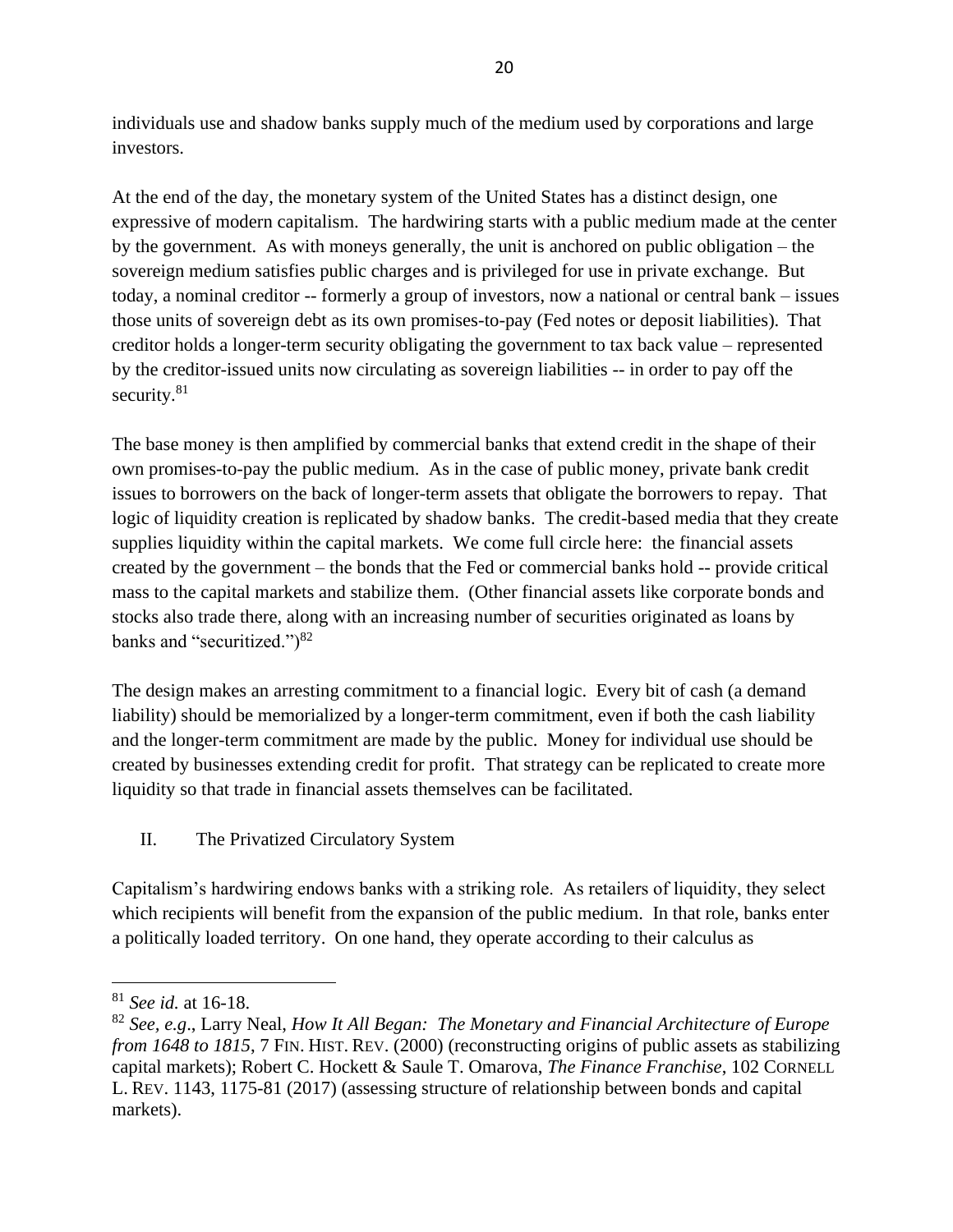commercial actors. On the other, they determine much about how private spending occurs as agents for the public.

<span id="page-20-0"></span>The complaint most often made about the financial system is that it siphons off a disproportionate amount of profit. By a variety of measures, finance has become "bloated" – its power and ability to capture profits is particularly striking in periods of laissez-faire. Measured narrowly, the costs of finance relative to GDP grew from 2% to 6% in the early  $20<sup>th</sup>$  century through the 1920s, fell across the mid-century (a period of strong economic development), and rose after 1980 to almost 9% in 2009.<sup>83</sup> A broader measure of sectoral profits finds an even more notable expansion of finance (to 40% of total profits in the U.S. economy in 2001 from 10 to 15% in the 1960s).<sup>84</sup> The profits claimed by finance in its high periods came without increased output, whether improvements in price discovery or risk-sharing. Heightened profits instead indicate that the nonfinancial sector effectively transferred increasing amounts of income to finance.<sup>85</sup> Neither the Financial nor COVID-19 Crisis broke the pattern.<sup>86</sup>

The capacity of finance to capture profits draws reformers. As critics point out, a variety of regulatory measures could rein in rents, as they did at mid-century. Heightened capital requirements for banks, aggressive use of reserve requirements, limits on margined purchases of securities, ceilings on executive compensation, taxes on transactions or trading, the prohibition of stock buy-backs, a tax on wealth and redistribution of its proceeds – have all been suggested to reduce the profits going to finance. $87$ 

<sup>83</sup> Thomas Philippon, *Finance vs. Wal-Mart: Why are Financial Services so Expensive?*, in RETHINKING THE FINANCIAL CRISIS at 1 (Alan S. Blinder, et al. eds., 2012); *see also* TURNER, *supra* note [53](#page-13-0) at 18-33.

<sup>&</sup>lt;sup>84</sup> GRETA KRIPPNER, CAPITALIZING ON CRISIS: THE POLITICAL ORIGINS OF THE RISE OF FINANCE 28 (Harvard University Press 2011). Unlike Philippon, Krippner includes real estate in the financial sector.

<sup>&</sup>lt;sup>85</sup> Philippon identifies the cost-generating activity of finance as increased trading but finds that trading activity had no measurable effect on improving information about pricing or risk-taking. *See* Philippon, *supra* note [83;](#page-20-0) *see also* TURNER, *supra* note [53,](#page-13-0) at 27 (tracking "excess wage" garnered by financiers).

<sup>86</sup> *See* Felix Salmon, *Chart of the Day: U.S. Financial Profits*, REUTERS, March 30, 2011 (finance gaining 30% domestic profits for 10% value-added); Andrew Ross Sorkin, *Dealbook/ Business & Policy*, N.Y. TIMES, July 16, updated September 1, 2020 (COVID Crisis trading benefiting investment banks to "indecent" degree).

<sup>87</sup> *See*, respectively, TURNER, *supra* note [53,](#page-13-0) at 10, 186-209 (increased capital and reserve requirements); William Lazonick, *The Financialization of the U.S. Corporation: What Has Been Lost, and How It Can Be Regained*, 36 SEATTLE U. L. REV. (2013) (stock buy-backs); THOMAS PIKETTY, CAPITAL IN THE TWENTY-FIRST CENTURY (Arthur Goldhammer trans., Harvard University Press 2014) (global tax on wealth).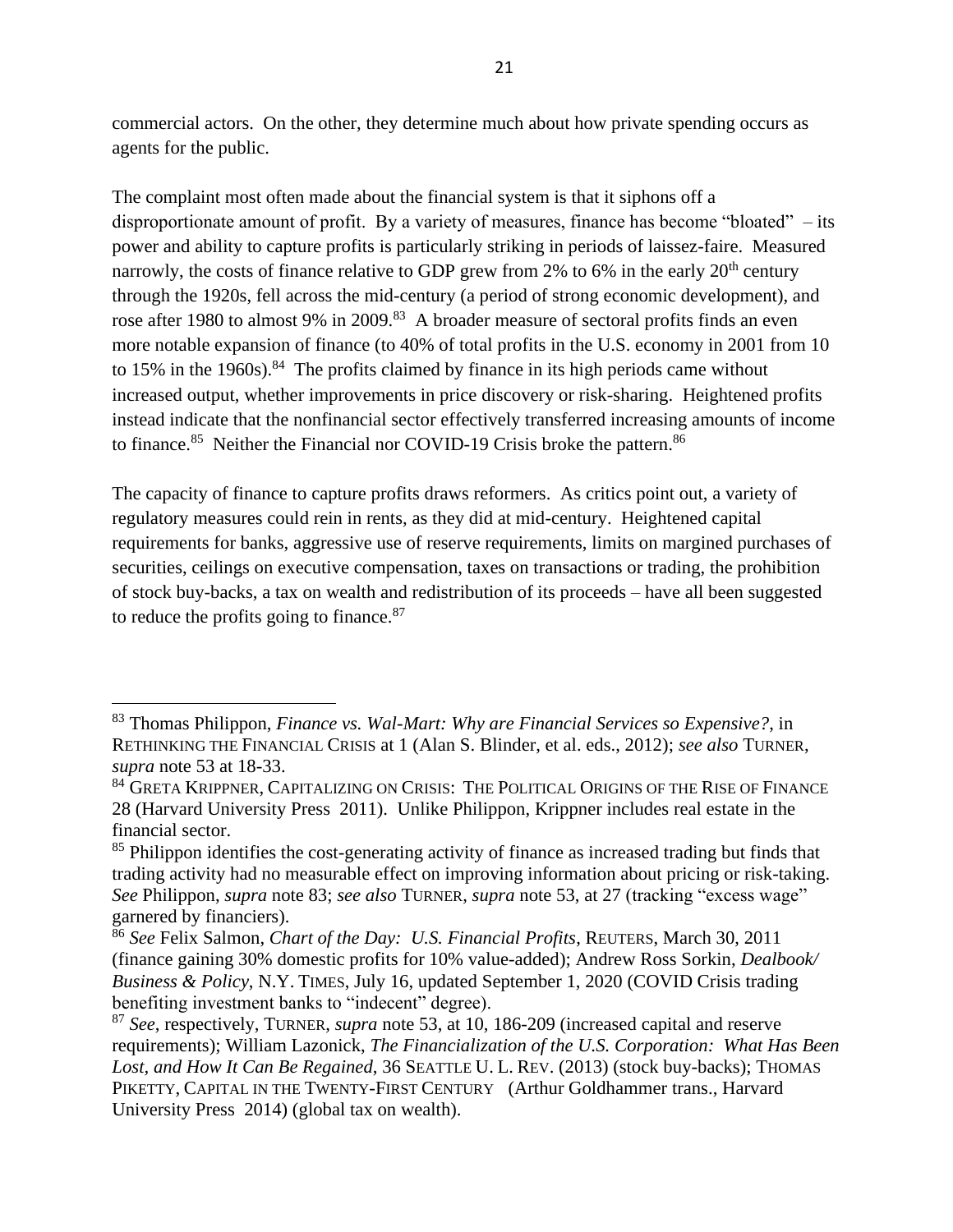But even if we reined in rent-seeking, finance would remain at the heart of the drama. As mapping the monetary hardwiring shows, that design is the innovation that sets capitalism apart: it makes banks the retailers of liquidity by giving them distinct advantages in creating and injecting money for everyday exchange. Banks' determinations – their allocations of credit dictate the flow of new money into the economy.

The argument here is structural: according to the design of the system, banks are facially determining the way new monetary value is injected into exchange. They are therefore deploying public power to make distributive decisions for society.

As a baseline, consider the way individuals or companies lend to one another. That activity does not affect the money supply; it is just a transfer of funds, one to another. Non-bank lenders operating for a profit will charge their borrowers whatever it costs them to part with an existing asset; we might assume the going interest rate.

<span id="page-21-0"></span>The case is different when the loan occurs in newly created money. Most often, economists have considered the case where the government spends new money into circulation. Insofar as money is a legal claim that can be used to pay off a future tax obligation – and modern money is clearly such an entity<sup>88</sup> -- it can be conceptualized as an asset or, more precisely, as the claim to an asset with the asset defined as the value of setting off taxes in the future.<sup>89</sup> In effect, the government acts as a borrower paying a person, someone who sells it goods for example, with a *promise* of value that will come to fruition when the tax is paid. In that case, the seller is a creditor who takes a promise of value to be paid off at a certain point in the future. If so, the creditor should charge interest on the advance of goods. (She could do so by discounting the current value of the money to the moment when it can be used for the tax. The seller would put that discount into effect by conveying fewer goods today than she would have to convey in goods later to pay the tax.) $^{90}$ 

In fact, however, asset-pricing models of money teach a different lesson. People will take money without charging interest because the government is offering them a medium that is uniquely useful to them. It offers unparalleled cash services – including the capacity to buy any other asset and, along with it, the earnings that asset will bring. In that case, people will pay the same rate for the cash services that money offers as they will earn on other assets that money could buy (in theory, the real interest rate). In other words, they will take money without demanding

<sup>88</sup> *See supra* TAN [56](#page-14-1) to [57;](#page-14-3) Gourinchas & Jeane, *supra* note [58.](#page-14-4)

<sup>89</sup> *See, e.g.,* Charles W. Calomiris, *Institutional Failure, Monetary Scarcity, and the Depreciation of the Continental*, 48 J. ECON. HIST. (1988).

<sup>&</sup>lt;sup>90</sup> See the review of models at DESAN, *supra* note [55,](#page-14-0) at 45-46, including both asset-pricing models and those using more classic, quantity theory approaches.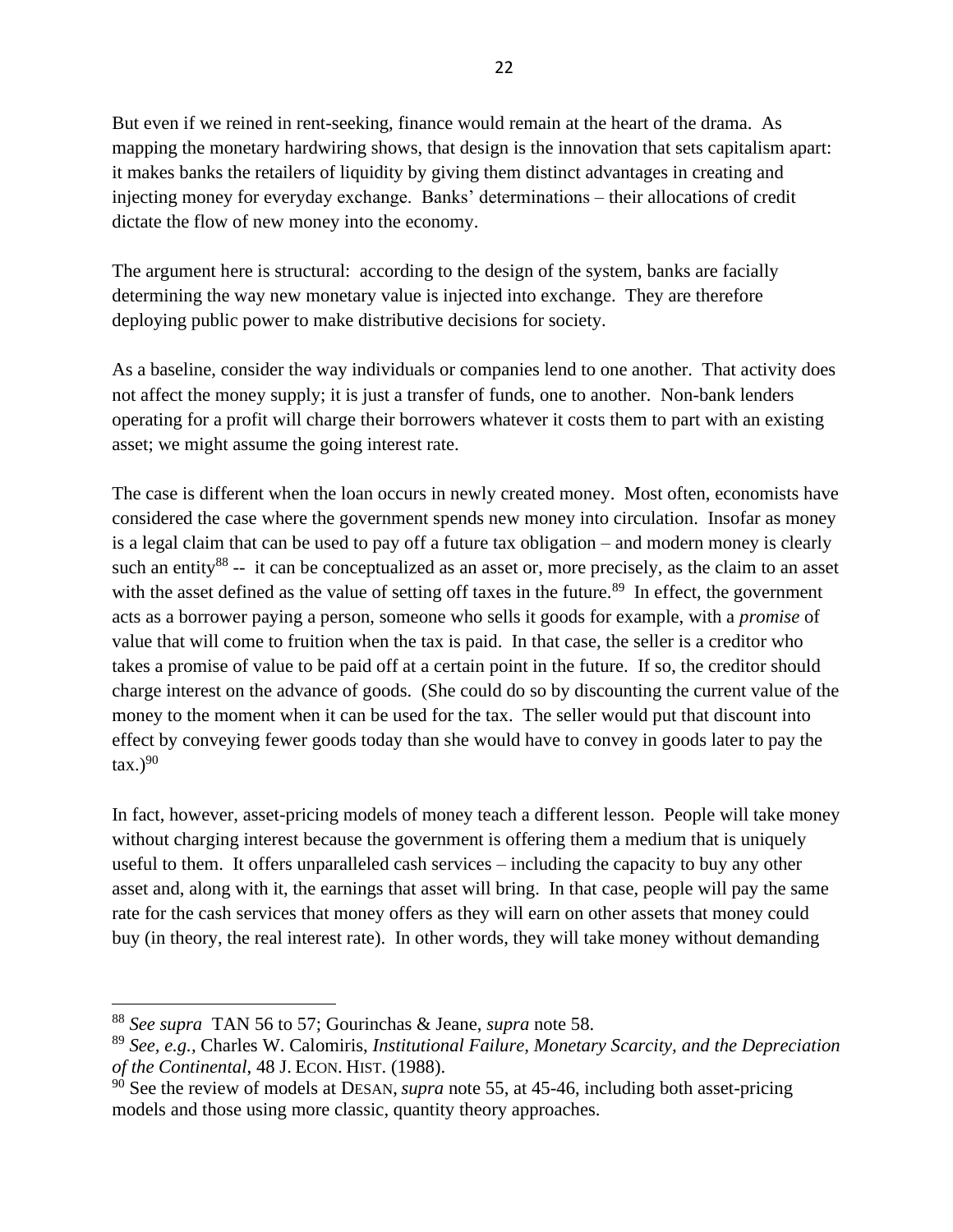<span id="page-22-0"></span>interest (or a discount in the amount of goods they convey to the government up front). Money will circulate without bearing interest because it bears a "cash premium" or "money premium."<sup>91</sup>

By the same token, the government will reap the rewards that accompany creating the medium that provides cash services. "Seignorage" refers to the profit that the government claims when it creates and injects money into circulation.<sup>92</sup> The government has acquired the use of goods advanced to it in return for its promise alone – a promise it could make without first acquiring existing money. (The government has, in effect, deployed its unique capacity to make money.) Other parties will not have the same advantage. They will have to pay to acquire money – which is, in fact, the circulating promise of a *third-party*, the government. Thus we are returned to the conventional borrower and lender of existing funds.

Against this background, we can understand the privilege extended to commercial banks. As we saw above, banks lend by extending private credit but alone among credit alternatives, the government treats this private credit as an inflow to the money supply. That treatment enables banks to satisfy customers who demand money with the *promise* of money. As banking theorists elaborate, the magic occurs because the federal government allows commercial banks to offer their own credit – credit denominated in dollars -- to customers. When people borrow "money" from a bank the bank is actually providing them credit on the bank's books in the shape of a deposit account, identifying the balance amount in dollars. When a borrower spends that credit, she is transferring the credit to someone else's bank account. In a society that depends on banks, most people paid by check or money order simply maintain that balance in their own banks. Of course, they could demand cash at their banks, but people are generally content to leave deposit credits in the banking system as a whole, given the safety and convenience of using a bank account especially for large amounts.<sup>93</sup>

As people holding accounts in different banks spend down some deposit accounts and/or receive payments into their accounts, the banks involved transfer reserves between themselves. The amount of reserves banks need for such transfers is small compared to the size of their deposits. On many days, reserves from incoming payments help cover most of the reserves required for outgoing payments. And for those days when they do not, a robust safety net undergirded by the

<sup>91</sup> RICKS, *supra* note [48,](#page-11-0) at 42-46; Robin Greenwood, et al., *A Comparative-Advantage Approach to Government Debt Maturity* 70 J. FIN. 1683, 1687-788 (2015); DESAN, *supra* note [55](#page-14-0) at 46-50.

<sup>92</sup> Manfred J. M. Neumann, *Seiniorage in the United States: How Much Does the U.S. Government Make from Money Production?* (2014).

<sup>93</sup> *See* Benjamin Geva, *'Bank Money': The Rise, Fall and Metamorphosis of the ' Transferable Deposit' in* MONEY IN THE WESTERN LEGAL TRADITION: MIDDLE AGES TO BRETTON WOODS 380-86), (David Fox & Wolfgang Ernst eds., 2017) (breaking down legalities of bank transfer); Libyan Arab Foreign Bank v. Bankers Trust Co., 1 728 (Queen's Bench Division).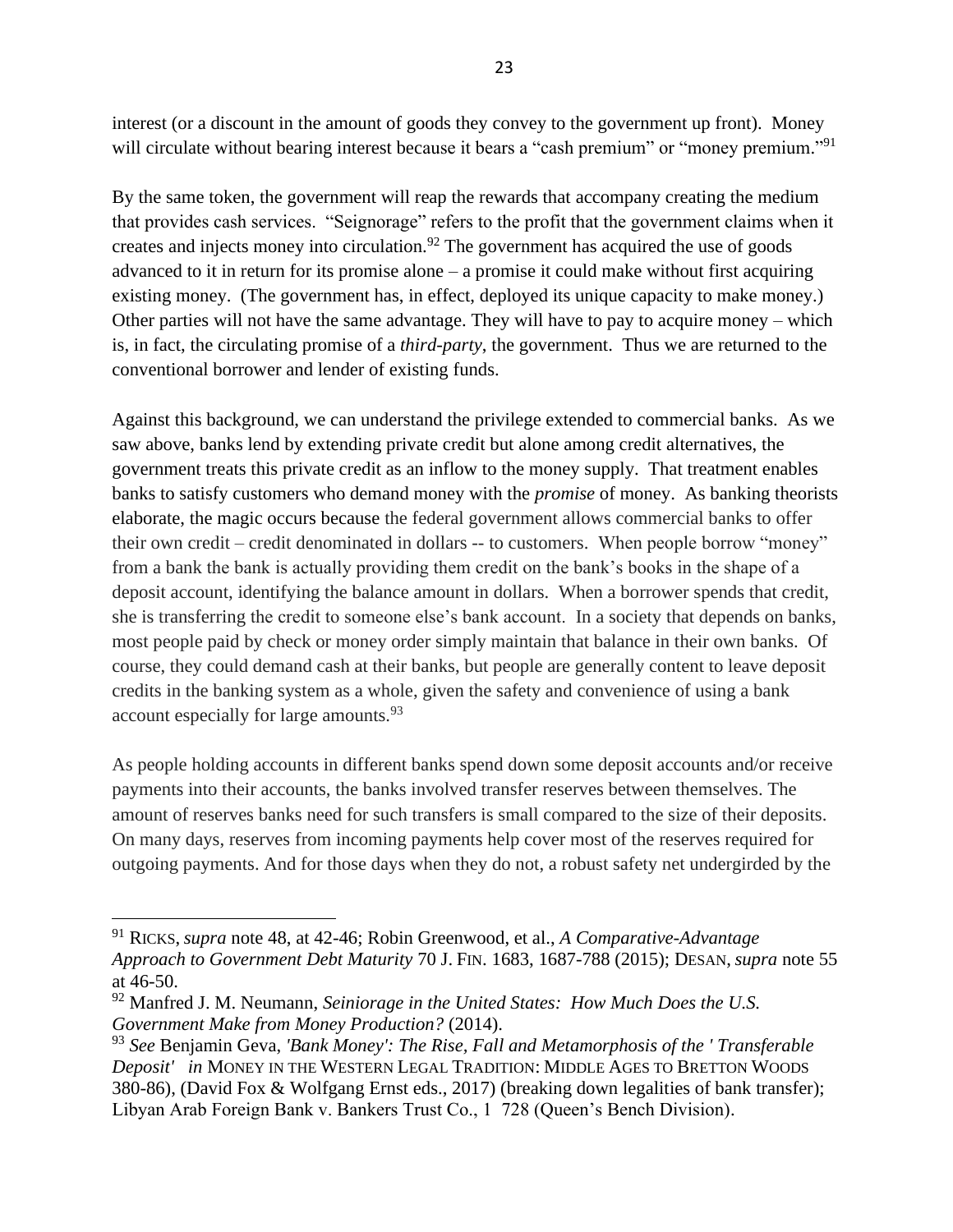central bank is there for support.<sup>94</sup> That collective decision to delegate money creation to banks means that banks have lots of private credit circulating – credit that does the work of money.

The money supply expands in effect, bringing with it the cost saving that comes as those holding accounts do so without demanding one-to-one security in money for the promises they hold. Insofar as bank customers accept the system as one that ensures them the effective equivalent of money, they demand little or no interest. People are content to hold money for the services it provides; they are in fact receiving a kind of non-pecuniary return – the cash-like quality of commercial bank deposits.<sup>95</sup> Banks thus benefit from a form of seignorage.

<span id="page-23-0"></span>Commentary on private seignorage peaks in periods of rapid monetary change. During its American efflorescence, John Adams, early New York banker Alexander Johnson, James C. Calhoun, and Sec. of the Treasury (future Justice) Salmon Chase among others called out the profit attached to money creation by private banks.<sup>96</sup> The Depression drove theorists to emphasize private seignorage; as Princeton economist Frank Graham put it, in the "uttering of their uncalled noninterest-bearing promises, the banks obtain permanent interest-bearing assets (loans and investments) at no direct cost to themselves and at the expense of the public at large."<sup>97</sup> The Financial Crisis of 2008, the monetary drama of 2020, and the diffusion of banking

<sup>94</sup> Lucid descriptions of clearing and set-off logic are Mehrling, *supra* note [56;](#page-14-1) Orian Peer, Money Creation and Bank Clearing (unpublished manuscript, 2022); Marc Lavoie, Endorsing the Money-creation View, https://justmoney.org/endorsing-the-money-creation-view/ (JustMoney.org 2020).

<sup>&</sup>lt;sup>95</sup> In fact, insofar as the government guarantees bank deposits, it converts the banks' credit into a sovereign liability. To the extent that deposits are insured, they can be identified directly as sovereign-backed money. *See, e.g.,* A. JACKSON & B. DYSON, MODERNIZING MONEY 61 (Positive Money, 2013).

<sup>&</sup>lt;sup>96</sup> Letter to Benjamin Rush, August 28th, 1811, (Date, 1811) ("It is taxing the public for the benefit and profit of individuals."); A. B. JOHNSON, AN INQUIRY INTO THE NATURE OF VALUE AND OF CAPITAL, AND INTO THE OPERATION OF GOVERNMENT LOANS, BANKING INSTITUTIONS, AND PRIVATE CREDIT 22, 73 (Pub. for the author 1813) (similar); John C. Calhoun, THE PAPERS OF JOHN C. CALHOUN 292-305 (Clyde N. Wilson & Shirley B. Cook eds., 1838; 1998) (identifying government borrowing from banks as payment for privately created money); RICHARD H. TIMBERLAKE, MONETARY POLICY IN THE UNITED STATES: AN INTELLECTUAL AND INSTITUTIONAL HISTORY 130 (University of Chicago Press 1993) (quoting Chase charging bank notes as "loans without interest from the people to the banks"). For the diagnosis of seignorage by the parliamentary committee reviewing banking during the long British period of inconvertibility, see Select Committee on the High Price of Gold Bullion, Report 71-72 (House of Commons ed., Richard Taylor and Co. 1810).

<sup>97</sup> Frank D. Graham, *Partial Reserve Money and the 100 Per Cent Proposal*, 26 AM. ECON. REV., 432 (1936); see also IRVING FISHER, 100% MONEY 19 (City Printing 3 ed 1945) (condemning money creation by private banks as given "for nothing"). To Graham, insofar as private seignorage was a kind of "privateer[ing]" of profit from the public's commerce, its optics induced the system's defenders to ignore it. Graham, *supra* note 97, at 432.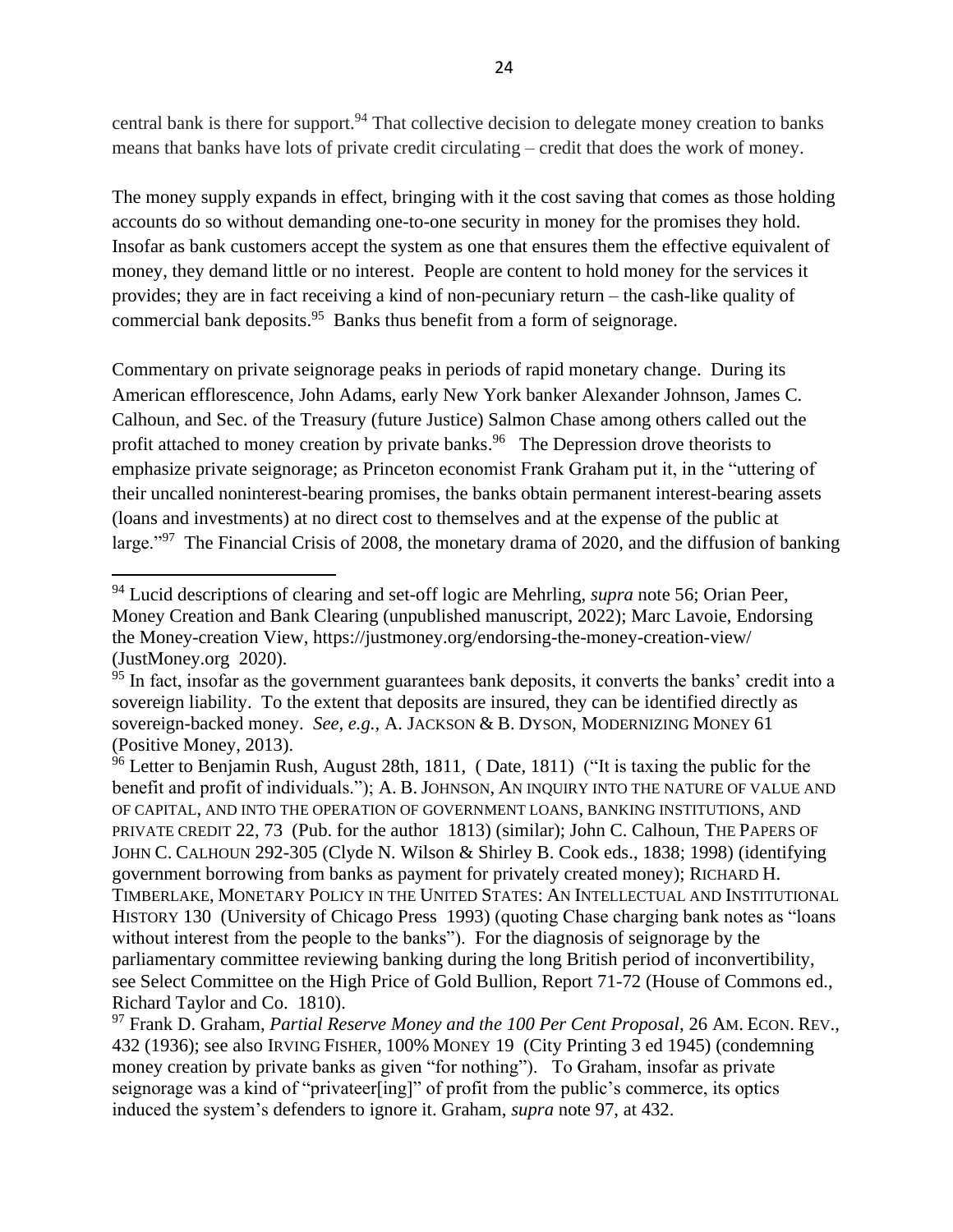privileges that preceded them drove recent analyses to model the way that "financial intermediaries engage in private money creation, thereby capturing the same monetary convenience premium" as the government.<sup>98</sup>

<span id="page-24-0"></span>That phenomenon endows banks (and similar financial entities) with particular efficacy -- and thus import -- as lenders. The ability of banks to create a credit medium that offers a cash premium allows them to maintain their collective system at relatively low cost. The advantage makes their services uniquely competitive. Banks lend on a smaller base of capital and more limited reserve of money than lenders without money-creative ability.<sup>99</sup> In turn, they can pass on some of their savings to their borrowers, offering them loans at lower interest rates than nonbank creditors can afford.<sup>100</sup>

In fact, banks could pass on virtually all their seignorage to borrowers – and make only more emphatic the point for our purposes. The benefit they reap from the privilege they hold to expand the money supply entrenches them as the most attractive lenders for individuals and businesses. That position gives them singular influence over the distribution of credit in society.

<sup>98</sup> Greenwood et al., *supra* note 91, at 1684-85; see also Jeremy C. Stein, *Monetary Policy as Financial Stability Regulation* 127 Q. J. ECON., 57-58 (2012); Gary Gorton, *Bank Regulation When Banks and Banking Are Not the Same*, 10 OXFORD REV. ECON. POL'Y 109(1994) (assessing "charter value" as similar to seignorage). For legal analyses, *see, e.g.*, John Crawford, *Radicalism and Democracy in Monetary System Reform*, VAND. L. REV. (2022); Morgan Ricks, et al., *FedAccounts: Digital Dollars*, 89 GEO. WASH. L. REV. 113, 140-41 (2021).  $99$  A recent New York Fed report put the long-run difference between banks' and non-banks weighted average cost of capital at 6%. Anna Kovner & Peter Van Tassel*, Evaluating Regulatory Reform: Banks' Cost of Capital and Lending* (Federal Reserve Bank of New York Staff Report No. 854 2018, revised 2020). That lower cost of capital allows banks to lend at a lower rate than entities that do not have the same advantages. For example, banks offered small businesses credit in 2021 at average annual interest rates between 2.58%-7.16%; the rate offered online or alternative lenders was 13%-71%. Nina Godlewski, *Average Small Business Loan Interest Rates in 2022: Comparing Top Options* (ValuePenguin 2022). (Costs for such lenders are also affected by other factors.) Nonbank online lending represents a growing source of credit for small businesses; speed, ease, and success in qualifying motivate that trend according to applicants. At the same time, "more than half [online lender applicants say] they experienced high interest rates, and almost a third reporting concerns with unfavorable repayment terms. Barbara Lipman & Ann Marie Wiersch, *Uncertain Terms: What Small Business Borrowers Find When Browsing Online Lender Websites*, Board of Governors of the Federal Reserve System (2019).

<sup>100</sup> *See supra* note [99;](#page-24-0) Greenwood et al., *supra* note 91, at 1684-1685; Stein, *supra* note 98, at 57- 58; Nadav Orian Peer, Note on the Distribution of the Liquidity Premium: Banks, Borrowers, and the Unbanked (2020).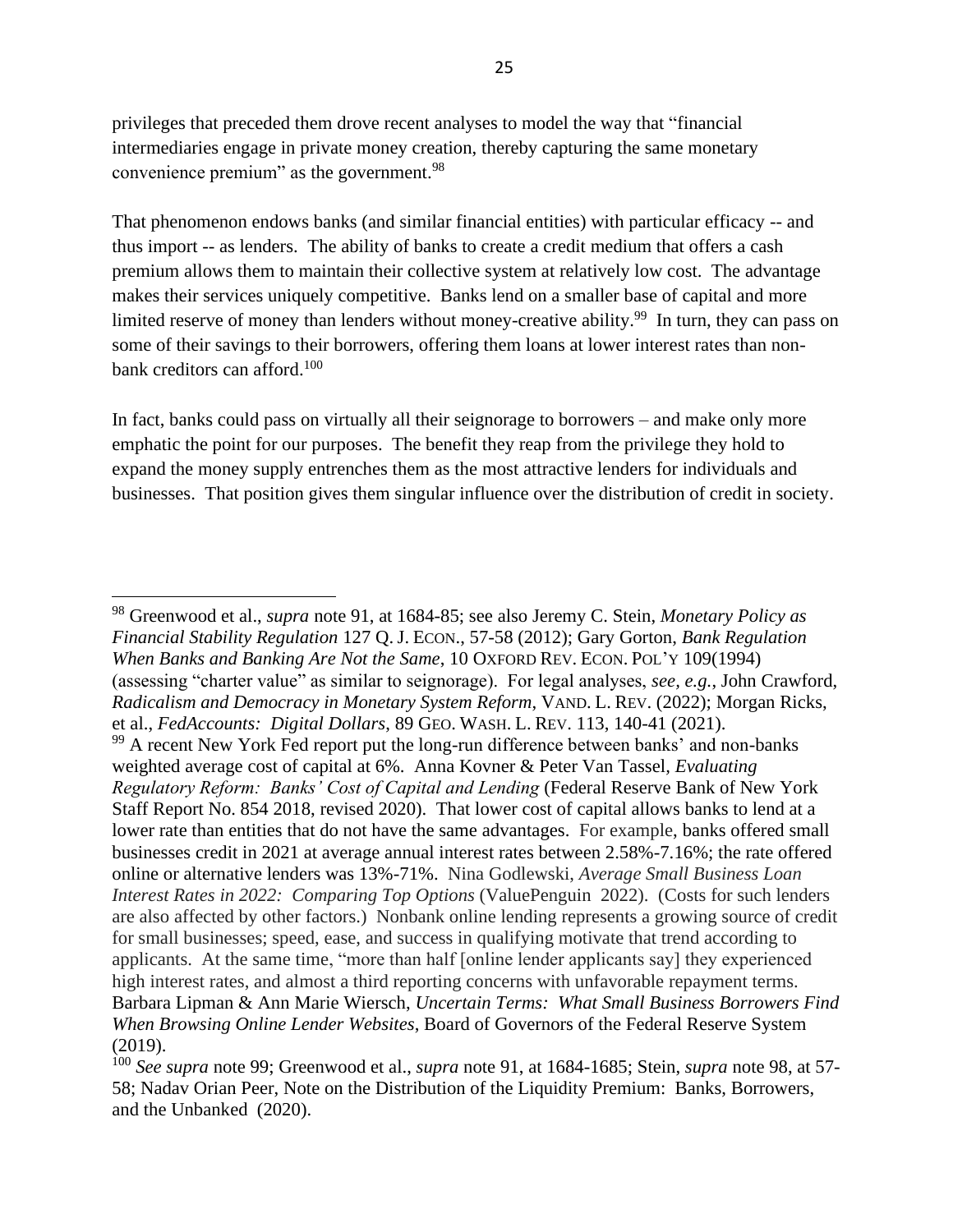Their monopoly is protected by the government with notable, if not complete, success.<sup>101</sup> As the author of its own currency, a government can prohibit third-parties from holding themselves out as depository institutions if they promise more credit in the sovereign's currency than they hold.<sup>102</sup> Against that baseline, the government licenses specific institutions to engage in money creation.

Indeed, limits on the permission to "make" money – effectively, to extend the sovereign medium -- come with the territory. The amount of government support entailed in a banking charter is enormous and could not be spread indefinitely. The nation's central bank coordinates the payments system for member banks -- clearing their mutual obligations, providing intra-day credit, monitoring credit conditions, and policing the behavior of participants.<sup>103</sup> More remarkable still, the government must anticipate and manage the "inherent instability" of private credit creation. As Hyman Minsky famously argued, institutions that lend by adding to the money supply can drive up the value of the very assets they finance, a dynamic that engenders more lending, more money creation, and rising asset prices – a credit bubble that will inevitably come to an end when some debtors are unable to borrow in the rising market. At that point, the government will have to support the architecture it has elaborated to dispense liquidity at the retail level.<sup>104</sup>

<span id="page-25-0"></span>The design explains the structural advantage that banks and, more recently shadow banks, hold over other lenders. Even (and as) it is diffused, used, or mimicked by other lenders, access to bank loans remains the critical ingredient for success in a range of economic initiatives, from home-owning to independent entrepreneurship. A recent study of banking identified access to bank credit as the "dramatic difference" that distinguished the fortunes of families "financing the

 $101$  For the assimilation of maturity transformation (or near money creation) as a strategy of financing by non-bank entities, *see, e.g.,* RICKS, *supra* note [48;](#page-11-0) Gorton, *supra* note 98. <sup>102</sup> *See* Foley v. Hill, 2 HLC 28 (House of Lords) (declining to hold fractional reserve lending to

breach fiduciary duty). *See generally* NAOMI R. LAMOREAUX, INSIDER LENDING: BANKS, PERSONAL CONNECTIONS, AND ECONOMIC DEVELOPMENT IN INDUSTRIAL NEW ENGLAND 11, 37- 38 (Cambridge University Press 1994).

<sup>103</sup> *See, e.g.,* Board of Governors, *supra* note [73;](#page-17-0) *see generally* Nadav Orian Peer, *Money Creation and Bank Clearing* (draft, 2022); Morgan Ricks, *Money as Infrastructure*, 3 COLUM. BUS. L. REV. (2018).

 $104$  The Financial Crisis exposed precisely that danger, this time in the shadow banking sector that has developed with the federal government's acquiescence. When the bust happened, the government mobilized its immense capacity to rescue those who had become dependent on the liquidity. For the argument that shadow banks dangerously violate the constrained delegation of money creation to depository institutions, see RICKS, *supra* note [48.](#page-11-0) Others argue that the provision of near money in the capital markets is either useful for the transmission of monetary policy, or essential to the daily operation of financial markets. In that view, it should be regulated and supported by the central banks. *See, e.g.*, SCOTT, *supra* note [78;](#page-18-0) MEHRLING, *supra* note [78.](#page-18-0)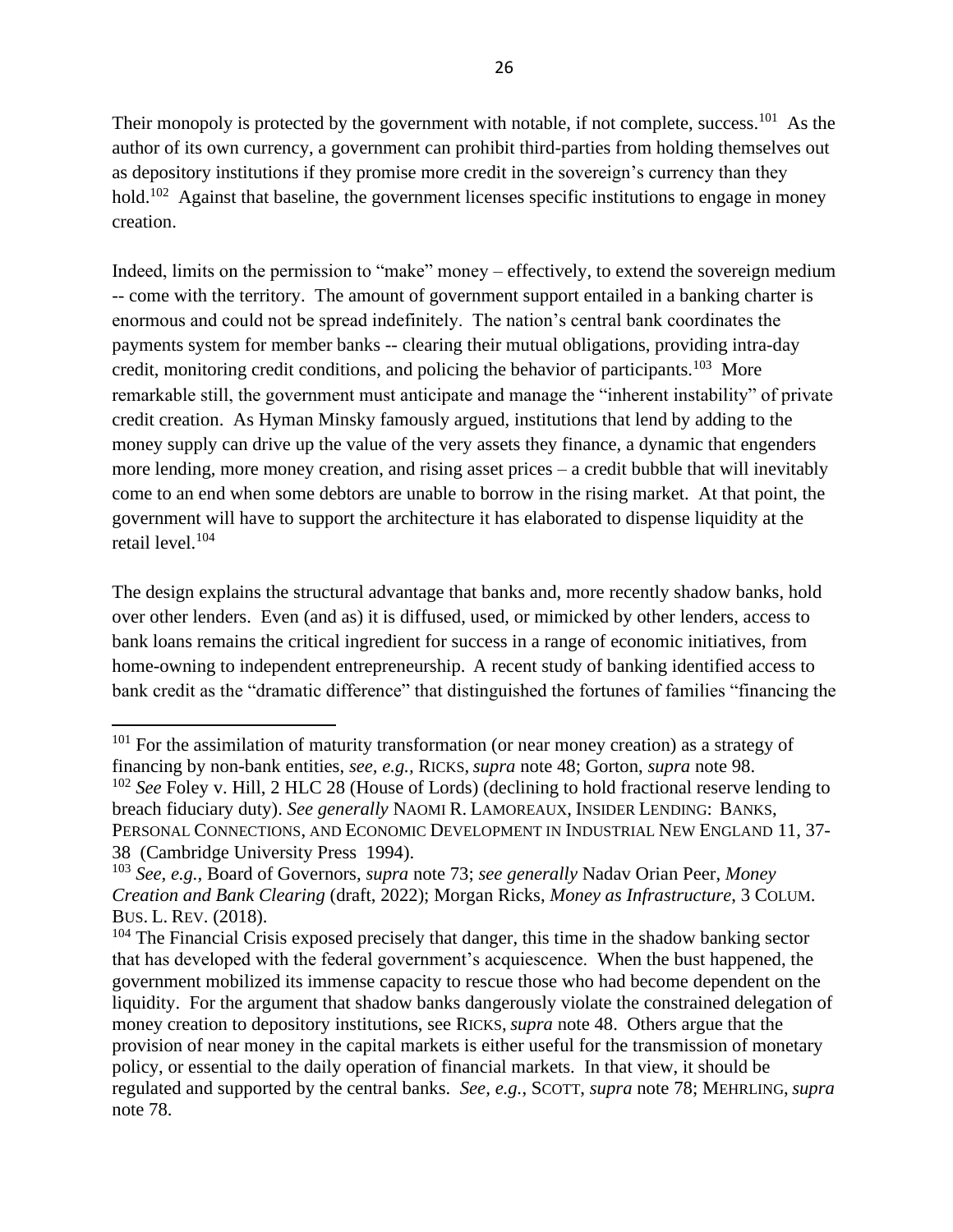purchase of homes, automobiles, and consumer goods," as well as business enterprises "obtaining working capital."<sup>105</sup> Conversely, those families denied adequate bank credit are effectively excluded from the lower cost financing that built the American middle class. Contemporary estimates including eligibility for credit cards and conventional bank loans put the number of people with lack of access at some 60 million, noting that it left them "fewer options when they face financial difficulties," relegated them to costlier alternatives like payday lenders, and reduced their ability to invest in businesses or education.<sup>106</sup>

As retailers of liquidity who act according to a calculus of profit, commercial banks need not claim that the way they steer credit penetrates widely in society, let alone reaches the most needy. If banks have a bearing on those ends, it would because their borrowers diffuse money through the economy.

<span id="page-26-1"></span><span id="page-26-0"></span>The evidence for that result is lacking. To the contrary, certain regions, income groups, and sectors are starved of bank credit. Populations in the South and Southwestern U.S., particularly in rural areas, have lesser access to banks, lower incomes, and lower rates of employment.<sup>107</sup> In an odd cross-fertilization across the credit system, the increased competition that banks faced from expanding capital markets during the 1970s and 80s pressed banks to further curtail services to poor borrowers.<sup>108</sup> More generally, financing to small businesses from banks declined 48% between 2008 and 2018; those borrowers turned instead to higher-priced loans from the FinTech industry or sought financing from community development finance institutions  $(CDFIs).<sup>109</sup>$ 

<sup>&</sup>lt;sup>105</sup> CHARLES W. CALOMIRIS & STEPHEN HABER, FRAGILE BY DESIGN: THE POLITICAL ORIGINS OF BANKING CRISES AND SCARCE CREDIT 7 (Princeton University Press 2014); *see also* Jonnelle Marte, *U.S. Consumers' Access to Credit May Be Worse Than Previously Thought: Fed Study*, REUTERS, Sept. 24, 2019; JENNIFER TAUB, OTHER PEOPLE'S HOUSES (Yale University Press 2014); LAWRENCE GOODWYN, THE POPULIST MOMENT: A SHORT HISTORY OF THE AGRARIAN REVOLT IN AMERICA (Oxford University Press 1978).

<sup>106</sup> For the quantitative estimate, *see* Marte, *supra* note 105; for the transformative importance of home mortgage lending in building the middle class, *see, e.g*., LOUIS HYMAN, DEBTOR NATION: THE HISTORY OF AMERICAN IN RED INK (Princeton University Press 2012); *see also* MEHRSA BARADARAN, HOW THE OTHER HALF BANKS: EXCLUSION, EXPLOITATION, AND THE THREAT TO DEMOCRACY (Harvard University Press 2015) (arguing importance of banking access). <sup>107</sup> *See* Marte, *supra* note 105; Kausar Hamdani, et al., *Unequal Access to Credit: The Hidden Impact of Credit Constraints*, Federal Reserve Bank of New York (2019).

<sup>108</sup> *See* BARADARAN, *supra* note 106, at 50; Hamdani, et al., *supra* note [107.](#page-26-0) For the searing regional inequalities of 19th century, *see* Richard Sylla, *Federal Policy, Banking Market Structure, and Capital Mobilization in the United States, 1863-1913*, 29 J. ECON. HIST. (1969). <sup>109</sup> Eric Hangen & Michael Swack, CDFIs Can Make the SBA PPP Loan Program Work for Smaller, Minority-Owned, and Women-Owned, Small Businesses. (2020). A survey of Massachusetts CDFIs found their resources very highly deployed (86%), suggesting great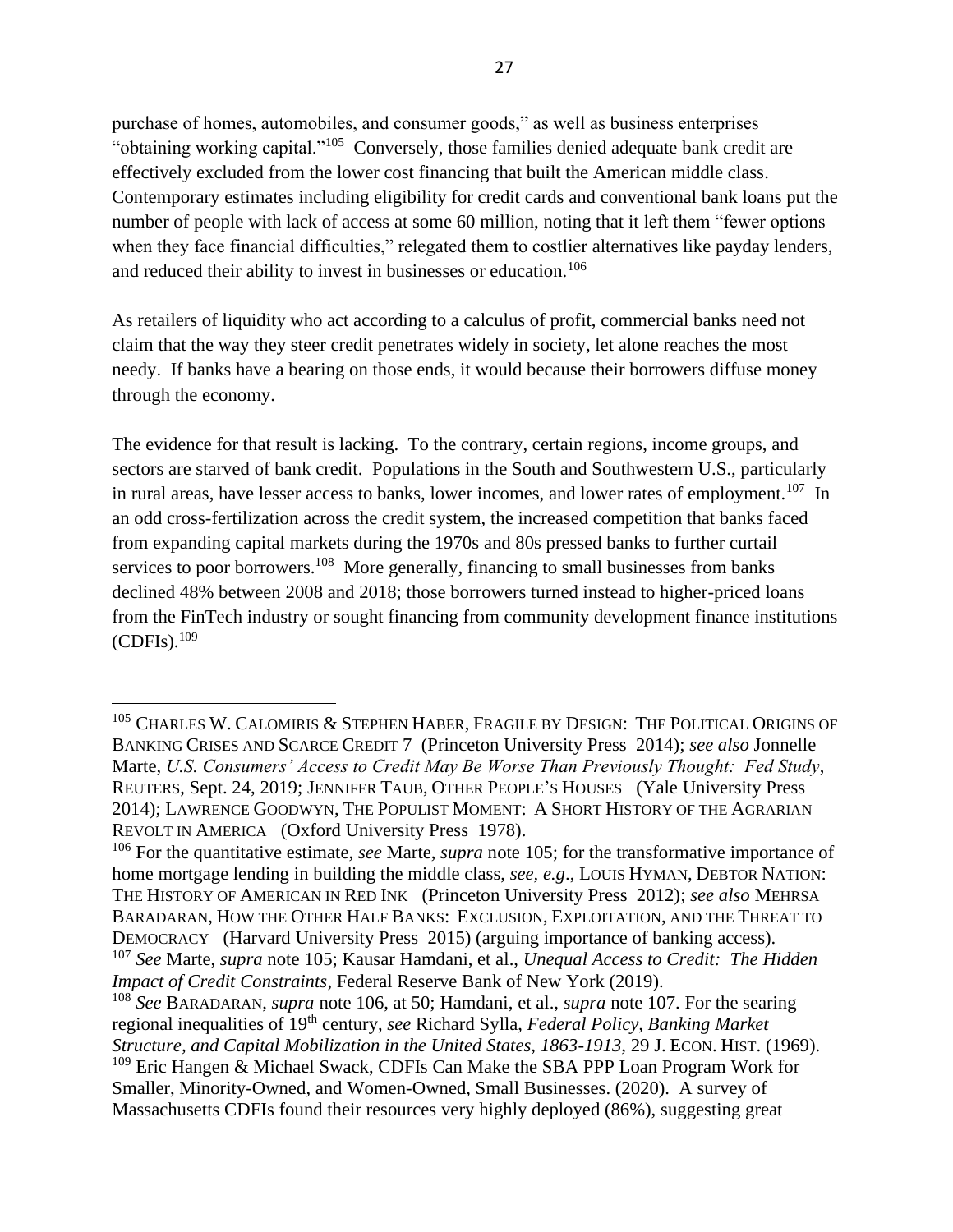Most egregiously, commercial banks have chronically shorted certain communities. A "substantial literature" documents that banks disfavor financing for minority-owned firms, along with small businesses and women-owned businesses.<sup>110</sup> Discrimination against Black borrowers was so entrenched by the 1960s that it figured as a civil rights issue and the target of repeated federal legislative reform attempts. The inadequacy of those reforms, the Community Reinvestment Act foremost among them, would become notorious.<sup>111</sup>

<span id="page-27-0"></span>Empirical studies document that the shortfall in bank lending rates to Black and Latinx-owned businesses continues.<sup>112</sup> The COVID crisis underscored the problem. As scholars and advocates for minority borrowers pointed out, the weak ties between such borrowers and traditional lenders counter-indicated the PPP's reliance on commercial banks to distribute funds. By contrast, entities like community development finance institutions – institutions with neither the money creative advantages of banks nor their privileged place in the monetary hardwiring – would have a better chance of reaching minority communities.<sup>113</sup> By April 2021, a series of studies documented that discrimination by banks, along with other factors, had once again shorted the minority community of access to credit under the PPP.<sup>114</sup>

Discriminatory lending sorts borrowers by gender as well as race and ethnicity. Close on the heels of the civil rights movement, a National Commission on Consumer Finance documented

demand for their financing. See Massachusetts Public Banking, Testimony of Massachusetts Public Banking in Support of 6.665/H.1223. (2021).

<sup>110</sup> Hangen & Swack, *supra* note 109 (citing literature).

<sup>&</sup>lt;sup>111</sup> DANIEL IMMERGLUCK, CREDIT TO THE COMMUNITY: COMMUNITY REINVESTMENT AND FAIR LENDING POLICY IN THE UNITED STATES (M. E. Sharpe 2004).

<sup>112</sup> Alicia M. Robb & Robert W. Fairlie, *Access to Financial Capital among U.S. Businesses: The Case of African American Firms*, ANNALS AM. ACAD. POL. & SOC. SCIS. 47, 63-68 (2007); BARADARAN, *supra* note 106, at 49-51; Greta R. Krippner, *Democracy of Credit: Ownership and the Politics of Credit Access in Late Twentieth-Century America* 123 AM. J. SOCIO. (2017); *see also* MEHRSA BARADARAN, THE COLOR OF MONEY: BLACK BANKING AND THE RACIAL WEALTH GAP (Harvard University Press 2017) (identifying the emphasis on "black banking" as a misfire given the handicap inherent to running a banking system that is effectively segregated); Emily Flitter, *This Is What Racisim Sounds Like in the Banking Industry*, N.Y. TIMES, December 11, 2019 (for discriminatory conduct other than lending).

<sup>113</sup> Hangen & Swack, *supra* note 109; Emily Flitter, *Black-Owned Businesses Could Face Hurdles in Federal Aid Program*, N.Y. TIMES, April 10, 2020. By April, 2020, only 78 of 950 such institutions had been approved by the Small Business Administration to participate in the PPP. *Id.* The Treasury has recently started a program to involve community development finance institutions more directly. *See* Board of Governors of the Federal Reserve System, *supra* note [49.](#page-11-1)

<sup>114</sup> Cowley, *Minority Entrepreneurs Struggled to Get Small-Business Relief Loans*, N.Y. TIMES, 2021; Flitter, *supra* note 113; Flitter, *supra* note [29.](#page-6-0)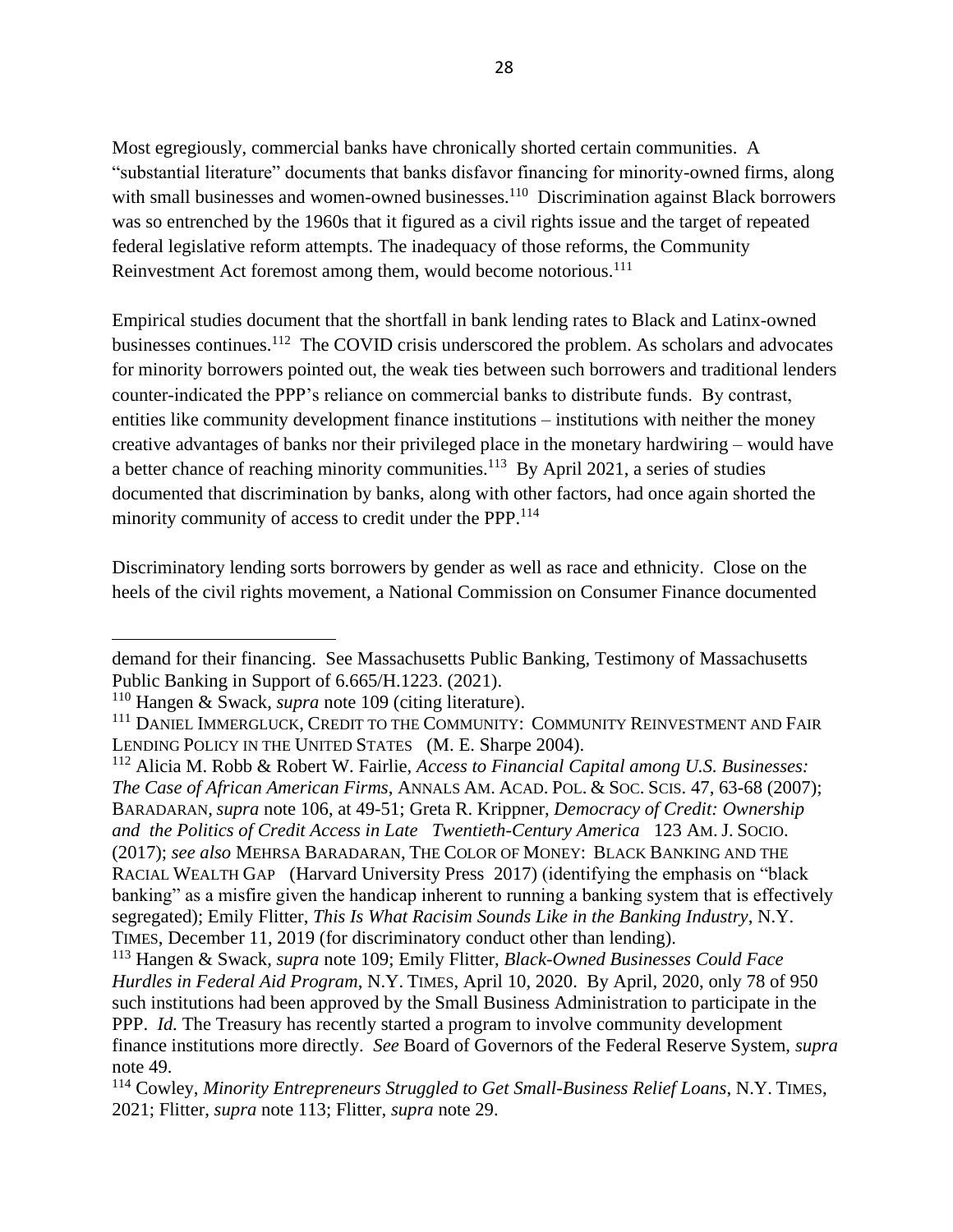levels of discrimination against women, particularly insofar as they attempted to get mortgages in their own, as opposed to married, names. Overlapping with race-based bias, banking patterns discriminated by trading on conventional sexual roles and stereotypes. Banks routinely discounted women's income if they were of childbearing age, for example, assuming that they would soon leave their employment.<sup>115</sup> They disfavored applications from women newly divorced or separated and distrusted the reliability of alimony and child support awards.<sup>116</sup>

Again, the results sound in an institutional key. Banks made their lending decisions on an array of factors, traditionally including interviews that accommodated biased evaluations. As demands for transparency mounted in the 1970s, banks turned towards credit scoring. As Greta Krippner has recently argued, that method drew on a series of factors – family size, for example, as opposed to credit history -- that perpetuated gendered role preferences and stereotyping, feeding further discrimination.<sup>117</sup> Recent empirical studies document continued disparities in bank financing awarded to women-owned businesses.<sup>118</sup>

<span id="page-28-1"></span>The rise of credit scoring dovetails with a last development – the ascending importance of capital markets. Credit scoring facilitates securitization, a process that wraps diverse streams of payment into financial instruments to produce a homogenized return to investors holding them. Mortgages, student debt, consumer and corporate borrowing, auto financing – all kinds of debt can be securitized and funded on the capital markets. That debt invites investors to frequent those markets – and incentivizes them to support further securitization. Thus the housing boom in the 1990s and early 2000, expanded by credit scores that misstated borrowers' abilities, fueled by increasing securitization, all funded through the capital markets.<sup>119</sup>

<span id="page-28-0"></span>The magic of money creation resurfaces here. Recall that the large financial institutions that dominate the capital markets – broker-dealers and investment banks – have created techniques that effectively add "near money" or extra liquidity to the economy.<sup>120</sup> Shadow banks thus offer

<sup>&</sup>lt;sup>115</sup> Krippner, *supra* note 112, at 16. Banks might reduce (although not omit) the penalty if women demonstrated that they were taking birth control. *See id.*

<sup>116</sup> *Id.* at 17-19; Flitter, *supra* note [29](#page-6-0) (no Black women invited to apply for PPP loans in recent NCRC study).

<sup>117</sup> Krippner, *supra* note 112, at 17-19.

<sup>118</sup> U.S. Senate Committee on Small Business and Entrepreneurship, Majority Report, *21st Century Barriers to Women's Entrepreneurship* (2014) (finding only 4% total dollar value of small business loans went to women); *see also* National Women's Business Council, *Understanding the Landscape: Access to Capital for Women Entrepreneurs* (2018).

<sup>119</sup> *See, e.g.,* TAUB, *supra* note 105; GARY GORTON, SLAPPED BY THE INVISIBLE HAND: THE PANIC OF 2007 (Oxford University Press 2010); *see also* Amar Bhidé, *Why We Need Traditional Banking*, NAT'L AFFS., 79-87, 89-90 (Winter 2018).

<sup>120</sup> *See supra* TAN [78-](#page-18-0) [79.](#page-18-1) See Perry Mehrling's definition of shadow banking as money market funding for capital market lending. *See* PERRY MEHRLING, CORONA CRISIS: LESSONS OF THE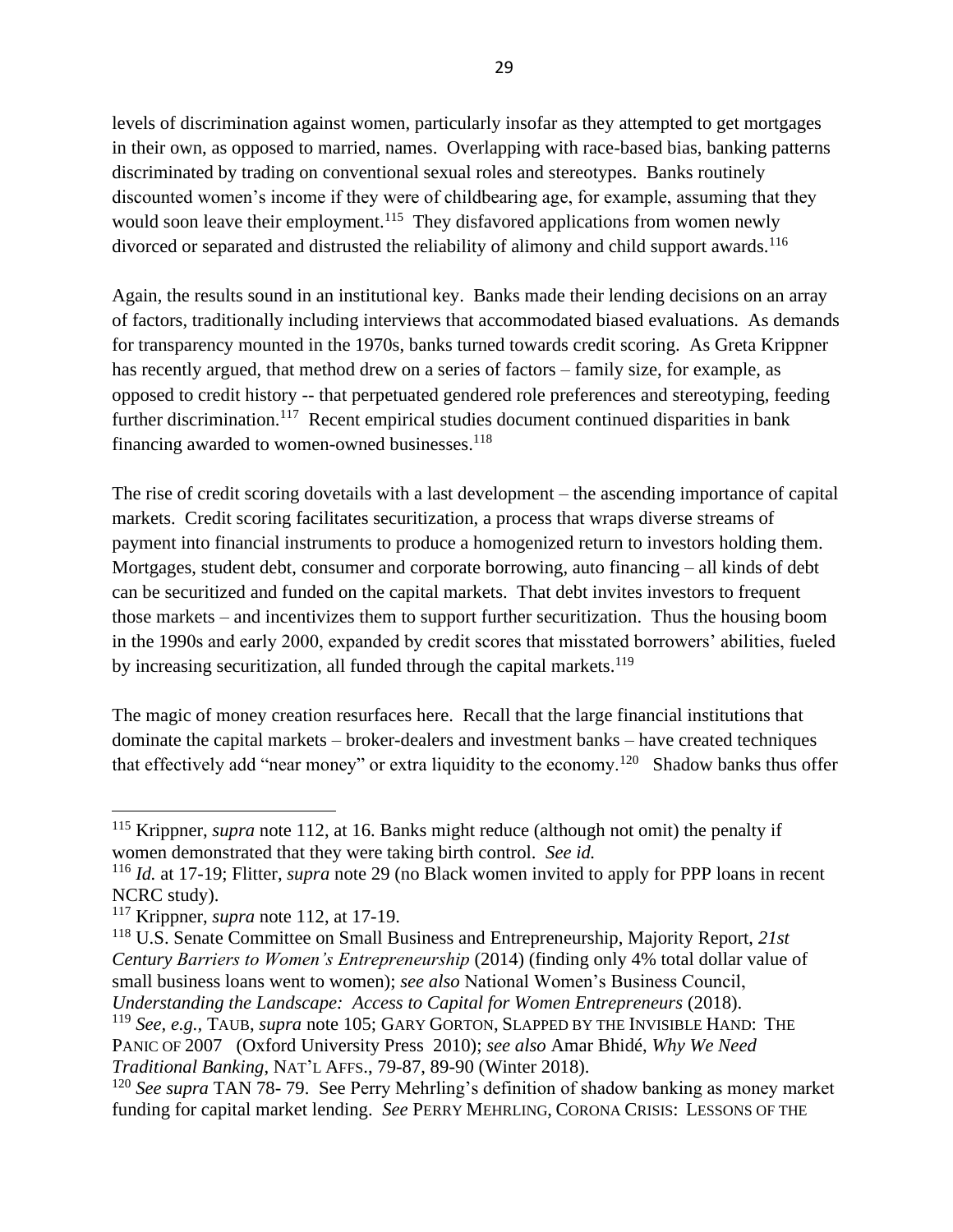advantages in lending that reiterate those we saw that attach to conventional banks. As noted above, that impact is growing. From 1995 to 2007, "money claims" of that type grew at an annualized 9.3%, far faster than the growth rate of economy, to comprise 75% of total liquidity (measured on a gross basis).<sup>121</sup> Shadow banks cut back lending during the Financial Crisis, but recovered afterwards, comprising 58% of all lending by 2013. In fact, the Federal Reserve's emergency lending to those entities, begun during the Financial Crisis, has legitimated that lending strategy. The decade of quantitative easing programs that followed further fueled the practice by loosening access to government funds.<sup>122</sup> During the same period, commercial bank lending dropped; as of 2018, it contributed one-fifth to private debt.<sup>123</sup>

<span id="page-29-0"></span>Access to capital markets thus joins access to bank lending as an important determinant of economic opportunity.<sup>124</sup> That reality motivates concern given the instability that haunts those markets, a fragility that both the Financial Crisis and the COVID spring exposed.<sup>125</sup> The concern here is distinct: shadow banks, like banks, offer finance on uniquely competitive terms given their ability to expand the (near)money supply. Yet more conspicuously than banks, shadow banks accommodate only certain parties, either as investors or borrowers. Only large financial actors have direct access to capital market funding, while securitization packages indirect access in ways that are problematic to many small borrowers. The housing crisis suggests patterns that many argue are structurally likely to recur.<sup>126</sup>

In short, banks and shadow banks make inherently political decisions about credit allocation insofar as they wield the singular privilege to create money. The system institutionalizes that role by supporting those actors daily as well as protecting them in crises like those of 2008 and 2020. The crises draw public outrage, as government support secures the profits made by banks and shadow banks. But the day-to-day authority of those agents is even more remarkable. It operates chronically with distributive impact, determining the destination of the credit that flows from the expanding money supply.

STRESS TEST (TALK GIVEN AT THE BOSTON ECONOMIC CLUB) (Boston University Media 2020). In Mehrling's view, the drive to fund activity through maturity transformation of this type is endemic to profit-driven institutions, which are constantly seeking out ways to capture the liquidity premium attached to short-term assets. *Id*.

<sup>&</sup>lt;sup>121</sup> See RICKS, *supra* note [48,](#page-11-0) at 34-35. The growth rate in the economy as measured by GDP was 5.4%. For specifics about method of analysis, *see id.*

 $122$  As Perry Mehrling puts it, the government's actions lowered "liquidity risk" by making dollars from the Fed accessible on demand. *See* MEHRLING, *supra* note 120.

<sup>123</sup> Bhidé, *supra* note 119, at 78.

<sup>124</sup> *See* Ross Levine, Finance and Growth: Theory and Evidence (NBER ed., 2004) (reviewing literature); *see also* HOWARD BODENHORN, STATE BANKING IN EARLY AMERICA 183-84 (Oxford University Press 2003) (noting advantages to capital market over bank finance).

<sup>125</sup> *See, e.g*., SCOTT, supra note [78;](#page-18-0) RICKS, *supra* note [48.](#page-11-0)

<sup>126</sup> *See, e.g.,* TURNER, *supra* note [53;](#page-13-0) sources in *supra* note [125.](#page-29-0)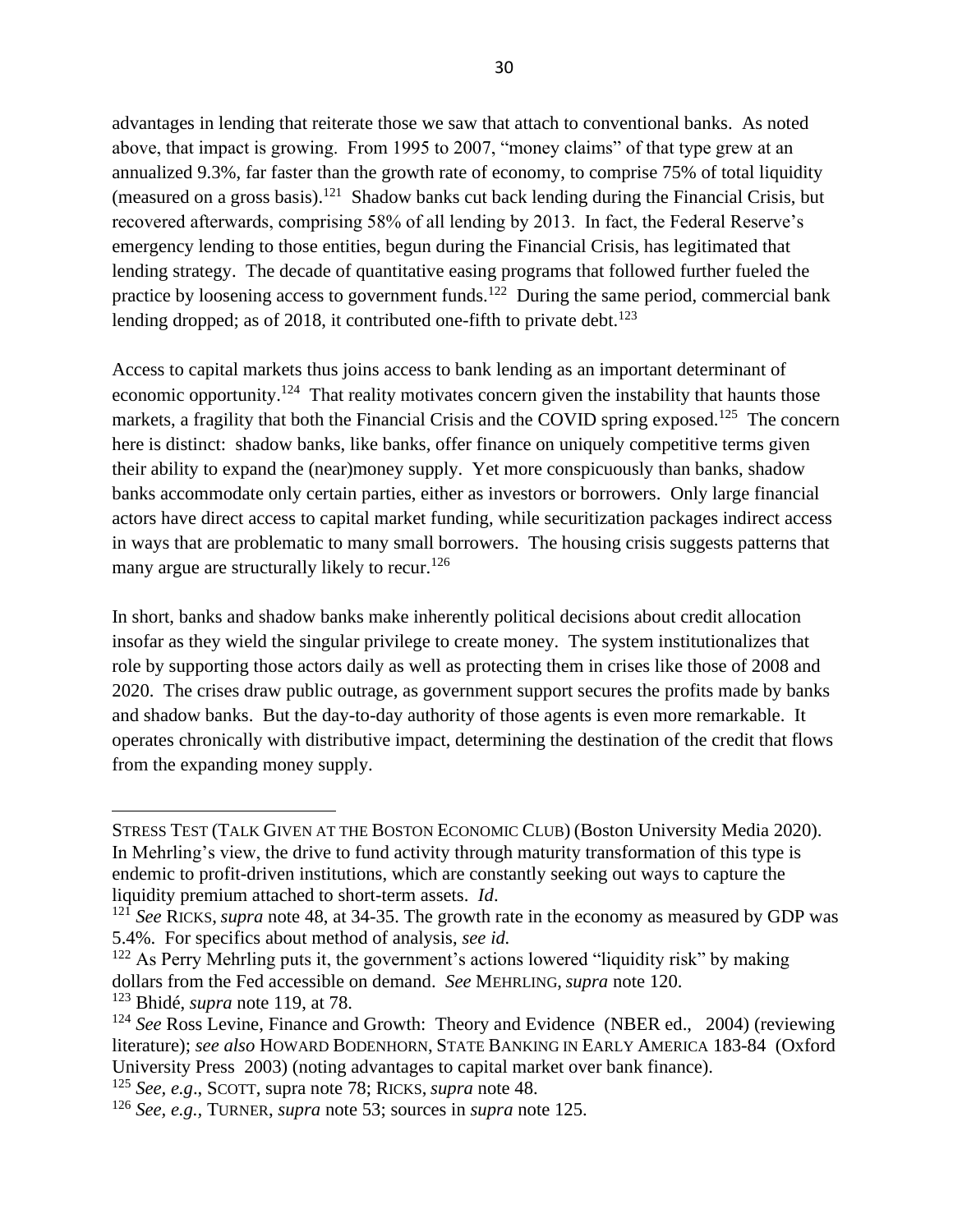The issue for a democratic society follows: How do we justify that allocation of authority? What explains why increases in the public medium should be distributed by commercial actors operating for private profit? The facially discriminatory nature of the practice – only borrowers able to compensate commercial agents according to the judgment of those agents benefit from lower costs of private bank credit – sharpens the issue.

## III. The Inadequacy of Justification: Accidental Agents, Retrospective Rationalization

In the search for answers, we should ask how banks came to occupy their current role distributing access in the form of credit assimilated to sovereign money. When we bring that function into focus, the preliminary evidence is unsettling. In Britain, where the practice as we know it was born, and in the United States, an early adopter, the history undermines the argument that commercial banks are the best distributive agents for the public. Rather, modern depository banks appear as accidentally essential institutions. They descend from businesses improvising to respond to shortages in the money supply, as opposed to experts in extending credit. In effect, those businesses were borrowing by way of their own promises and often on their own behalf. They were borrowing to survive, not lending deliberately to others whose productive potential they had vetted. Their location and opportunities invited banks to expand in place, developing into conduits that disseminated money to other borrowers denominated in the national unit of account.

Only later would commentators rationalize modern depository banks in their role. The theory drew deeply on the accomplishments of those institutions, now essential entities given their capacity to create money. That capacity located them as sources of capital, whether created out of credit or acquired from investors. The power of capital thus "accumulated," commentators increasingly dubbed it as a fund, a mass, an existing wealth of savings that could be transferred to borrowers. Conceptualized in that way, modern retail banking gained a medieval genealogy, a "conjectural history" that connected those banks with early merchant lenders as "predecessors."<sup>127</sup> The pattern re-enforced the claim by banks to expertise: it seemed now to carry credence as a best practice evolutionarily emerged. It was, after all, the age of Darwin.

It was also the age of neoclassical economics. Teched up in that new vocabulary, banking could be cast as the determination of private actors to move resources – intermediation -- rather than a complex coordination between state and bankers that expanded the sovereign money supply. In

<sup>127</sup> The phrase is Walter Bagehot's. BAGEHOT, *supra* note [37,](#page-7-1) at 75; *see also* Raymond De Roover, *New Interpretations of the History of Banking*, *in* BUSINESS, BANKING, AND ECONOMIC THOUGHT IN LATE MEDIEVAL AND EARLY MODERN EUROPE: SELECTED STUDIES OF RAYMOND DE ROOVER (Julius Kirschner ed. 1974) (emphasizing disjuncture between medieval and modern banking).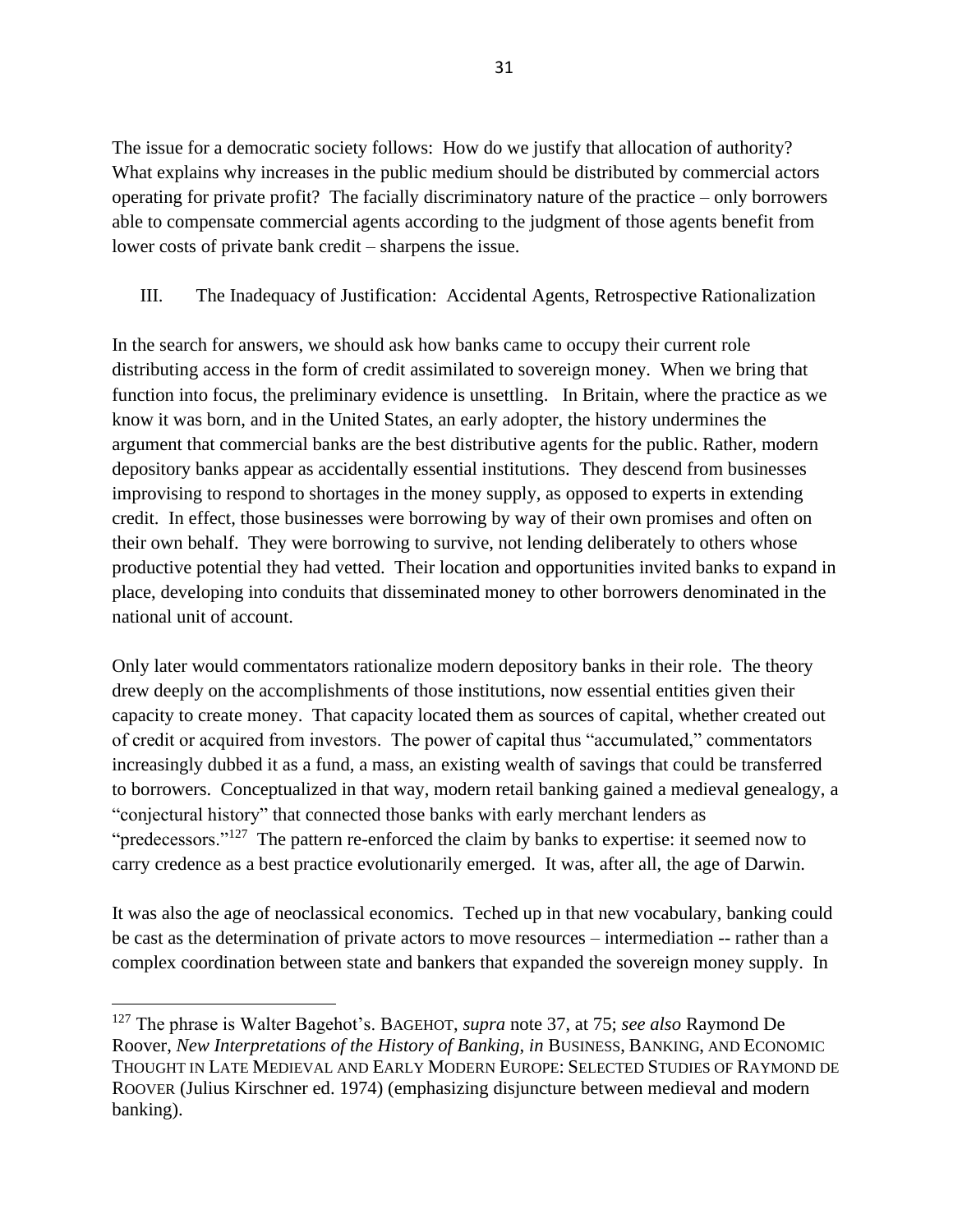turn, advocates imputed a competitive lineage to intermediation: it was a function appropriately held and honed by individuals vying in the marketplace. That dynamic certified the results, justifying the allocation of credit as the outcome of a rigorous process. Case closed with the imprimatur of an ascendant discipline.

We can start the story with British deposit banking. Writing at the moment it proliferated in the 19<sup>th</sup> century, Walter Bagehot located the origins of deposit banking in a surprising place. The scion of a commercial banking family, editor-in-chief of *The Economist*, and ultimately an acclaimed commentator on central banking, Bagehot discarded the possibility that medieval banks were the progenitors of modern commercial banking. Rather than experts in exchange lending among merchants, British banks had pioneered a different source of profits, "the circulation [of notes]," as opposed to the deployment of deposited savings. "I am only narrating unquestionable history," he wrote confidently:

And part of this certain history is that the best way to diffuse banking in a community is to allow the banker to issue bank-notes of small amount that can supersede the metal currency. This amounts to a subsidy to each banker to enable him to keep open a bank till depositors choose to come to it.<sup>128</sup>

Reconstructing events later and in granular detail, the historian of the regional banks that spread across Britain in the late  $18<sup>th</sup>$  and early  $19<sup>th</sup>$  century agreed. The conclusion emerges from the description implicitly rather than explicitly -- but it emerges manifestly. The main business of those "country banks," wrote Leslie Pressnell, was "to supply the means of payment, transfer, and remittance." That is, it was the supply and transfer of currency – not the advance of accumulated capital – that characterized modern regional banking in the British mold.<sup>129</sup>

Country banks responded to money shortages that haunted the countryside. Throughout the 18th century, neither the British mint nor the Bank of England addressed the crying need for a retail medium. Silver coin fell out of circulation when the government mispriced silver bullion in 1717, while gold coin was too valuable to lubricate daily exchange. The Bank of England expanded its issues slowly; notes traveled at denominations far too high for the vast majority of the population and tended to pool in London.<sup>130</sup> Faced with such serious "gaps in the currency,"

<sup>128</sup> BAGEHOT, *supra* note [37,](#page-7-1) at 85, 84. For his rejection of medieval predecessors, *see id.* at 75- 83.

<sup>&</sup>lt;sup>129</sup> L. S. PRESSNELL, COUNTRY BANKING IN THE INDUSTRIAL REVOLUTION 136 (Oxford University Press 1956). Pressnell's approach accords with recent accounts that find little investment of accumulated capital in the Industrial Revolution. *See, e.g.,* Francois Crouzet, *Editor's Introduction*, *in* CAPITAL FORMATION IN THE INDUSTRIAL REVOLUTION (1972). <sup>130</sup> Patrick K. O'Brien & Nuno Palma, *Danger to the Old Lady of Threadneedle Street? The Bank Restriction Act and the Regime Shift to Paper Money, 1797-1821*, EUR. REV. ECON. HIST., 6 (2019).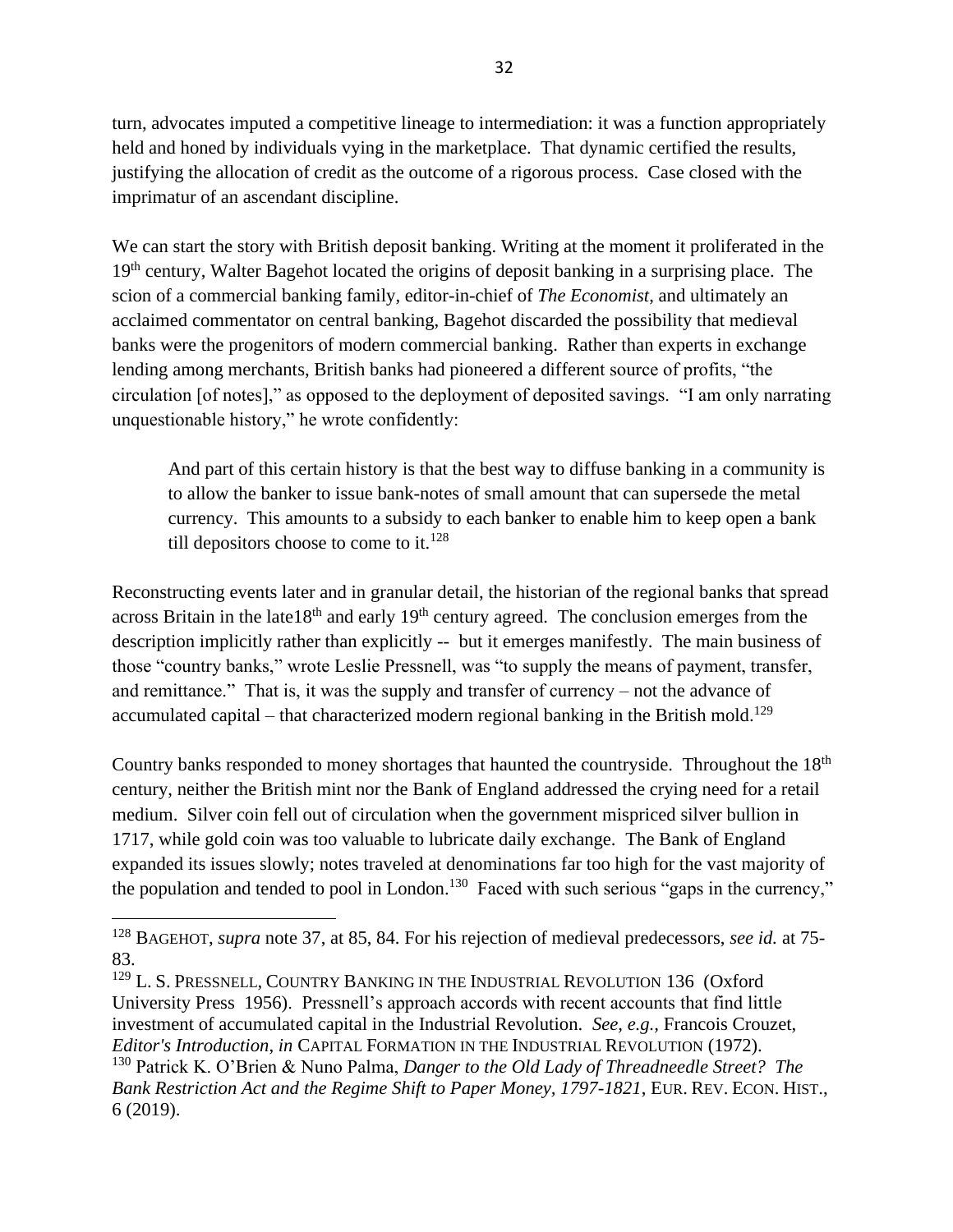British country bankers were entrepreneurs, acting to "meet the routine needs of business" often their own business. Many were industrialists -- the owners of iron and steel mills, textile factories, drapers and brewers who needed to pay workers and buy supplies.<sup>131</sup> Wholesalers furnished another cohort of bankers as they sought to buy and sell local products and send money to London. Tax collectors and remitters, often merchants or manufacturers who conducted public functions alongside their private enterprise, generated another stream of new bankers; they had call regularly to collect, dispense, and translate regional media into the forms of money used in the capital. $132$ 

The first step in producing a stand-in for sovereign money – a money substitute – was to create a medium that could circulate locally. A business embedded in the local community could do that easily by issuing private promises-to-pay that would return to the business in course of local exchange. Imagine, for example, an industrialist who wanted to pay workers, while workers wanted cash to pay rent and buy food. The industrialist could pay workers with private notes; those workers could offer the notes to landlords and shopkeepers. If those individuals owed the industrialist for fuel, produce, or services, they simply returned the notes to the industrial family for value. The circle of reciprocity could become quite large – Adam Smith describes the loop that bound Scottish bankers to merchants, who bought goods from manufacturers, who bought materials from farmers, who made rent payments to landlords, who bought provisions from merchants, who kept accounts with banks.<sup>133</sup> (Note that, in Pressnell's history, the merchants often "are" the banks.) In fact, circles of reciprocity could work together: when notes from one banking family found their way into the hands of another banking family, they could be set off against notes that had traveled the other way.<sup>134</sup>

Step two was to integrate local money substitutes into the national payments structure. Here, the British opened up new territory. Money shortage was endemic in the early modern world, as it had been in the medieval world. Throughout that time, businesses had improvised money substitutes, often relying on loops of reciprocal credit like those used by country banks. But British country banks came of age with institutional neighbors that set their initiative apart. Those institutions, themselves relatively young and flexible practices, included a national bank

<sup>131</sup> PRESSNELL, *supra* note 129, at 22-23, 136; *see also* BAGEHOT, *supra* note [37,](#page-7-1) at 86 (noting that a banker could "pay away his own 'promises' in loans, in wages, or in payment of debts"); and *id.* at 89-90 (arguing that "no nation as yet has arrived at a great system of deposit banking" without starting with note issue, which explained the rarity of deposit banking).

<sup>&</sup>lt;sup>132</sup> PRESSNELL, *supra* note 129, at 56-74. By contrast, money scriveners and brokers who intermediated money were a small club, one that focused on procuring lenders for mortgages and had virtually disappeared by the end of the 18<sup>th</sup> century. *Id.* at 37-44, 137-38.

<sup>&</sup>lt;sup>133</sup> Adam Smith, AN INQUIRY INTO THE NATURE AND CAUSES OF THE WEALTH OF NATIONS, 289 (1835).

<sup>&</sup>lt;sup>134</sup> Country banks thus commonly kept accounts for clearing mutually off-setting obligations at other banks. *See* PRESSNELL, *supra* note 129 at 132.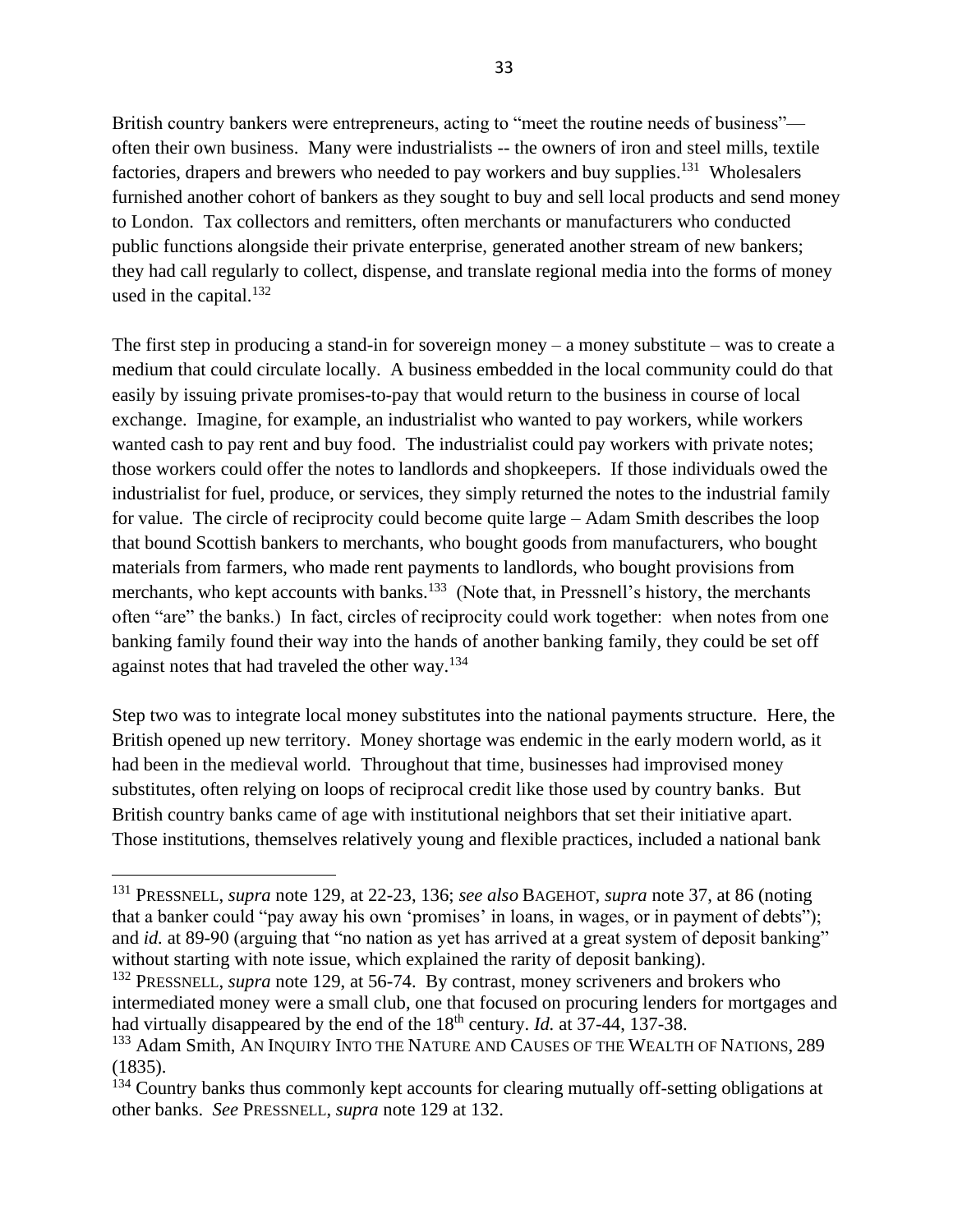(the Bank of England), a burgeoning market for bonds and bills, a robust tax system, and a set of assets tailored to the inland transfer of funds across Britain. As participants improvised their operation, they tied the credit currency issued by regional banks into the national payments architecture. More accurately perhaps, the credit currency of the regional banks contributed to and cemented a national payments system, one unprecedented in its penetrating reach and power to produce liquidity.

Another example suggests the way the emerging system knit local bankers effectively into the sovereign monetary structure. A regional wholesaler could pay for materials from smaller suppliers in its own promises-to-pay, *i.e.,* its notes. Those suppliers could offer that medium to the tax collector. Apparently, tax collectors often accepted – and for good reason.<sup>135</sup> While other means of payment were scant, the tax collector could at least gather up the wholesaler's notes. In the meantime, the wholesaler had sold local products in London, building up an account in sterling or Bank of England notes there. The tax collector would then return local notes to the wholesaler in return for a draft on London – a bill of exchange promising sovereign money there. That payment allowed the tax collector successfully to remit his quota to the British treasury.<sup>136</sup>

The coordination between the wholesaler, suppliers, and tax collector drew on institutions unique to early modern Britain, although neither Pressnell nor contemporary commentators like Bagehot notice the extent of the novelty. Distinctively as a national bank, the Bank of England operated as a bank of issue, a practice that effectively equated its notes with sterling coin as sovereign units of account.<sup>137</sup> The Napoleonic Wars threw Britain onto an inconvertible monetary standard; far from disastrous for its banking system, the period entrenched the Bank of England at the core and provided the breeding conditions for "swarms" of new regional banks.<sup>138</sup> Tax levies rose throughout the period and its aftermath, channeling increasing flows though the hands of tax collectors. (In fact, tax collectors acted as local purchase agents during the War, a role that surely increased demand for local media.)<sup>139</sup>

Tax collectors, wholesalers, and other incipient bankers could easily transmit funds to the center through another distinctive British practice. By contrast with the Continent, the British had recast the medieval bill of exchange during the  $17<sup>th</sup>$  century into an instrument that operated at

<sup>138</sup> *See* PRESSNELL, *supra* note 129 at 7-8.

<sup>135</sup> *See id.* at 45, 51, 61-62.

<sup>136</sup> For similar dynamics, *see id.* at 77.

<sup>137</sup> *See* DESAN, *supra* note [55,](#page-14-0) at 320-22. Pressnell and other commentators assume that the Bank of England's monopoly on note issue in London and its environs handicapped British development. Ironically, the Bank's monopoly may in fact have catalyzed the growth of regional banks, engendering British break-through into commercial banking.

<sup>&</sup>lt;sup>139</sup> JOHN BREWER, THE SINEWS OF POWER: WAR MONEY AND THE ENGLISH STATE, 1688-1783 89-

<sup>91 (</sup>Knopf 1988); *See* PRESSNELL, *supra* note 129 at 63-71.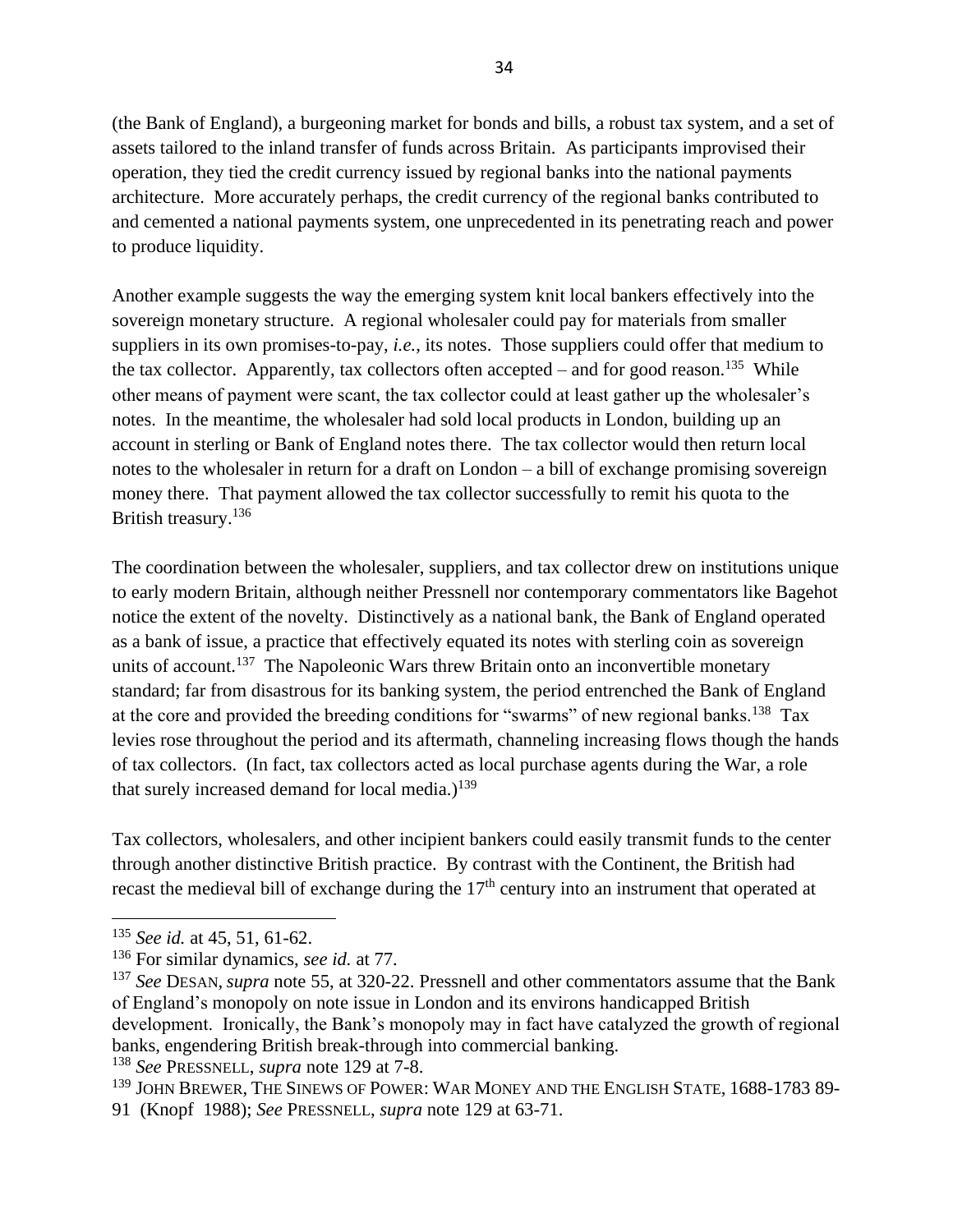the domestic level, as opposed to one used for cross-border transmission. The British then perfected the art of discounting their "inland" bills as instruments of financial advance, a practice limited to that country until the end of the  $18<sup>th</sup>$  century.<sup>140</sup> Bills of exchange were an awkward medium for many retail uses – paying workers for example – but they translated regional value beautifully into sovereign units of account held in the capital.<sup>141</sup>

By the time regional banking spread across the countryside, a final piece of the puzzle was in place. London hosted a money market where brokers and banks made discounting bills of exchange easy. As Larry Neal documents, the British government itself created the market because of the way it managed (and mismanaged) payment of its public debt through the South Sea debacle. In turn, the ballast of government bonds stabilized that market. Britain's was the first truly robust and nation-wide securities market.<sup>142</sup>

Contingency and creativity, shortfall and response, necessity and improvisation – all underscore the rather astonishing start to modern commercial banking in 18<sup>th</sup> century Britain. Country banks would assume new identities in the following century as joint stock banks and give way to them as newly empowered competitors. Expanding in capacity, British banks embarked on their career as institutions that held savings, served as lenders, brokered funds, and provided financing as they created credit accepted as money. But for all that success, their story is not one rooted in their prowess in advancing capital or even allocating credit; it is rooted in their expedient rise as agents making currency and exploiting the opportunity that came with that role.

The American story, idiosyncratic in many details, echoes British developments in the essential aspect of money creation. Tutoring themselves on institutions across the Atlantic, Americans turned to commercial banking when a federally chartered national bank, the Bank of the United States, left the states without anything close to an adequate money supply. That scarcity was legally structured: the new Constitution prohibited states from making the kind of money they had during the colonial era, including bills of credit and land bank notes.<sup>143</sup> Coin alone would be woefully inadequate to support economic expansion. "Whatever may be the advantage of a metallic currency in an early stage of society," wrote a legislative commission in Maine in 1836,

<sup>&</sup>lt;sup>140</sup> De Roover, *supra* note 127, at 229-30. Francesca Trivellato agrees on the uniquely English character of inland bills of exchange. *See* Francesca Trivellato, *The Vagrancy of Economic Invisibility* (University of Cambridge/ Harvard University 2021).

<sup>141</sup> *See* Trivellato, *supra* note 140 (dismissing widespread use of bills of exchange as a money substitute). One region in Britain, Lancaster, relied on bills of exchange rather than developing regional banking. PRESSNELL, *supra* note 129 at 19-20.

<sup>142</sup> Neal, *supra* note [82;](#page-19-0) *see also* Ann M. Carlos, et al., *Financing and Refinancing the War of the Spanish Succession, and then Refinancing the South Sea Company*, *in* QUESTIONING CREDIBLE COMMITMENT: PERSPECTIVES ON THE RISE OF FINANCIAL CAPITALISM (D'Maris Coffman, et al. eds., 2013).

<sup>143</sup> *See* U.S. CONST., Art. 1, Sec. 10; Craig v. Missouri, 29 U.S. 410 (1830).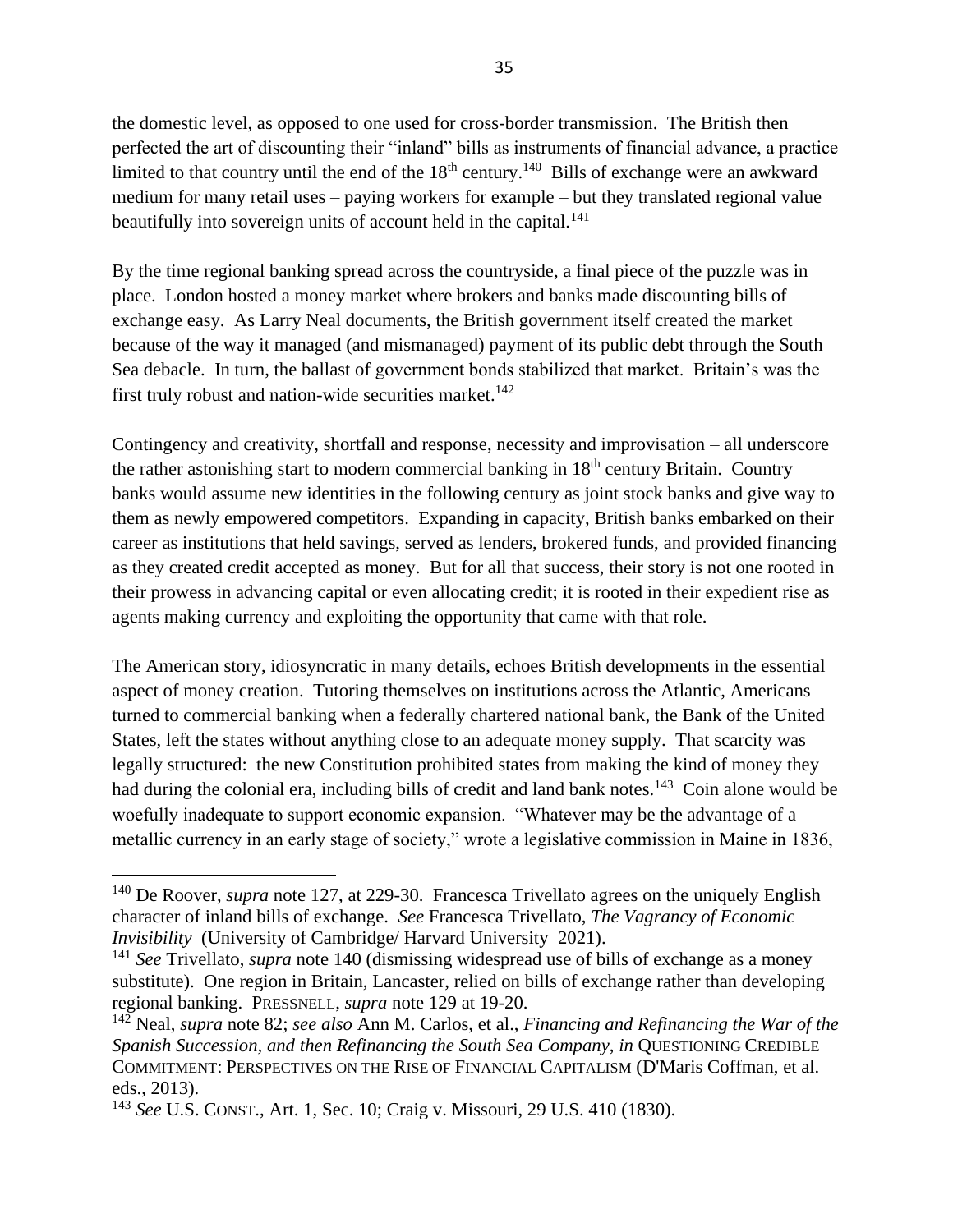"we have long since passed the period" where it would support the "rapid and complicated exchanges" characteristic of an "advanced" society. The commission estimated that the proportion of paper to specie in circulation was  $11$  to  $1.^{144}$  By other indications, coin was a small fraction of the money supply.<sup>145</sup>

<span id="page-35-0"></span>By the 1830s, banknotes produced by private banks made up "the currency of the country" because Americans had copied the British example.<sup>146</sup> Merchants, manufacturers, textile producers, mechanics, and traders – entrepreneurs in need of money to run their businesses - applied to their states for banking charters that carried the crucial privilege of issuing notes.<sup>147</sup> According to Richard Sylla, the practice of financing projects with "locally produced banknotes or created 'deposits," had roots in New England and spread West and South.<sup>148</sup> He ordains the ante-Bellum era as one characterized by "the credit creation effect," a strategy that drew on the "the uniqueness of money creative activities" of banks.<sup>149</sup>

<span id="page-35-1"></span>A Utica banker in 1813 argued that specie convertibility was, effectively, gratuitous. He theorized what has become known as endogenous credit creation today:

<sup>149</sup> *See* Sylla, *supra* note [148,](#page-35-1) at 209-10, 211.

<sup>&</sup>lt;sup>144</sup> Maine Legislature, Report of the Special Committee on the Currency. (1836).

 $145$  By one set of calculations, specie in banks amounted to approximately \$44 million (a high point in the 1830s) compared to bank liabilities (capital, bank notes, and liabilities) of at least \$389 million, or some 11.3%. *See* TIMBERLAKE, *supra* note [96,](#page-23-0) at 66 (Table 6.1) (1835 banknotes and liabilities, \$204 million); Richard Sylla, *U.S. Securities Markets and the Banking System, 1790-1840*, May/June REVIEW OF THE FEDERAL RESERVE BANK OF ST. LOUIS, 86 (Table 1) (1998) (\$308.4 million authorized capital liabilities for 1835, discounted to 60% to approximate paid-in capital, or \$185 million). Specie to money stock usually includes banknotes and deposit liabilities only, TIMBERLAKE, *supra* note [96,](#page-23-0) at 429 n.30, I include capital here because bank capital was clearly "fictitious" in a bank's early years, i.e., paid in borrowing from one's own bank. See below TAN [156-](#page-37-0)[158,](#page-37-1) for discussion. Subsequently, a significant proportion of capital would have taken the form of paper notes.

<sup>146</sup> LAMOREAUX, *supra* note 102, at 46 (quoting nineteenth century speaker).

<sup>147</sup> For the variety of trades, *see, e.g*., *id.* at 23, 27, 28, 30, 49, 62, 77. Schumpeter flags the strategy of "industrial concerns" in the Midwest "applying for power to form banks in order to finance themselves by note issues," and granted charters for that reason. *See* JOSEPH ALOIS SCHUMPETER, BUSINESS CYCLES : A THEORETICAL, HISTORICAL, AND STATISTICAL ANALYSIS OF THE CAPITALIST PROCESS 235 (2007). For examples, *see, e.g*., People v. President and Directors of the Manhattan Co., 9 Wend. 351 (N.Y. Sup. Ct.) (Manhattan Co.); Payne v Baldwin, 11 Miss. 661 (Miss.) (Mississippi Railroad Co.); *see also* SCHUMPETER, *supra* note 147, at 260 (noting large role of such credit in financing of railroads).

<sup>148</sup> *See* Richard Sylla, *American Banking and Growth in the Nineteenth Century: A Partial View of the Terrain*, 9 EXPLS. ECON. HIST., 215 (1971); Sylla, *supra* note [145,](#page-35-0) at 94, 97; *see also id.,* at 995-96 (noting rise of unincorporated banks particularly in mid-Atlantic region); LAMOREAUX, *supra* note 102, at 7 (reviewing scholarship). For a more skeptical take, *see* BODENHORN, *supra* note 124, at 91-92.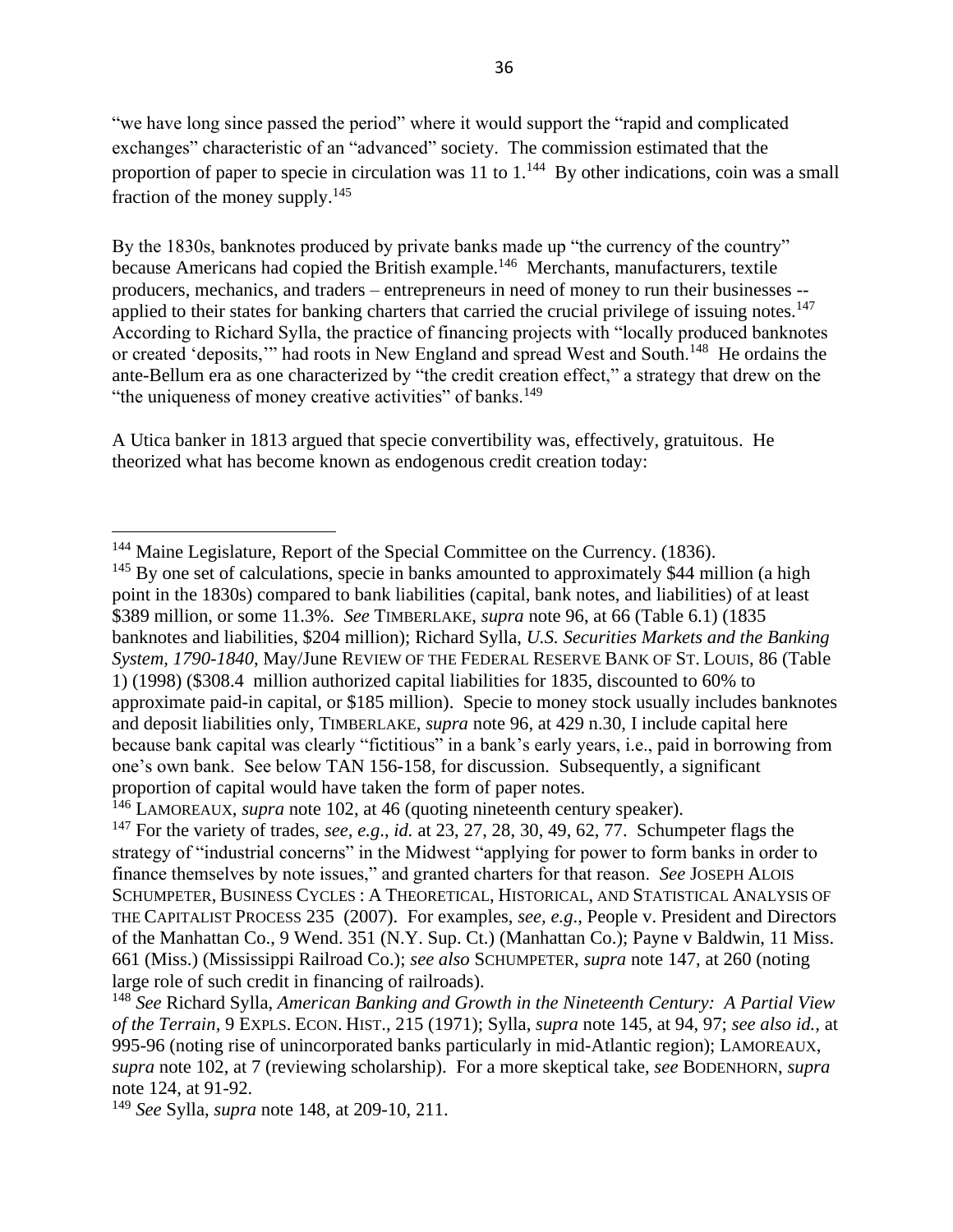the bankers possess [longer-term] notes of individuals sufficient to represent all the banknotes in circulation. . . . [E]ach of these individuals so indebted, will be as anxious to obtain the banknotes as they ever were . . . since they will answer the same purpose which [specie] would, in redeeming their individual obligations held by the bankers, and for which they would have to give specie if they could not obtain bank-notes. There will then continue to be a demand for the notes of every bank that shall possess [longer-term] individual notes sufficient to represent their own in circulation. 150

The scarcity of liquid capital promoted the practice.<sup>151</sup> As a contemporary noted, banks did *not* begin operating because "in the villages and sections of the country where they have sprung up, there existed accumulations of capital the holders of which were at a loss to know how, profitably, to invest." No, the commentator continued, "[n]o such state of things has existed." Rather, "nineteen out of twenty banks" were chartered for "the creation of money facilities and capital":

The object has not been to *invest* money, but to *create* it. Hence it has happened that bank charters have been asked for and obtained, where a vast majority of the corporations, instead of being *lenders* of money, were actually *hungry borrowers*. 152

Writing about ante-bellum banks in New England, Naomi Lamoreaux identifies them as "insider lenders." The characterization captures the fact that they operated for the benefit of their own directors, while dropping out the innovation that they did so by issuing paper notes that would be treated as money. Struck by the violation of later norms against self-dealing, Lamoreaux distinguishes early banks from "commercial banks in the modern sense of the term." She casts them instead as "investment clubs" that benefited local entrepreneurs and, insofar as others in the community became shareholders, allowed those people to participate in the process of economic growth.<sup>153</sup> But if they were investment clubs, they were investment clubs that operated by issuing money for the use of their owners – the very "insider lending" that Lamoreaux remarked. Put another way, businessmen created currency out of their own credit in the form of their own

<sup>150</sup> JOHNSON, *supra* note 96, at 23; see also *id.* at 24 (Bank of England notes, though currently inconvertible "do therefore possess a consideration of value [not owing to a law which enforces their acceptance], but to the uses possessed for them by individuals in liquidating their notes held by the bank, and in meeting the requirements of government, which can be answered with this paper equal to what they can be with actual specie.")

<sup>151</sup> *See* Sylla*, supra* note [148,](#page-35-1) at 214*.*

<sup>152</sup> HENRY WILLIAMS, *REMARKS* ON BANKS AND BANKING AND THE SKELETON OF A PROJECT FOR A NATIONAL BANK / BY A CITIZEN OF BOSTON 16 (Torrey & Blair, printers 1840) (emphasis in the original); *see also* Nathan Appleton, *An Examination of the Banking System of Massachusetts, in Reference to the Renewal of the Bank Charters*, 7, (1831) (identifying issue of notes as "leading object and motive" for early American banks).

<sup>153</sup> LAMOREAUX, *supra* note 102, at 82. For periodization, *see id.* at 5, 52. For the prevalence of insider lending, *see id.* at 4, 12, 14-16.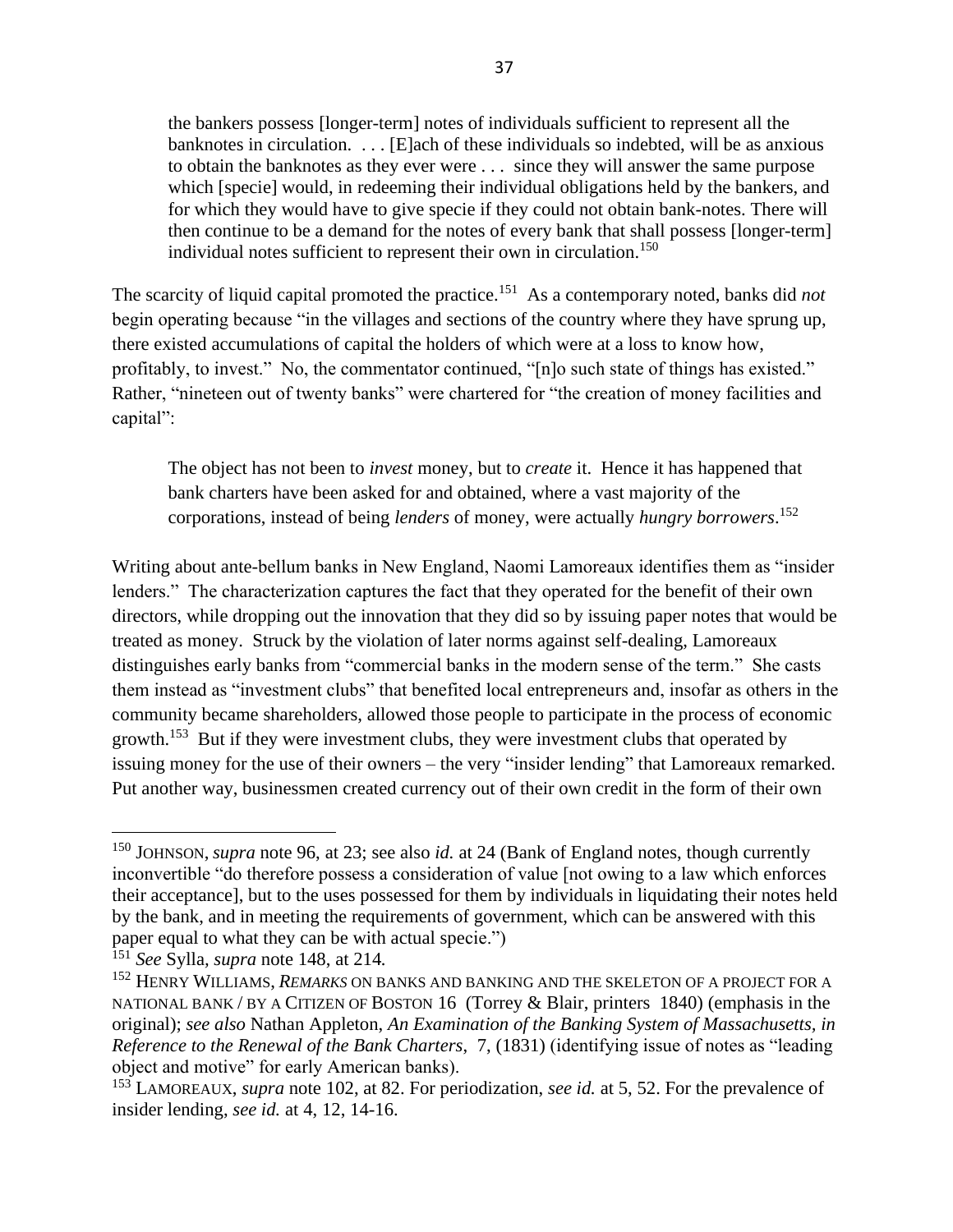promises-to-pay – *i.e*., bank notes. As they spent those promises, they effectively obtained an advance from all who agreed to hold those notes (let alone from shareholders).<sup>154</sup>

<span id="page-37-0"></span>As in Britain, the process started on the basis of little-to-no capital. Entrepreneurs simply borrowed, presumably in bank notes, from an existing bank and used that money to purchase shares. They then borrowed from their new bank, against the security of their new stock and now surely in bank notes, and repaid the lending bank.<sup>155</sup> Lamoreaux notes that bankers would sell more shares over the next years, eventually replacing the "fictitious" capital with which they began with the investments of new shareholders.<sup>156</sup> To be sure, Americans invested freely in bank stock.<sup>157</sup> And yet, that incoming investment would also take place largely in the bank currency, the medium now established in the community. It was, indeed, "an alchemist's dream."<sup>158</sup>

<span id="page-37-1"></span>As in Britain, the system worked because it locked into a variety of institutional supports. States had no choice but to use banks to create a money supply – the Constitution prohibited them from issuing paper money directly.<sup>159</sup> In response, they acted to secure the viability of bank currency: They chartered banks in response to the need for a circulating medium.<sup>160</sup> They held significant deposits in banks and invested substantially as shareholders.<sup>161</sup> They passed laws requiring banks to receive their own notes in payment of debts.<sup>162</sup> Perhaps most importantly, they accepted banknotes for tax payments from individuals.<sup>163</sup> Given their investment in the success of the money supply and the reciprocal interests that bound them to banks, states had strong

<sup>154</sup> *See, e.g*., JOHNSON, *supra* note 96.

<sup>155</sup> Sylla, *supra* note [145,](#page-35-0) at 95; LAMOREAUX, *supra* note 102, at 19. Both contemporaries and historians agree that bankers generally evaded minimum specie requirements imposed by states. *See, e.g.,* WILLIAMS, *supra* note 152, at 16-17; Report of the Special Committee on the Currency, *supra* note 144, at 7; LAMOREAUX, *supra* note 102, at 55-56, 66.

<sup>156</sup> LAMOREAUX, *supra* note 102, at 3 n.4, 19-20.

<sup>157</sup> Sylla, *supra* note [145,](#page-35-0) at 90-95.

<sup>158</sup> LAMOREAUX, *supra* note 102, at 19.

<sup>159</sup> *See* U.S. CONST., Art. 1, Sec. 10; Craig v. Missouri, 29 U.S. 410 ( 1830).

<sup>160</sup> Sylla, *supra* note [145,](#page-35-0) at 95-96 (also noting profusion of unincorporated banks in mid-Atlantic region); LAMOREAUX, *supra* note 102, at 11, 57.

<sup>161</sup> Sylla, *supra* note [145,](#page-35-0) at 95-96; LAMOREAUX, *supra* note 102, at 29.

<sup>162</sup> *See, e.g.,* Maryland, 637 Session Laws 107, ch. 177,§ 13 (1818).

<sup>&</sup>lt;sup>163</sup> See, e.g., An Act for Incorporating the Bank of Virginia, Passed 30th January, 1804. Vol. no. 49994. Richmond: Printed by John Warrock (Virginia); An Act to Charter the Union Bank of the State of Tennessee: Passed 18<sup>th</sup> October, 1832. Nashville: Printed by Hunt, Tardiff and Co. (Tennessee); *see also* the authorizing legislation at issue in Briscoe v. Bank of Kentucky, 36 U.S. 257, 315 (1837) (Kentucky); Woodruff v. Trapnall, 51 U.S. 190 ( 1850) (Arkansas); Darrington v. Bank of Alabama, 54 U.S. 12 (1851) (Alabama).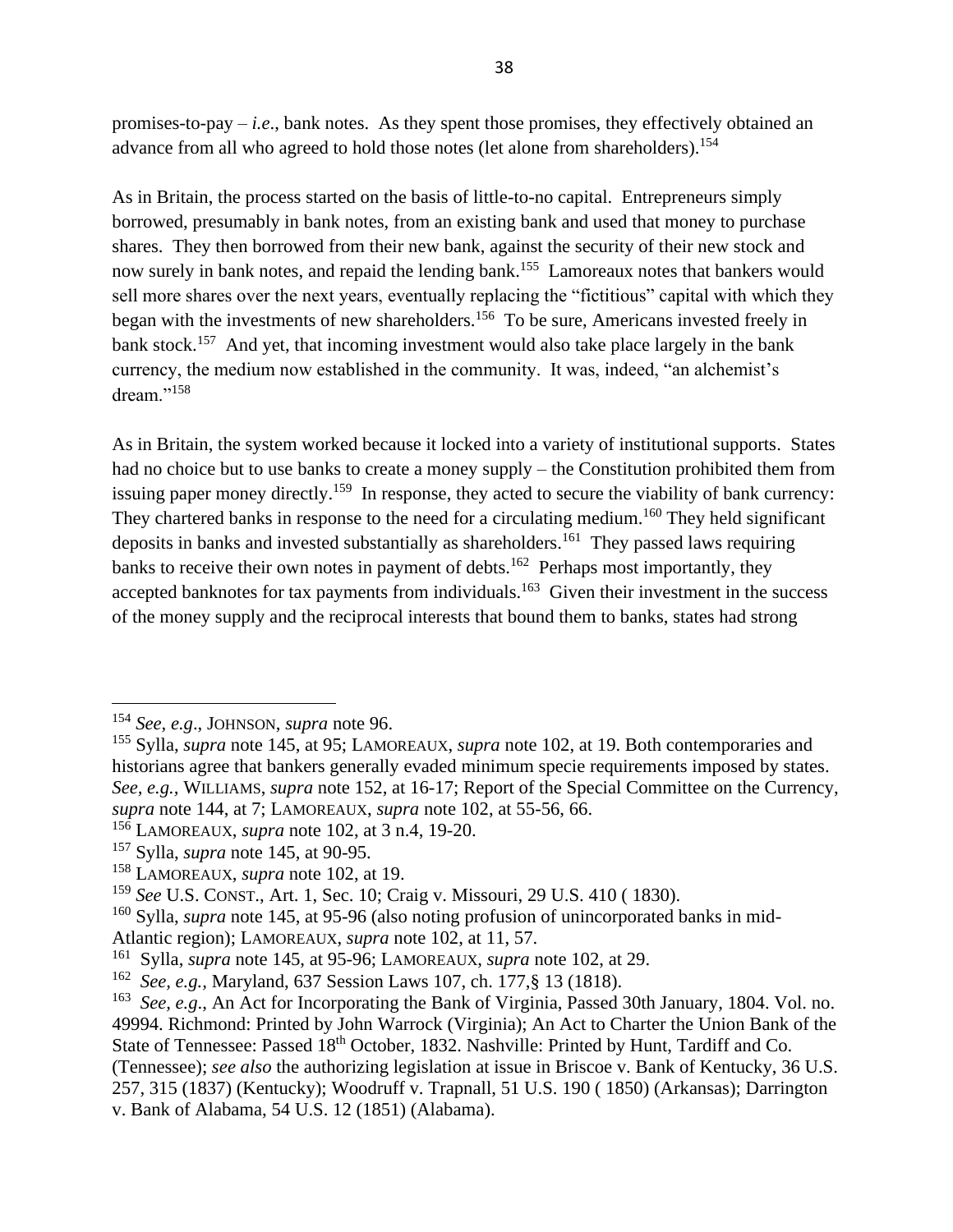incentives to forebear redeeming banknotes.<sup>164</sup> That forbearance would have stabilized banknotes as the de facto "currency of the country." Meanwhile, the federal government furnished the anchoring unit of account, analogous to the pound sterling. It then secured and emphatically supported a circulating public debt, modeled on the British example, that established capital markets on which bank stock traded.<sup>165</sup>

Communities at times took yet more striking steps to support the circulation of notes. Massachusetts, for example, barred payment of interest on accepted deposits, reasoning that lending against such deposits -- "equivalent to lending on borrowed money" -- was unsafe.<sup>166</sup> The action comported with widespread attention to the "circulation" of notes – in other words, the effort to keep notes from being cashed.<sup>167</sup> Communities propagated that norm: "it was considered by many persons injurious and improper to call on a bank for specie in payment of its bills," reflected a commentator in 1831 about earlier practice.<sup>168</sup>

By chartering banks and accepting their promises, early Americans acknowledged the benefits brought by those institutions. As in Britain, communities acquiesced *not* because bankers were demonstrating expertise in choosing how to lend the "accumulated capital" that was so lacking. Communities acquiesced *instead* because bankers had figured out to use their place and power to create money that, when issued in networks of reciprocal obligation, held value. The fact that bankers made money for their own use was not at odds with the fact that they also furnished their communities with a medium that others needed.

The fact that bankers furnished their communities with a medium that others needed helps explain why those communities tolerated the fact that bankers made money for their own use. Indeed, it explains the reforms that followed. "Free banking" laws in the United States aimed to eliminate partisan favoritism by standardizing the way states dispensed banking privileges: banks would obtain charters from administrators through general incorporation rather than from legislators through special grants.<sup>169</sup> The same reforms aimed to stabilize banks by imposing

<sup>164</sup> Even their turn towards taxing the banks, *see* BODENHORN, supra note 124, at 88; Sylla*, supra* note [145,](#page-35-0) at 95-96, would reinforce both their inclination to take notes in payment and their disinclination to withdraw specie from those banks.

<sup>165</sup> *See* Sylla, *supra* note [145.](#page-35-0)

<sup>166</sup> LAMOREAUX, *supra* note 102, at 68.

<sup>167</sup> *See* Report of the Special Committee on the Currency, *supra* note 144, at 6-7; Appleton, *supra* note 152, at 3-4.

<sup>168</sup> Appleton, *supra* note 152, at 3-4; *see also* FRANCIS AMASA WALKER, MONEY 479-83 (Augustus M. Kelley 1878) (condemning earlier practices by banks of mutual agreement to set off notes, issuing of small denomination notes, issuing notes at a distance, community sentiment against presentation of notes for redemption).

<sup>169</sup> *See* Naomi R. Lamoreaux & John Joseph Wallis, *Fixing the Machine that Would Not Go of Itself: State Constitutional Change and the Creation of an Open-Access Social Order in the Mid-*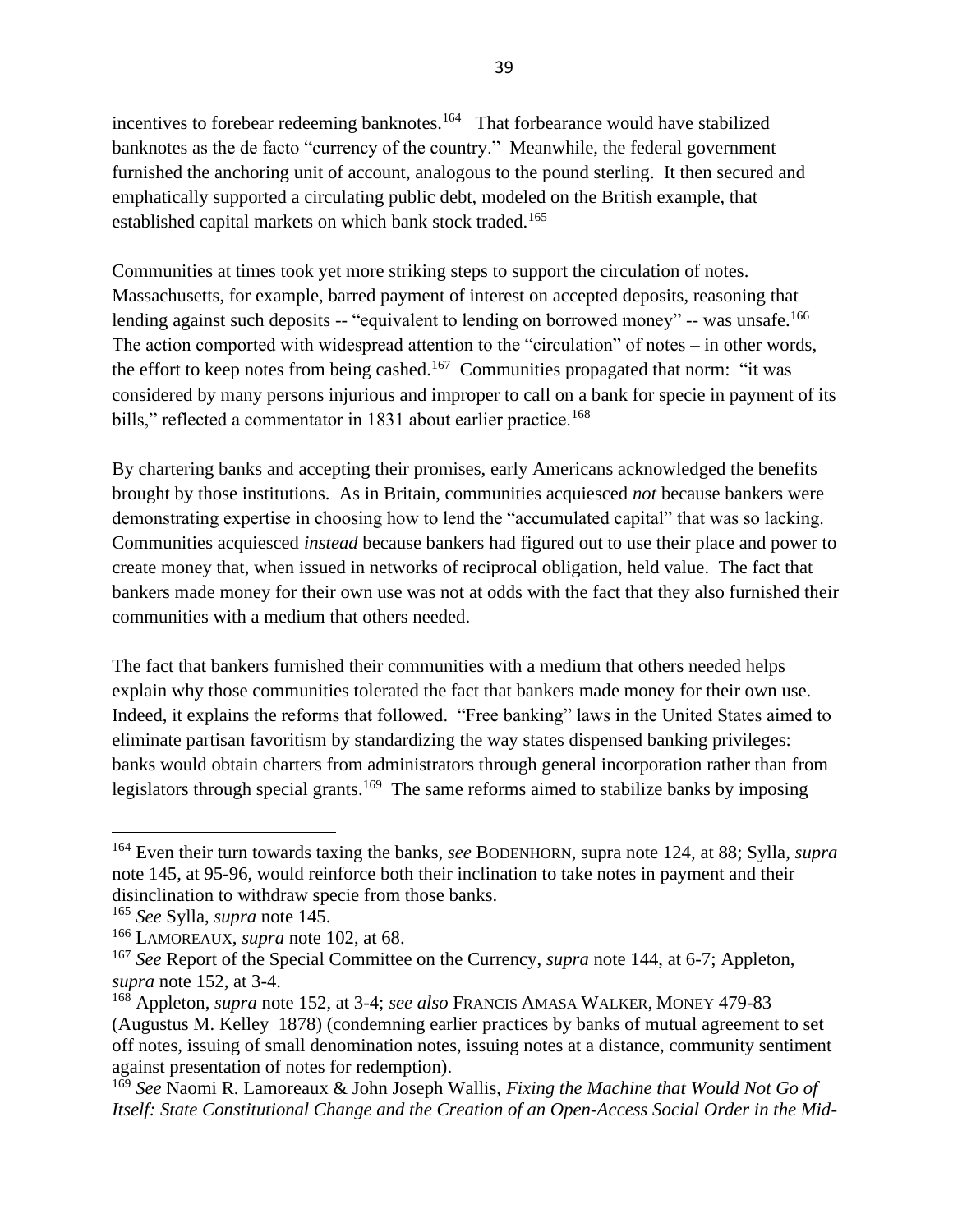collateral rules, often by way of requiring banks to back their notes with state bonds. The effect was to entrench banks as money creators and -- as an added bonus – as captive lenders to state governments. It was not to focus on, let alone vet, banks' efficiency as allocators of credit and capital.

The federal government would follow the path blazed by the states back into the banking space during the Civil War. The moment had a kind of existential irony: facing a state-centered insurrection, the national government found it had a "circulating medium" made by statechartered banks, ragged and wildly heterogenous in value.<sup>170</sup> Congress's priority, urgent under the circumstances, was to create a uniform national currency.<sup>171</sup> Procuring lenders who would buy federal bonds was a close second. Both goals, as opposed to any discriminating judgment about credit allocation, pointed Congress towards banking.

The fastest route to a national currency, aside from issuing money directly into circulation, was to entice existing banks to swap their state charters for federal ones, flipping them into national service. By the same stroke, Congress adopted the states' strategy enlisting those investors as lenders that would finance its own borrowing by bonds.<sup>172</sup> It based the National Banking Acts on the template of New York's free banking law, assimilating the mechanism of administrative incorporation and the requirement of bonded collateral.<sup>173</sup> When the carrot of national support failed, Congress used a stick, imposing a prohibitively expensive tax on state bank notes.<sup>174</sup>

The federal government would never retreat from its assertion of monetary authority. The Reconstruction Congress debated instead what kind of federal money it should perpetuate: the

*Nineteenth-Century United States* (2018); Sylla, *supra* note 108, at 658-59. Reformers also meant to stabilize banks with a variety of regulatory measures, often including a requirement that banks furnish collateral for note issue in the form of public bonds or other assets. *See* BODENHORN, *supra* note 124.

<sup>170</sup> *See Veazie Bank*, 75 U.S. at 536. As the Supreme Court continued, that medium was made up "almost entirely of bank notes issued by numerous independent corporations variously organized under State legislation, of various degrees of credit, and very unequal resources, administered often with great, and not unfrequently, with little skill, prudence, and integrity." *Ibid.* A series of federal officials, including future-justice Salmon Chase, and Senator John Sherman actually questioned the constitutionality of the state-centered system. See BRAY HAMMOND, BANKS AND POLITICS IN AMERICA FROM THE REVOLUTION TO THE CIVIL WAR 724-26 (Princeton University Press 1957).

<sup>171</sup> Lev Menand & Morgan Ricks, *Federal Corporate Law and the Business of Banking* (Working Paper N° 575/2021 ed. 2021); HAMMOND, *supra* note 170, at 725-26.

 $172$  For the advantages in speed of converting existing state-chartered banks into federally chartered banks, see HAMMOND, *supra* note 170, at 725-26. For the end of gaining a captive set of lenders to purchase government bonds, see Sylla, *supra* note 108, at 659.

<sup>173</sup> *See* Menand & Ricks, *supra* note 171; HAMMOND, *supra* note 170, at 727.

<sup>174</sup> *Veazie Bank*, 75 U.S. 533.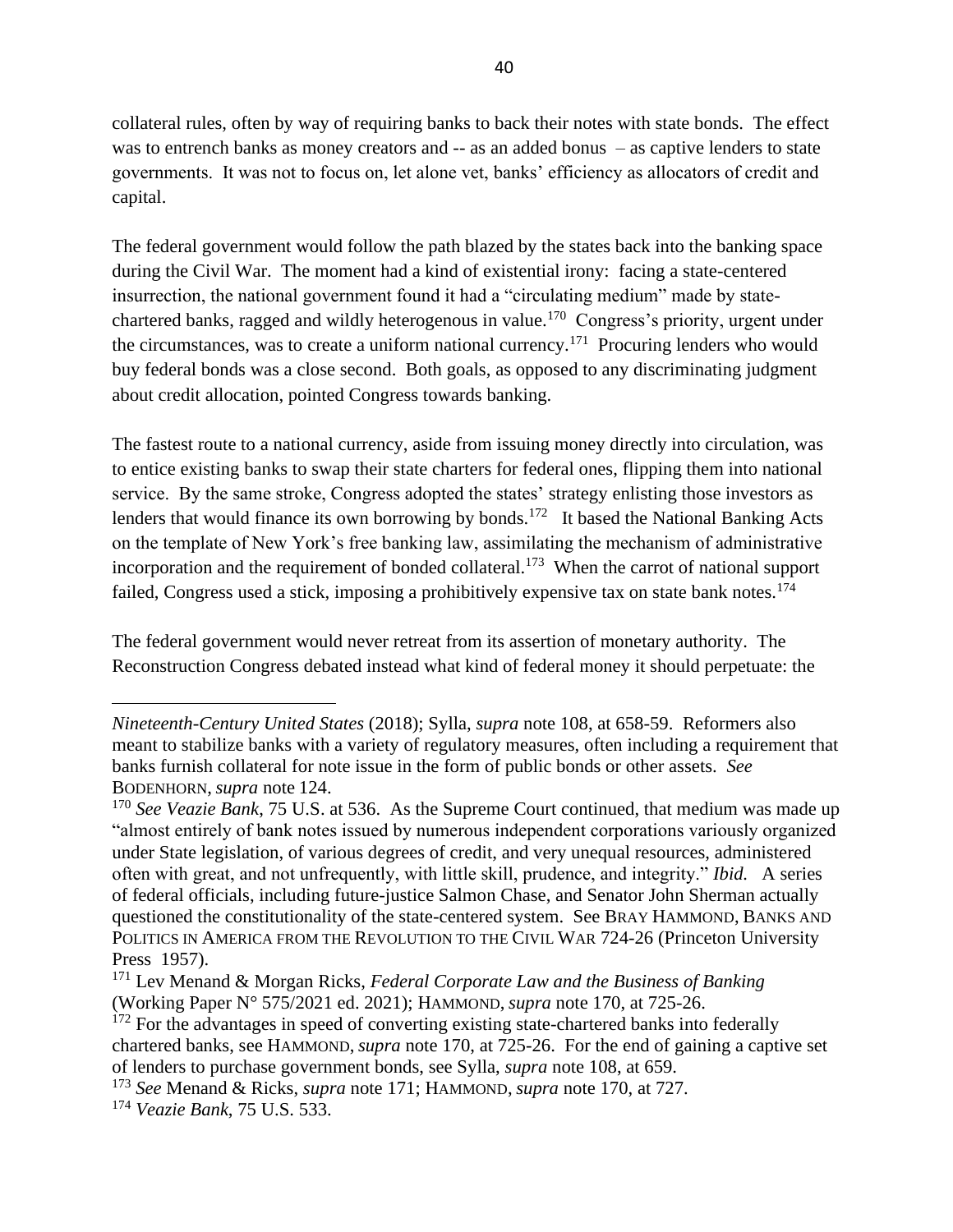greenbacks that the Treasury had spent directly into the hands of soldiers and suppliers, or the credit-money issued by national banks, borrowed by the federal government and spent in turn to its creditors. The side that won – those advocating the banking alternative – were clear about the dispositive reason: private banks, constrained by the need to redeem their promises for gold coin, would be more disciplined in money creation than legislators, who might overissue money if they controlled it.<sup>175</sup> Congress endorsed banking to control the quantity of money, not the quality of its dissemination into circulation.<sup>176</sup>

In fact, national banking legislation was tone-deaf to issues of fair or effective credit allocation. Structured by representatives of northern finance, it restricted lending on land, included high capital requirements, and established a pyramided reserve system that channeled money towards New York City. The banking network that resulted drained credit from the countryside and left whole territories, particularly the South and Midwest, bereft of a medium.<sup>177</sup> In 1869, for example, the eastern seaboard averaged \$11.83 national bank notes/capita; the South had \$1.31 and West \$3.45.<sup>178</sup> When seasonal demand drove up demands for cash at harvest time in those very areas, the rule that public bonds collateralize note issue hamstrung national banks from responding.<sup>179</sup>

High capital restrictions remained in effect for almost 40 years; limitations on lending on land for 50 years, the bond collateral rule and the pyramided reserve system for almost 60 years.<sup>180</sup> Given that pattern, it would be difficult to argue that Congress prized banks as equitable allocators of credit or, indeed, prioritized that goal at all. To the contrary, Congress's efforts to stamp out state-chartered banks further constricted the fair dissemination of credit. As Richard Sylla details, that initiative succeeded for some decades, depressing the credit that state banks could deliver.<sup>181</sup>

<sup>175</sup> Menand & Ricks, *supra* note 171. In fact, the Union government responsibly maintained the greenbacks, theorizing that issues should be matched by withdrawals, and ensuring the latter by "tax[ing] almost everything but the air northerners breathed." M. M. EDLING, HERCULES IN THE CRADLE: WAR, MONEY, AND THE AMERICAN STATES, 1783-1867 206 (University of Chicago Press 2914). *See generally* Ariel Ron & Sofia Valeonti, *The Money War: An Interpretation of Democracy, Depreciation, and Taxes in the U.S. Civil War* (SSRN Paper No. 3906049 ed. 2021). <sup>176</sup> *See* HAMMOND, *supra* note 170, at 725-26.

<sup>177</sup> *See* generally Sylla, *supra* note 108.

<sup>178</sup> BENSEL, *supra* note [62,](#page-15-0) at 271.

<sup>&</sup>lt;sup>179</sup> JAMES LIVINGSTON, ORIGINS OF THE FEDERAL RESERVE SYSTEM 73-74, 80-81 (Cornell University Press 1986).

<sup>180</sup> Sylla, *supra* note 108, at 659, 661. The Federal Reserve Act centralized reserves for member banks in the regional Federal Reserve Banks.

<sup>181</sup> Sylla, *supra* note 108, at 662-664.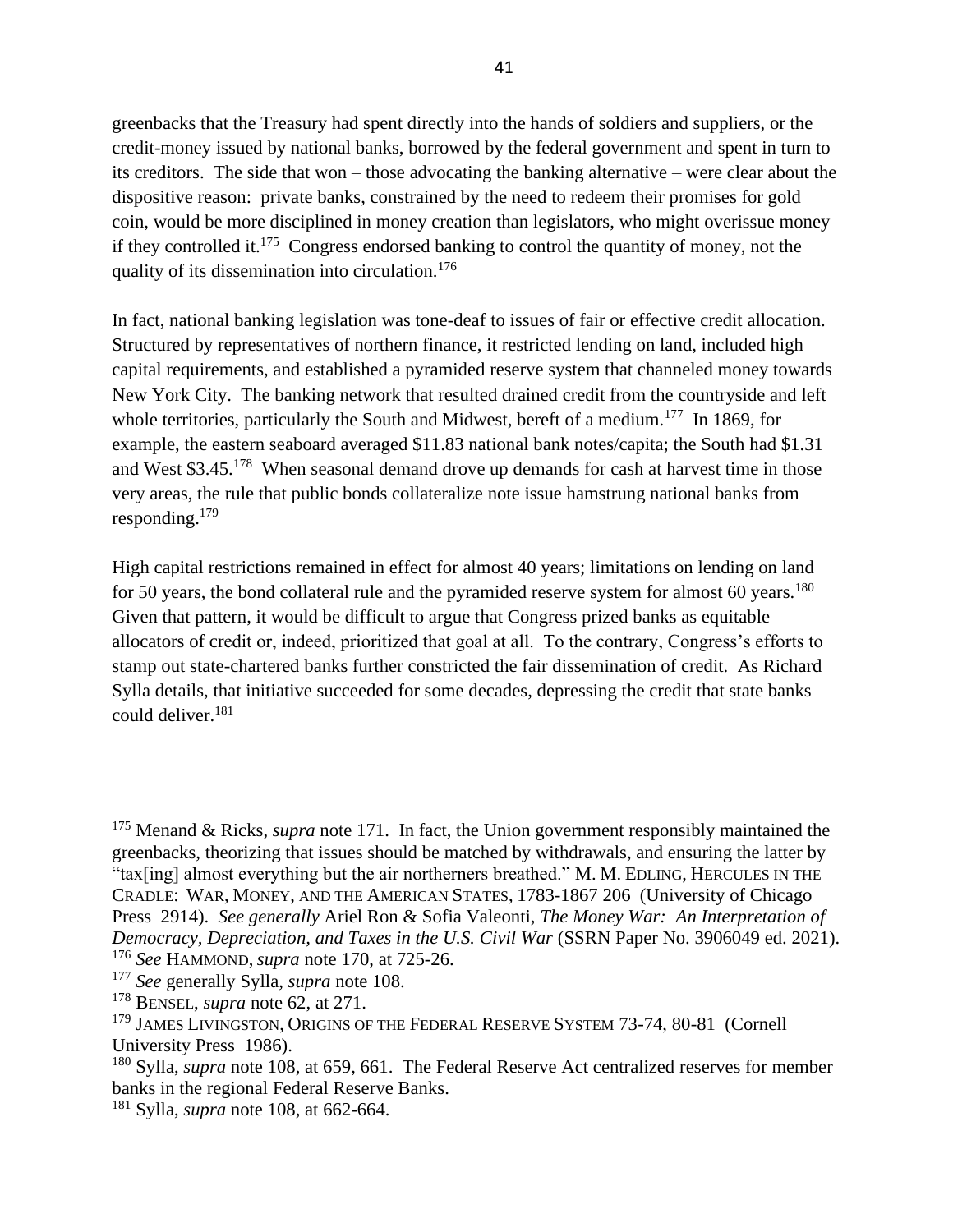Americans were not quiet in the face of the devastation that followed. Agrarian populism across the South and West, a movement two million strong, homed in on money creation by banks, blasting its biased allocation. When bank after bank denied credit to a cooperative initiative backed by landed collateral in Texas, the Southern Alliance pinpointed the problem.<sup>182</sup> The system *by the very absence of credit* operated to "exact from labor all that it produces except a bare subsistence." "[T]he power of money to oppress" operated through banks' monopoly on money's issue; farmers denied credit at harvest season fell victim to debt peonage.<sup>183</sup> Bankers themselves agreed that the system needed reform, arguing that more elasticity, if not equity, would increase the resiliency in the face of crises.<sup>184</sup>

So how is it that a practice distinguished by the production of a retail credit medium in the sovereign dollar came to be justified by an altogether independent rationale, expertise in credit allocation? The story remains to be uncovered, but several classics in the banking literature suggest the plot.

By the second half of the nineteenth century, business elites fully recognized "the power of credit."<sup>185</sup> All "larger transactions of commerce" settled in "banking credits," not money, wrote the influential banking expert Charles Conant.<sup>186</sup> A "most remarkable phenomena of modern financiering," banking credit allowed command over a far greater volume of commodities than silver or gold coin.<sup>187</sup> As such, it represented "purchasing power," but purchasing power "which is not being converted to the immediate purpose of exchange."<sup>188</sup>

A critical step in the logic followed, one that replaced money creation with intermediation. Insofar as credit created a store of purchasing power, it could be conceptualized as capital. More striking still, it could be conceptualized as capital that had been accumulated. "Banking credits," Conant concluded "represent saved capital over and above the actual materials of current

<sup>182</sup> Michael Kazin, *Populism and Agrarian Discontent at*

https://ap.gilderlehrman.org/essays/populism-and-agrarian-discontent.

<sup>183</sup> St. Louis Convention Southern Alliance, *Report of the Committee on the Monetary System on the Sub-Treasury Plan*, *in* A POPULIST READER 61 (George Brown Tindall ed. 1966); GOODWYN, *supra* note 105.

<sup>&</sup>lt;sup>184</sup> See LIVINGSTON, *supra* note 179, at 71-82.

<sup>185</sup> Charles Conant, *The Development of Modern Credit*, 7 J. POL. ECON. 161 (1899).

<sup>186</sup> *Id*.

<sup>187</sup> *Id*., at 161, 63.

<sup>188</sup> *Id.,* at 162-63; see also LIVINGSTON, *supra* note 179, at 92-94 (contrasting approaches to bank credit as an instrument for acquiring surplus with populist approach to money as medium of exchange). The credit theory that influenced Conant sought to define credit in the abstract, not credit made by banks. Its focus become the way a grant of credit postponed compensation rather than the way bank-formulated credit allowed maturity transformation. See Conant, *supra* note 185, at 162.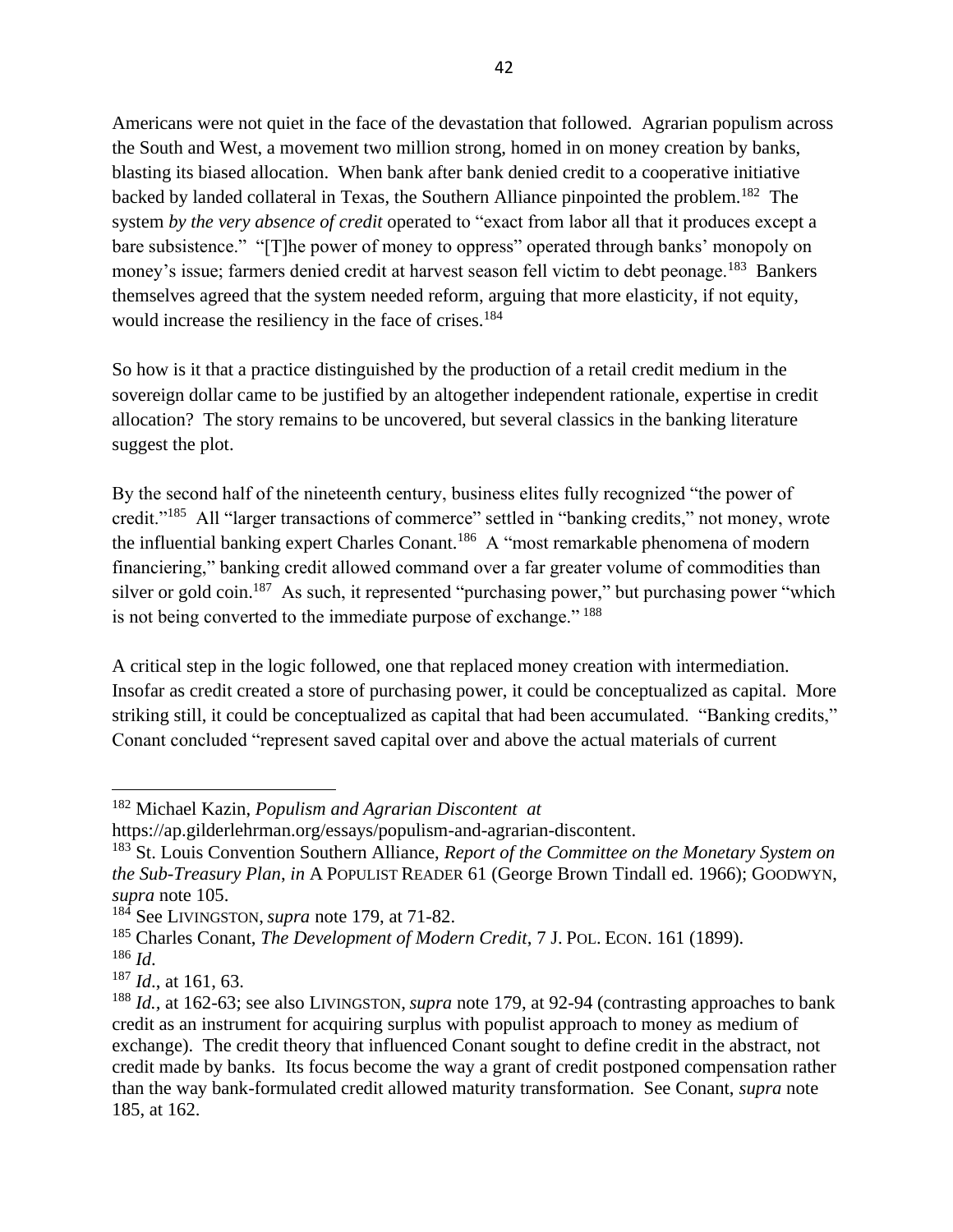production."<sup>189</sup> In that reading, the money creative role of banks disappeared – they became repositories of savings, ripe for investment:

[The system of banking credits] permits the man who has made savings, but is not engaged in an occupation in which he can employ them, to transfer them to those who can employ them . . . Capital is thus transferred from the hands of many small capitalists into the hands of a producer and is made profitable to the whole community.<sup>190</sup>

The conversion of banking credit to accumulated capital turned the trajectory that earlier Americans had identified upside down. Rather than money creators that promoted growth by producing liquidity, banks became accessories to accumulated capital, modern intermediaries that transferred capital:

The development of credit has been an almost necessary incident of the growth of capital. The great modern accumulations of capital could not be moved without credit; credit would have been but a narrow field of operation without these great capitals. . . . [C]redit in its modern sense . . . would be of little avail except in countries where there was an accumulation of surplus capital. Great accumulations of capital not required either for immediate consumption or for maintaining existing processes of production, and therefore awaiting investment in new enterprises, are an essentially modern phenomenon.<sup>191</sup>

Walter Bagehot, writing at mid-century in Britain, slid more subtly to the same conclusion. On the one hand, he stressed the reality that note issue had created modern banking, calling out the "conjectural history" of those who believed that it sprang up people had money to "lodge."<sup>192</sup> On the other hand, Bagehot treated money creation as a transient role, one that became inconsequential when banks switched their liabilities from note to deposit form. Launched as note issuers, banks prevailed as receptacles for capital, able to "collect the capital . . . [the] fund from which you can borrow, and out of which you can make immense works."<sup>193</sup> "London is full of money," Bagehot crowed, and all continental cities are empty as compared with it."<sup>194</sup> The language of capital accumulation would dominate over the next century.<sup>195</sup>

<sup>189</sup> *Id.*, at 163.

<sup>190</sup> *Id.,* at 172.

<sup>191</sup> *Id.,* at 164.

<sup>192</sup> *See* BAGEHOT, *supra* not[e 37,](#page-7-1) at 75, 78-83.

<sup>193</sup> *See id*, at 7, 83-92.

<sup>194</sup> *See id.,* at 92.

<sup>&</sup>lt;sup>195</sup> See, for example, the emphasis on credit allocation captured by Lamoreaux in her description of the period's bankers. LAMOREAUX, *supra* note 102, at 117. Note, in fact, how the language of credit allocation dominates her approach to banking, a symptom of its dominance in current thought. *E.g*., *id.* at 75, 79; *see also, e.g*., Douglass C. North & Barry R. Weingast,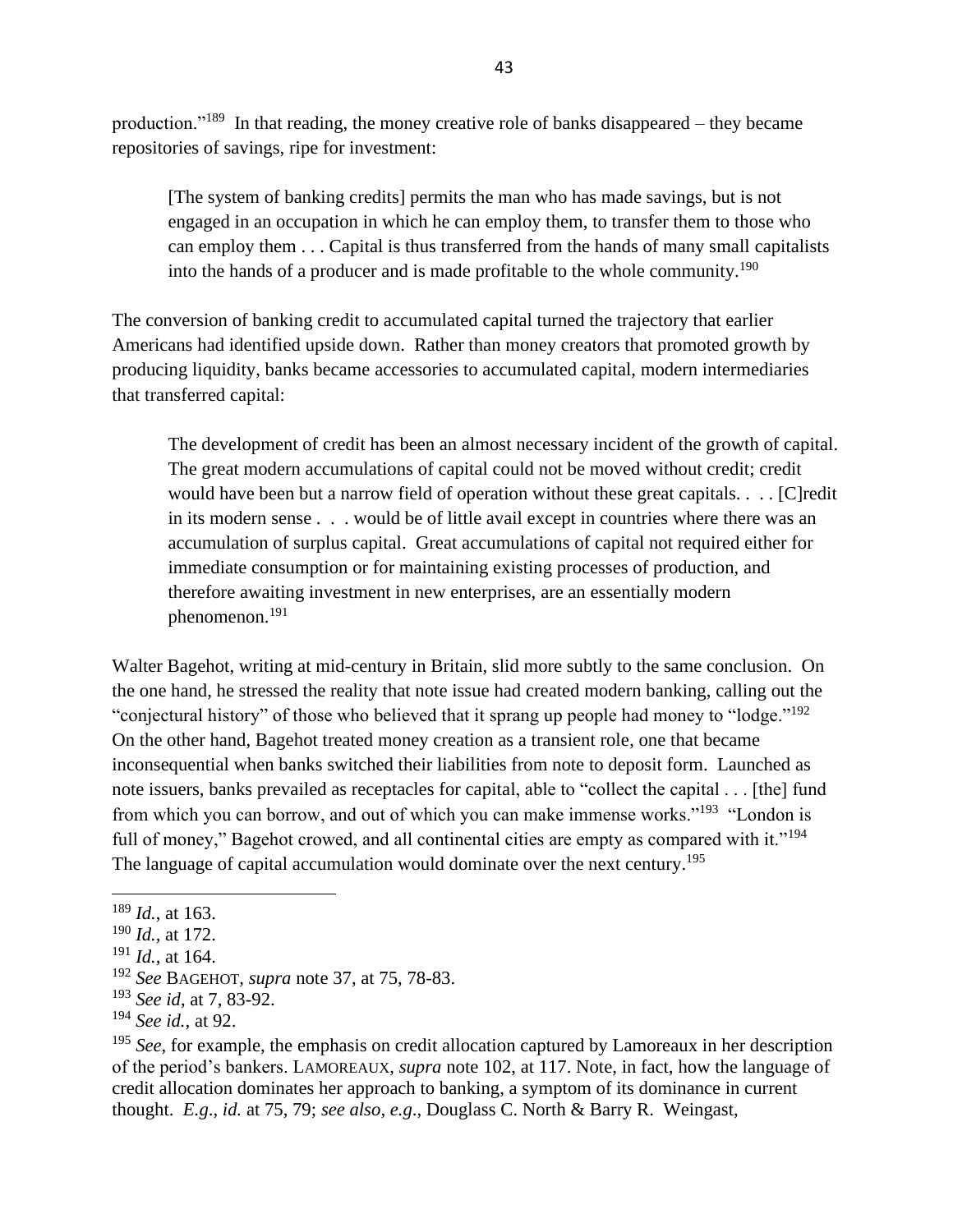In fact, modern practice did expand beyond money creation to intermediation in the literal sense. Banked money creation *had* expanded liquid capital; savings rates rose in late 19<sup>th</sup> century America.<sup>196</sup> In the U.S., the national banking system "concentrated" funds: the very pyramiding pattern that deprived the South and West of currency collected them in New York City and Boston.<sup>197</sup> At the same time, the Gold Standard ascended as a shared imperative. Designed to discipline bank-issued money at the domestic level, it operated by using convertibility to police credit expansion.<sup>198</sup> Its rhetoric, however, bluntly identified money with specie and specie with an amount of metal.<sup>199</sup> In the U.S., advocates of "sound money" patterned proper bank practice on the "real bills" model, identifying appropriate lending with short advances made on commercial paper. One writer after another condemned early American practices as provincial, unsound and inflationary.<sup>200</sup>

Under those conditions, the shift to conceptualizing banks as intermediaries was an easy one. The long history of bank lending, centuries old before banks of retail issue appeared, greased the tracks. Banks of retail issue themselves clearly acquired and loaned existing funds as well as creating credit money. Americans had recognized that dual activity for decades, distinguishing banks that issued notes, including the Bank of England, British country banks, and American banks, from banks did not, including "the famous Bank of Amsterdam."<sup>201</sup>

Here, the conjectural history that Bagehot condemned reemerged with a vengeance. Writer after writer told the genealogy of credit as "an organic development so necessary and natural that it

*Constitutions and Commitment: The Evolution of Institutions Governing Public Choice in Seventeenth-Century England*, XLIX J. ECON. HIST. 803, 824-828 (1989); Leonidas Zelmanovitz & Bruno Meyerhof Salama, *Central Bank Digital Currency: the Hidden Agenda* at https://justmoney.org/l-zelmanovitz-and-b-meyerhof-salama-central-bank-digital-currency-thehidden-agenda/. The victory is so complete that Morgan Ricks attaches an appendix collecting references to show that perceptive commentators through the period continued to recognize that money creation and its mechanics mattered. RICKS, *supra* note [48,](#page-11-0) at 74-77.

<sup>196</sup> Sylla, *supra* not[e 148,](#page-35-1) at 221-223.

<sup>197</sup> *See* BENSEL, *supra* note [62,](#page-15-0) at 271.

<sup>198</sup> *See* SAMUEL KNAFO, THE MAKING OF MODERN FINANCE: LIBERAL GOVERNANCE AND THE GOLD STANDARD (Routledge 2013); Select Committee on the High Price of Gold Bullion, *supra* note 96, at 47-48.

 $199$  Bruce G. Carruthers & Sarah L. Babb, Economy/Society: Markets, Meanings, and SOCIAL STRUCTURE (Pine Forge Press 2000).

<sup>200</sup> *See, e.g.,* WALKER, *supra* note 168; WILLIAM GRAHAM SUMNER, A HISTORY OF AMERICAN CURRENCY (1874); FRITZ REDLICH, THE MOLDING OF AMERICAN BANKING: MEN AND IDEAS 5- 23 (Hafner Publishing Co., Inc 1951). For a brilliant reconstruction of the tradition of "sound money" writers, *see* Sylla*, supra* note [148.](#page-35-1)

<sup>201</sup> See Appleton, *supra* note 152, at 7-8.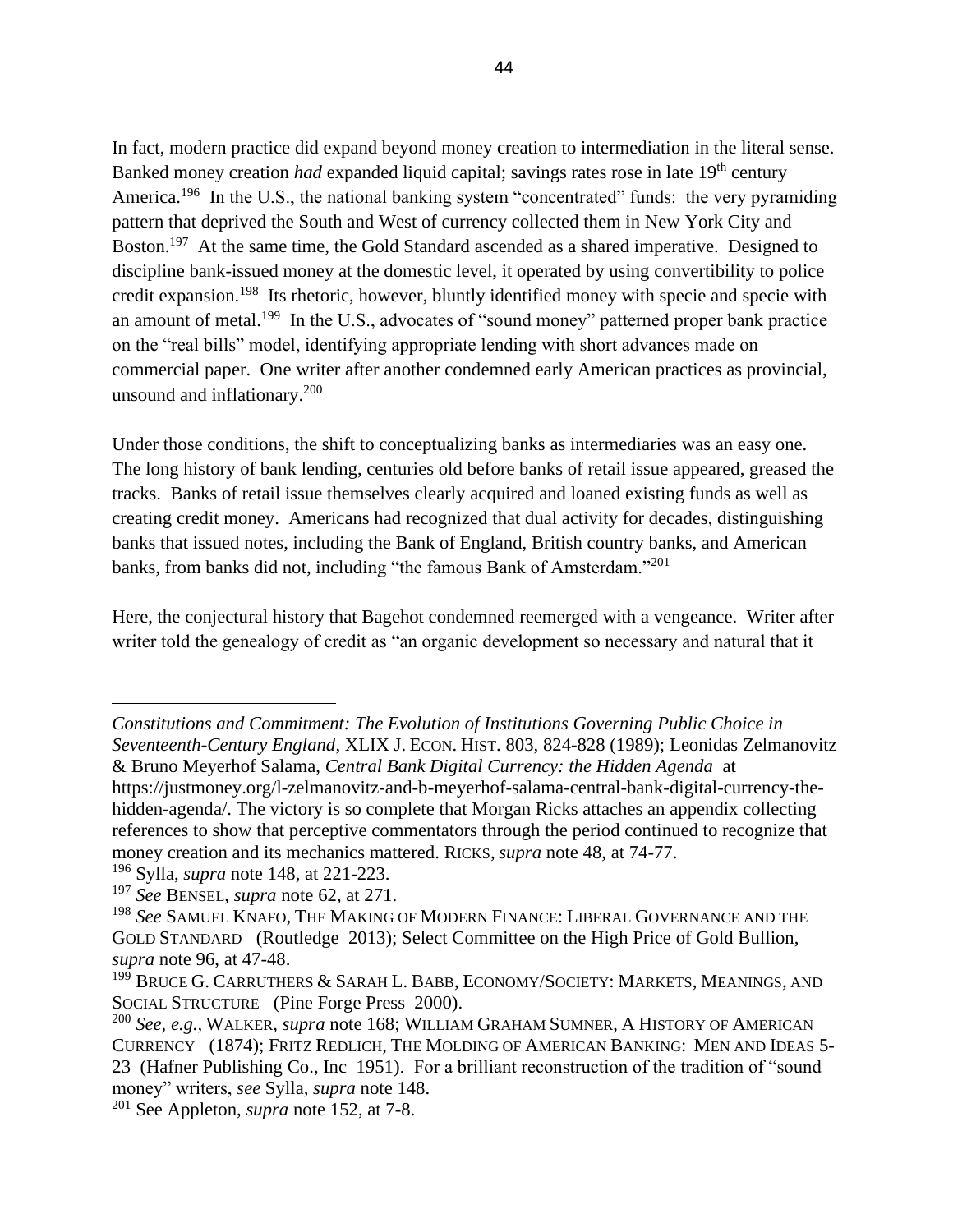occurred with remarkable uniformity and in the most spontaneous manner."<sup>202</sup> In an era smitten with Darwinian theory, the process became an evolutionary narrative towards best practices.

Here lay the second step in the critical conversion of banks. Recall that credit had been reconceived as accumulated capital; it could not be reallocated to best ends by banks as expert intermediaries in allocating credit:

We have already seen that banks of deposit, transformed naturally by the course of events into banks of discount and advances . . . . They centralized available capital and substituted themselves at least in part for private forms of deposit, of loans, and of exchange. They distributed capital, which had been tempted and accumulated into their reservoirs, in all directions where it would be most active and most fertile.<sup>203</sup>

Bagehot's pitch became iconic: bankers were specialists in lending well. Each was an expert incomparable for their local knowledge, "who lives in the district, who has always lived there, whose whole mind is a history of the district and its changes."<sup>204</sup>

The claim that bankers were experts in allocating credit drew on the power of classical liberalism. It advocated dispersing authority into private hands, diminishing the dangers of the state.<sup>205</sup> It lauded individual orientation towards self-interest, suggesting the great utility of matching that incentive with human agency.<sup>206</sup> And it fit with philosophical and scientific efforts to figure out the patterns in human activity. By looking to disaggregated phenomena, one might find self-equilibrating dynamics analogous to those in the biological world.<sup>207</sup> By the second half of the nineteenth century, one profession after another – law, medicine, business –

<sup>202</sup> Guillaume de Greef, quoted in Conant, *supra* note 185, at 177; Conant, *supra* note 185, at 175-81; RICHARD DAVID RICHARDS, THE EARLY HISTORY OF BANKING IN ENGLAND (P.S. King & Son 1929)-22; *see also* De Roover, *supra* note 127, at 239 and n. 132 (noting pervasive misinterpretation of genealogy). For a modern example, *see* James Tobin, Money 4 (Steven N. Durlauf & Lawrence E. Blume eds., Palgrave Macmillan 2d ed. 2008).

<sup>&</sup>lt;sup>203</sup> Guillaume de Greef, quoted in Conant, *supra* note 185, at 175. Note that the analysis could be read to encompass retail issue, domesticating it as the practice of fractional reserve lending. <sup>204</sup> *See* BAGEHOT, *supra* not[e 37,](#page-7-1) at 89. For contemporary examples, *see, e.g.,* Bhidé, *supra* note 119; CALOMIRIS & HABER, *supra* note 105.

<sup>205</sup> *See, e.g*., David Hume, *Discourse V: Of the Balance of Trade*, *in* POLITICAL DISCOURSES (1752); North & Weingast, *supra* note 195.

<sup>206</sup> *See, e.g.,* ALBERT O. HIRSCHMAN, THE PASSIONS AND THE INTERESTS: POLITICAL ARGUMENTS FOR CAPITALISM BEFORE ITS TRIUMPH (Princeton University Press Twentieth anniversary ed 1997).

 $^{207}$  JONATHAN SHEEHAN  $\&$  DROR WAHRMAN, INVISIBLE HANDS: SELF-ORGANIZATION AND THE EIGHTEENTH CENTURY (Chicago University Press 2015).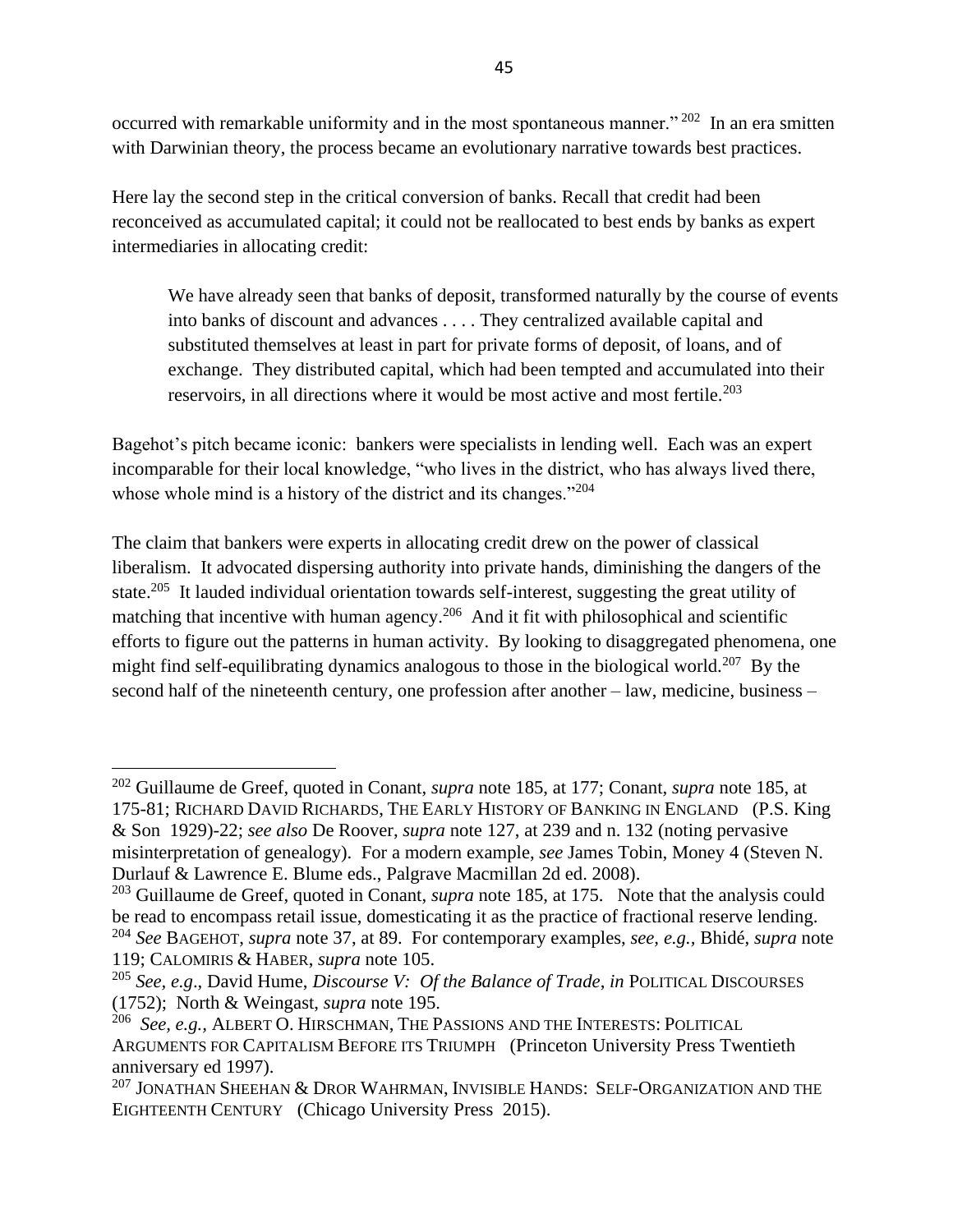had endorsed similar reasoning, sanctifying individuated initiative.<sup>208</sup> Bankers likewise claimed a mantle as "self-conscious professionals," elevating career managers and officials.<sup>209</sup>

During the same period, economics came of age. According to Léon Walras, the goal was to create a "pure natural science," thus stripping out attention to historical and institutional distractions.<sup>210</sup> It was the act of exchange itself that held the key to the determination of prices. That logic installed microeconomics at the heart of the discipline and the decentralized determinations of individuals as the discipline's focus.<sup>211</sup> Walras's most famous bequest to the field conceptualized the market as an auction. The auction cast individuals as bidders acting autonomously. They used an abstract term, an imagined commodity, as a measure.<sup>212</sup>

The model, which became central to general equilibrium theory, virtually eradiated attention to money as an institution, let alone an institution with a complex and disjunctive history.<sup>213</sup> More striking still, the model's assumption of competitive markets made axiomatic the proposition that money, now a term of measure, was neutral. Market participants did not (could not) attribute value to it as a transactional medium.<sup>214</sup> The proposition vitiated attention to the liquidity premium – the very advantage that set banks apart and that, as we saw in Part III, gives their lending such significant distributive impact. $215$ 

<sup>&</sup>lt;sup>208</sup> DOROTHY ROSS, THE ORIGINS OF AMERICAN SOCIAL SCIENCE (Cambridge University Press 1992). Justice Holmes exemplified that faith when he rationalized commodities trading by lauding the aggregate effect of independent bidders. "Speculation . . . by competent men is the self-adjustment of society to the probable." Chicago Bd of Trade v. Christie Grain & Stock Co., 198 U.S. 236 (1905).

<sup>209</sup> LAMOREAUX, *supra* note 102, at 115. For Lamoreaux, that trend explains the turn away from "insider lending." But while banks diversified lending away from the kinship networks that were her focus, they did not step back from supplying "the currency of the country" – the capacity that made them unique.

 $^{210}$  DIMITRIS MILONAKIS & BEN FINE, FROM POLITICAL ECONOMY TO ECONOMICS: METHOD, THE SOCIAL AND THE HISTORICAL IN THE EVOLUTION OF ECONOMIC THEORY 95 (Routledge 2009). <sup>211</sup> *Id*., at 92-101.

<sup>212</sup> *See* MARK BLAUG, ECONOMIC THEORY IN RETROSPECT 143-47 (Cambridge University Press 5th ed 1996); ANDRÉ ORLÉAN, THE EMPIRE OF VALUE: A NEW FOUNDATION FOR ECONOMICS (M. B. DeBevoise trans., The MIT Press 2014) 14, 39-50.

<sup>213</sup> ORLÉAN, *supra* note 212; MILONAKIS & FINE, *supra* note 210, at 91-118.

<sup>214</sup> Neil Wallace, *Lawrence R. Klein Lecture 2000: Whither Monetary Economics?*, 42 INT'L ECON. REV., 848-49 (2001).

<sup>215</sup> *Id*., at 847-49. Indeed, credit itself could be understood as the advance, in effect, of a material resource, accompanied by the ability, given the promise of repayment, to share in the proceeds it produced. Money, the resource at the base of market liquidity, let alone commensurability itself, could be re-theorized as temporal facilitation of barter.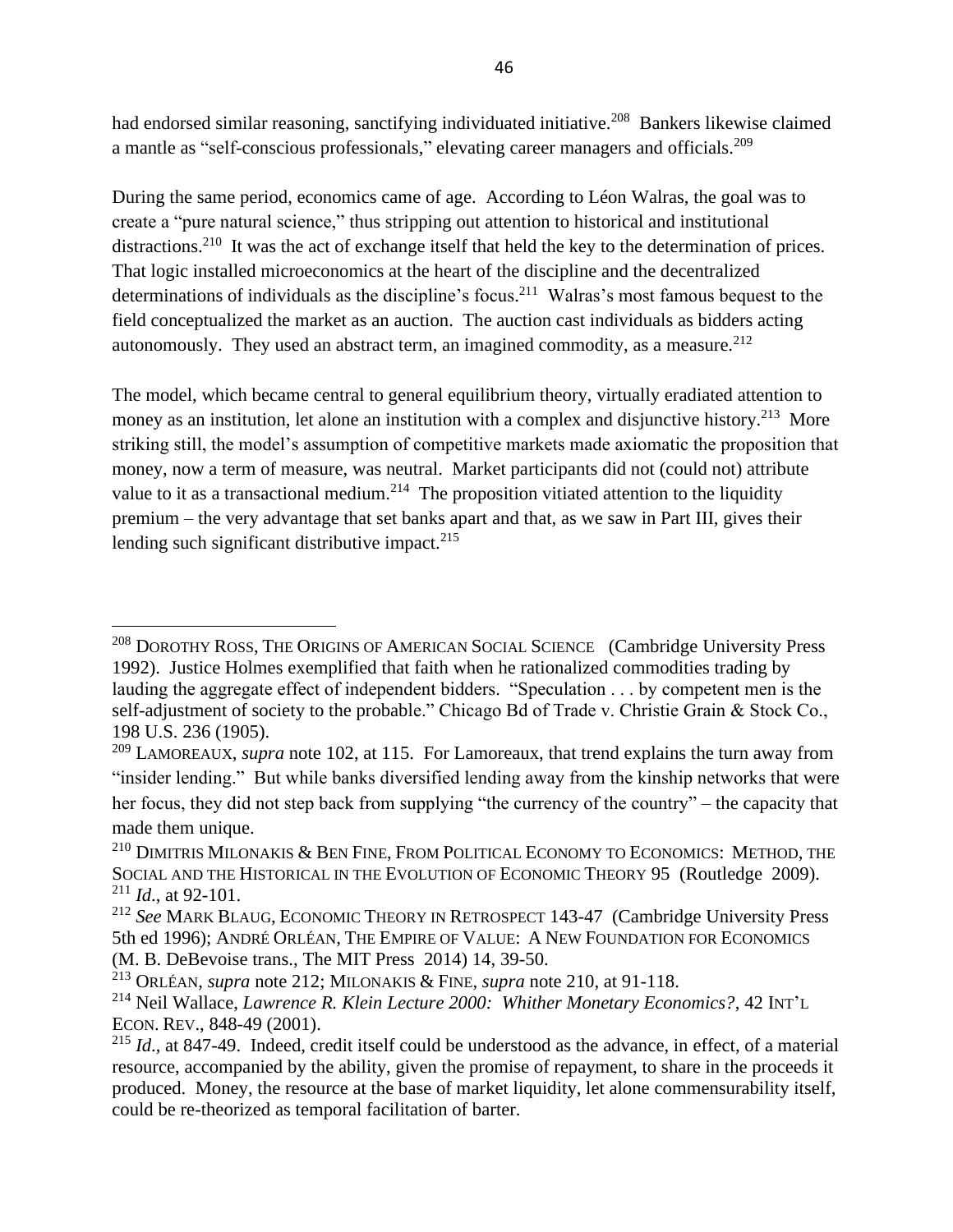By contrast, the notion that modern banking was only about accumulating capital and allocating credit comported with economic theory. Bankers acted as intermediaries: they ferried the capital made available by savers to the borrowers willing to pay for that resource.<sup>216</sup> Even those economists less persuaded by the Walrasian model assimilated that logic into their models. Partial equilibrium theorists emphasizing competition within specific segments of the market could include, in that mode of analysis, markets for credit.<sup>217</sup> If banks were simply intermediaries, competition between them would produce efficient, not discriminatory, results in allocating the resource of credit.<sup>218</sup> Finally, economists like Joseph Schumpeter, who recognized the money creative aspect of banking, began to model it as a process that "forced savings" into investment as new money raised prices until expanded production (and credit repayment) absorbed the expansion. $219$ 

The confluence of ideologies that buoys banking and conceptualizes it as finance rather than money creation has had a final consequence. Empirical analyses commonly attribute economic development to the activities of banks and their effective intermediation.<sup>220</sup> That assumption fails to control for the revolutionary effect that early banks had on the money supply. At a blunt level, early banks appear to have transformed exchange because they supplied liquidity. That liquidity broke through medieval privity. "We have entirely lost the idea that any undertaking likely to pay, and seen to be likely, can perish for want of money," wrote Bagehot, "yet no idea was more familiar to our ancestors."<sup>221</sup> As the Fed itself emphasized in the spring of 2020, markets depend elementally on liquidity. The outpouring that early banks produced was surely a powerful driver of economic exchange.<sup>222</sup> That contribution does not mean that they are also the

<sup>216</sup> For discussion, *see* Marc Lavoie & et al, *Roundtable on Banking: Intermediation or Money Creation*,<https://justmoney.org/roundtable-1-prompt/> (JustMoney.org 2020).

<sup>&</sup>lt;sup>217</sup> Yahya M. Madra, Auction or Selection? Two Competing (Neoclassical) Metaphors for "The Economy" 8, Workshop, Harvard Univerisity (2016) (cited with permission of author).

<sup>218</sup> *See, e.g.,* CALOMIRIS & HABER, *supra* note 105. For analysis, *see* Morgan Ricks, "What's at Stake in Debates over Bank Money Creation Mechanics," in Banking Roundtable, *supra* note 216.

<sup>219</sup> *See* Fritz Machlup, Forced or Induced Savings: An Exploration into its Synonyms and Homonyms (Fritz Machlup ed., W. W. Norton & Company 1967); Sylla*, supra* note [148,](#page-35-1) at 211-12. Indeed, Sylla himself may fall into this tradition, conceptualizing money creation as a stage of intermediation.

<sup>220</sup> *See, e.g*., CALOMIRIS & HABER, *supra* note 105, at 7-9.

<sup>221</sup> BAGEHOT, *supra* note [37,](#page-7-1) at 7.

<sup>222</sup> For important efforts to isolate the impact of liquidity, *see* Nuno Palma, *Money and Modernization in Early Modern England*, 25 FIN. HIST. REV. 231(2018); *see also* Rondo Cameron, *Banking in the Early Stages of Industrialization: A Preliminary Survey*, XI SCANDINAVIAN ECON. HIST. REV. (1963) (emphasizing note issue).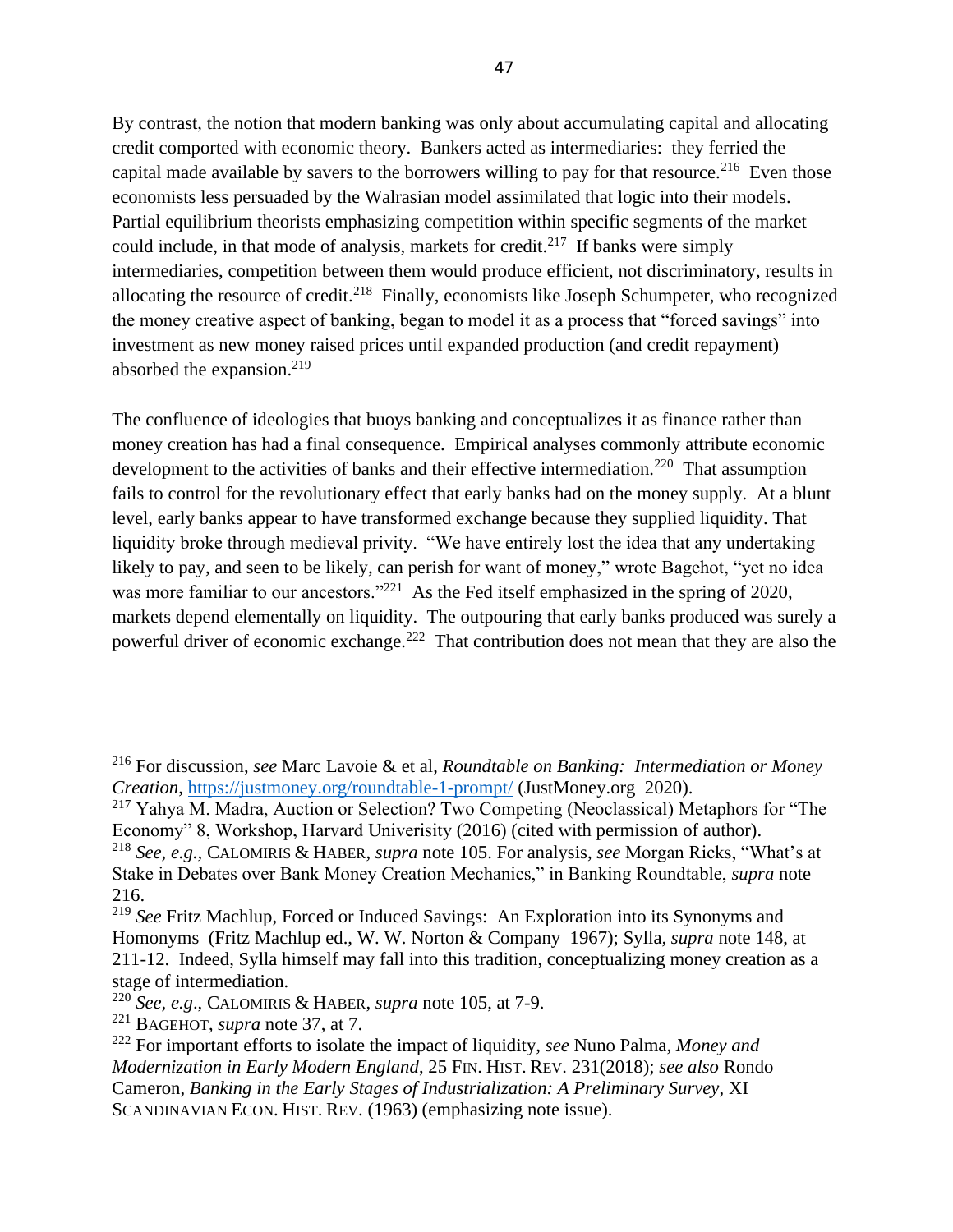agents who most effectively, let alone most justly, distribute the money supply created for the public.<sup>223</sup>

Modern banking thus escapes scrutiny as a distributive agency making a public medium. Banks are an expensive set of delegates in ordinary times, measured by the administrative apparatus that supports them. The cost of banking crises is enormous; public debt taken on in response rises an average of more than 86% in their aftermath.<sup>224</sup> The expanding number of agents involved in money creation escalates the difficulty, as monetary policy tuned to the 2008 and 2020 crises demonstrates.<sup>225</sup> And those burdens attend an industry – banking and now shadow banking – that makes equitable distribution no part of its mission. A preference for moneyed parties is built into the incentives that maximize security in lending, the preference for collateral, and realities of economies of scale in lending, let alone access to the capital markets.

The result is the strange spectrum of politics around money creation. We construct public spending in order to subordinate money creation to borrowing in existing funds: the U.S. must issue a public bond rather than spend tax anticipation currency. That mandate exists at a structural level and, in the U.S., as a legal matter. We scrutinize monetary finance that supports public expenditures, properly illuminating their collective character. At the same time, we obfuscate the existence of private money creation at the daily level: the conventional account of commercial banks omits that characteristic, distinctive to them as lenders. Finally, we classify monetary finance that supports private money creation – discounting, open-market operations, and quantitative easing by the Fed -- as administratively obvious rather than politically loaded.

As Roy Kreitner has pointed out, where we assign public authorities to make distributive determinations through money creation, we clearly debate and weigh the normative values. But where we delegate those distributive determinations to private actors, we shed competing values and concerns, content to rely on private calculations of profit as the appropriate mechanism.<sup>226</sup> In fact, we obscure our delegation, little recognized and less debated, in the first place. The absence of justification for banks' role, given its material consequences, fails at the elemental level a democracy should demand.

<sup>&</sup>lt;sup>223</sup> In lieu of the intermediation claim, one could imagine an argument that justified banks' role as liquidity producers instead. But modern polities have no shortage of base money, given its production against public debt. Perry Mehrling's work stands out for its focus on modern banks as creators of elasticity. E.g., MEHRLING, *supra* note [78;](#page-18-0) Mehrling, *supra* note [75.](#page-18-2) The next step would be to vet modern banks against alternatives.

<sup>&</sup>lt;sup>224</sup> CARMEN REINHART & KENNETH ROGOFF, THIS TIME IS DIFFERENT: EIGHT CENTURIES OF FINANCIAL FOLLY 231 (Princeton University Press 2009); see also TURNER, *supra* note [53,](#page-13-0) at 3 (public debt increased on average 34% between 2007 and 2014).

<sup>225</sup> *See supra* TAN [4](#page-2-1)[-47.](#page-10-0)

<sup>226</sup> Roy Kreitner, Money and Capitalism: Comment on the Code of Capital (Safra Center 2020).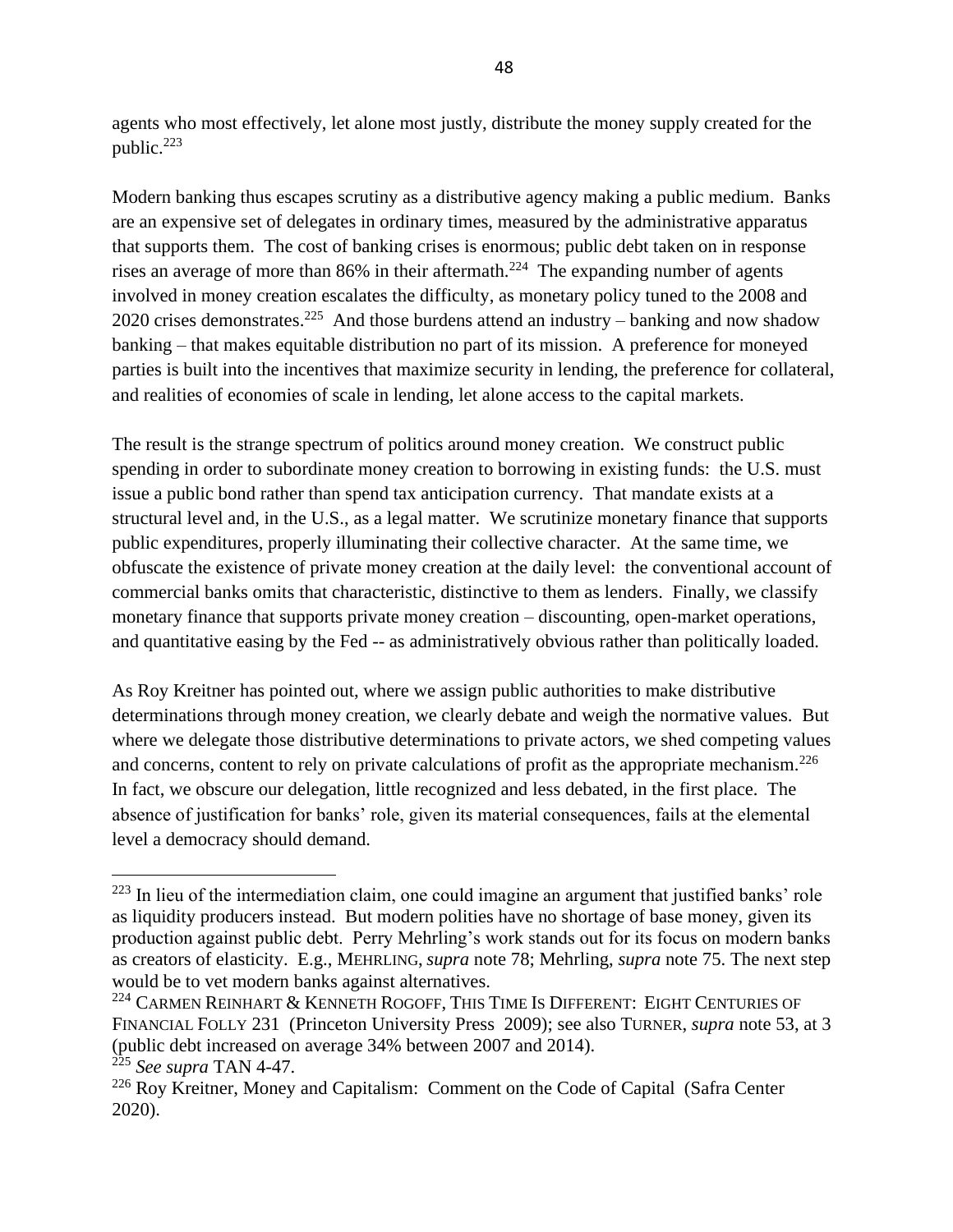## IV. Public Spending within the Modern (Financial) Economy

As the Crises in 2008 and 2020 made clear, a banked system of private spending requires direct support of apparently increasing magnitudes. But the banked system also absorbs indirect support from the structure of public spending: public spending occurs in ways that expand the reach and consolidate the operation of finance.

The economic toll since the COVID-19 crisis has reinforced the need for direct public outlays. Against the baseline of virtually unlimited support for finance and continuing concern for businesses, Congress passed a series of acts, including the CARES Act (March 2020), the Response and Relief Act (December 2020), and the American Rescue Act (March 2021), that allocate a significant amount of cash support for individuals. Because of the very way that it issues, spending in that dimension configures our exchange economy as certainly as it delivers an end product.

Comparing the modern mode of public spending with the strategy of using tax anticipation alone  $-$  what we might call a "direct-issue" strategy  $-$  illustrates the stakes.<sup>227</sup> The government can fund a project conventionally, as it did in its recent legislation. In that case, it operates within the financial architecture defined by banks and bonds. The government can also fund a project directly, as it has at critical moments in American history; the next section considers that option. In that case, the government borrows and spends outside the financial architecture using its capacity to fund expenses with credit written against future revenues.

In legislation like the CARES Act, we can assume the simplest case: the government wants to spend money on recipients, a straightforward grant (as opposed to low-cost loans). In order to spend when it does not have savings, the Treasury borrows dollars against newly created public debt. The Treasury takes money from private investors, providing them a bond in return. The government then uses the borrowed money, returning it to circulation. The newly created bond adds to the stock of private financial assets, providing returns to those holding them.<sup>228</sup>

So far, so good. But we need to add another layer. In times of massive public spending, government borrowing would likely drive up demand for money – and thus its price. In other words, interest rates would rise. That increasing cost for money would further harm an economy already in trouble. In order to keep interest rates low, the government acts to increase the resources available to banks, the main lenders in society. The government acts, in the modern, financialized, world through its central bank. The Fed buys Treasury bonds held by commercial banks, crediting them with addition reserves. In other words, the bonds issued by the Treasury

<sup>227</sup> For previous use of the term in the same way, *see* Graham, *supra* note 97, at 434.

<sup>228</sup> *E.g.,* TURNER, *supra* note [53,](#page-13-0) at 114-15.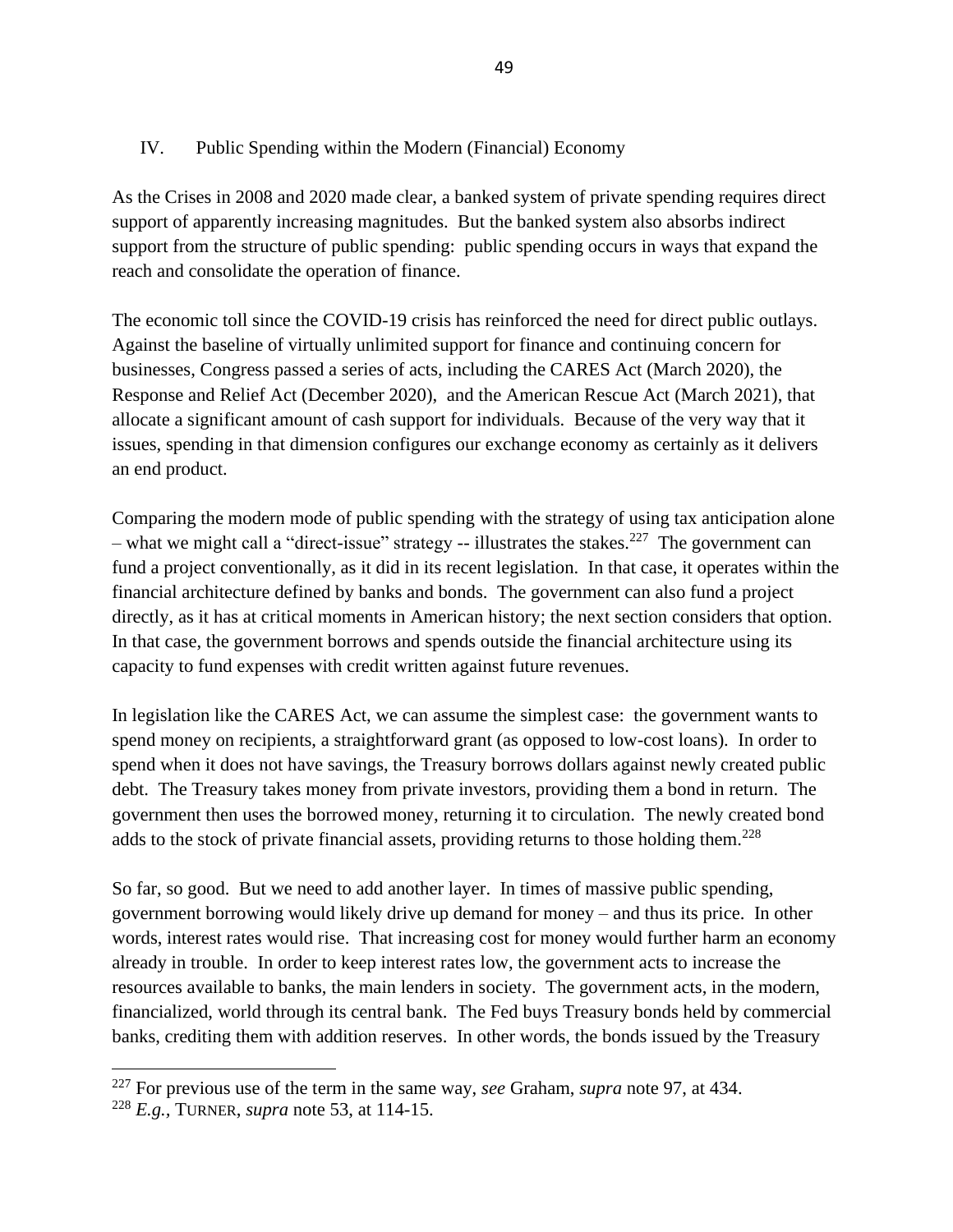when it borrowed initially become the medium used by the Federal Reserve to expand the money supply: the central bank literally creates new money when it buys bonds from banks and credits them with dollar reserves.<sup>229</sup> Over the course of spring 2020, the Fed bought about \$1.6 trillion in longer-term federal debt, effectively monetizing a significant portion of federal COVID-19 spending. $230$ 

Conventional public spending implicates the financial machinery immediately. The government, simply by disbursing support to some citizens, affects the lending capacities and calculations of commercial banks. It triggers compensatory action by the central bank. It does each through the set of financial instruments that make the government's spending possible – the bonds that can be held by investors, commercial banks, and the Fed; the bank reserves that the Fed creates when it buys bonds (or other financial assets) from the banks; and the currency that people claim when they cash a check from the government.

If and as we use the conventional financial architecture, we also augment it. Commercial banks purchase and place much of the public debt and make their own loans to private borrowers. The flow of funds through their hands strengthens their capacity as purveyors of credit. As essential conduits, they benefit as well from measures made necessary by new modes of monetary policy: the Fed's purchase of assets to staunch the damage of the 2008 crisis has fed bank reserves, obsoleting traditional tools for managing the interest rate.<sup>231</sup> In response, the Fed in 2009 innovated administered rates: it began paying commercial banks interest on the reserves they held at the Fed, a first in American history. In consequence, as commercial bank reserves expand during a large spending event, the government now increases payments to reserveholding banks.<sup>232</sup> Bank reserves increased in spring 2020 with the government's purchase of bonds.<sup>233</sup>

<span id="page-49-0"></span>At the same time, the bonds and debt-based securities created and brokered by banks furnish investment vehicles for those who can afford them. Recall the Fed's initiative buying up Treasury bonds to keep the interest rates low and stable when the government borrowed a large amount to spend. The Fed can and will sell those Treasuries back into the hands of investors

<sup>229</sup> *See, e.g.,* Scott Fullwiler, *Modern Central Bank Operations - The General Principles*, *in*  ADVANCES IN ENDOGENOUS CREDIT ANALYSIS (Louis-Philippe Rochon & Sergio Rossi eds., 2017).

<sup>230</sup> Committee for a Responsible Federal Budget, *Who is Buying Our New COVID-19 Debt?*(2020), *available at* https://www.slideshare.net/CRFBGraphics/crfb-who-owns-the-debtwebinar-slide-deck-233594050.

<sup>231</sup> Ricks, *supra* note 103, at 782-86.

<sup>232</sup> *Id*. at 786-801.

<sup>&</sup>lt;sup>233</sup> U.S. Department of the Treasury. Fiscal Service, Federal Debt: Total Public Debt [GFDEBTN], retrieved from FRED, Federal Reserve Bank of St. Louis;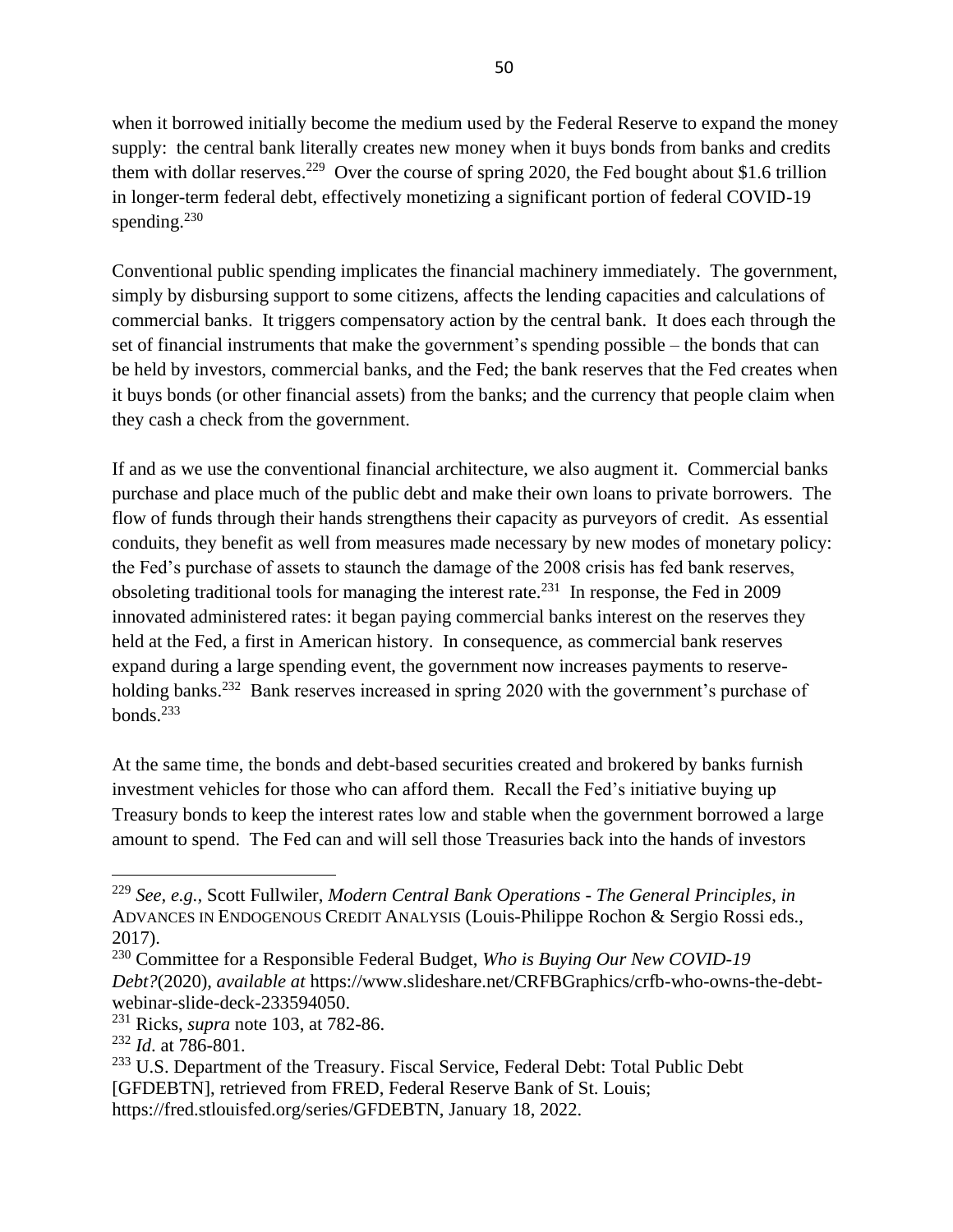when it chooses. For example, when banks start lending more expansively to entrepreneurs, and entrepreneurs start borrowing for increasingly risky projects at low rates, the Fed could increase interest rates by selling Treasuries back to banks and decreasing their reserves, tightening up their ability to lend. That would be increasingly likely in a recovery, as central bank struggles to "take away the punch bowl" from investors gaining enthusiasm about the economy. (Today, the process is a bit different because the banks hold so many reserves that the Fed instead affects the interest rates by raising or lowering its administered rate.<sup>234</sup>)

As the 2008 crisis reminds us, there is a third layer to the monetary circuitry affected when the government spends. The financial industry long ago learned to use the excess cash held by large businesses and pension pools. Brokers in the capital markets funnel that cash to borrowers who want to purchase securities, including the Treasury bonds created by the government in our first round. Those assets supply the collateral used to secure their own purchase to the tune of trillions of dollars. That shadow banking activity is, at bottom, parasitic on the securities made when the federal government borrows in order to spend.<sup>235</sup> In other words, even public spending uses banks and shadow banks as the critical conduits, the central channels for carrying money.

Last but not least, the financial architecture compiles and preserves public debt in the form of financial assets; Treasury securities comprise the national debt (31 U.S.C. §3101). Before the COVID-19 Crisis, the U.S. deficit had reached the trillion-dollar level.<sup>236</sup> That fiscal deficit was extraordinary for an economy that was running at peak capacity; the conventional wisdom called for tax increases and tighter public spending to make room to cut taxes and increase spending in harder times – a pandemic, for example.<sup>237</sup> Public spending in the wake of COVID-19 layers several trillion atop the inherited deficit, and Congress has projected many more expenditures.

According to some commentators, this debt overhang will threaten both public and private recovery.<sup>238</sup> According to others, we can borrow now at such low rates that the burden will be negligible: as we recover, we will be able to service the debt easily out of an increasingly productive economy.<sup>239</sup> The point here is somewhat different: whichever prognosis is correct, using the conventional circuitry for the simplest public outlay – one that seeks to get cash to individuals immediately -- directs money through the financial infrastructure. Along the way, that architecture absorbs taxpayer money and bureaucratic manpower, distributes interest to investors, runs business through the banking sector and the shadow banking industry, pays banks

<sup>234</sup> Ricks, *supra* note 103, at 786-91.

<sup>235</sup> *See* sources *supra* note [82.](#page-19-0)

<sup>236</sup> U.S. Department of the Treasury, *supra* note [233.](#page-49-0)

<sup>237</sup> Liz Mineo, *Why Odds of a Coronavirus Recession Have Risen*, HARV. GAZETTE, March 17, 2020.

<sup>238</sup> TURNER, *supra* note [53.](#page-13-0)

<sup>239</sup> Paul Krugman, *In Praise of Smoke and Mirrors*, N.Y. TIMES, August 5, 2021.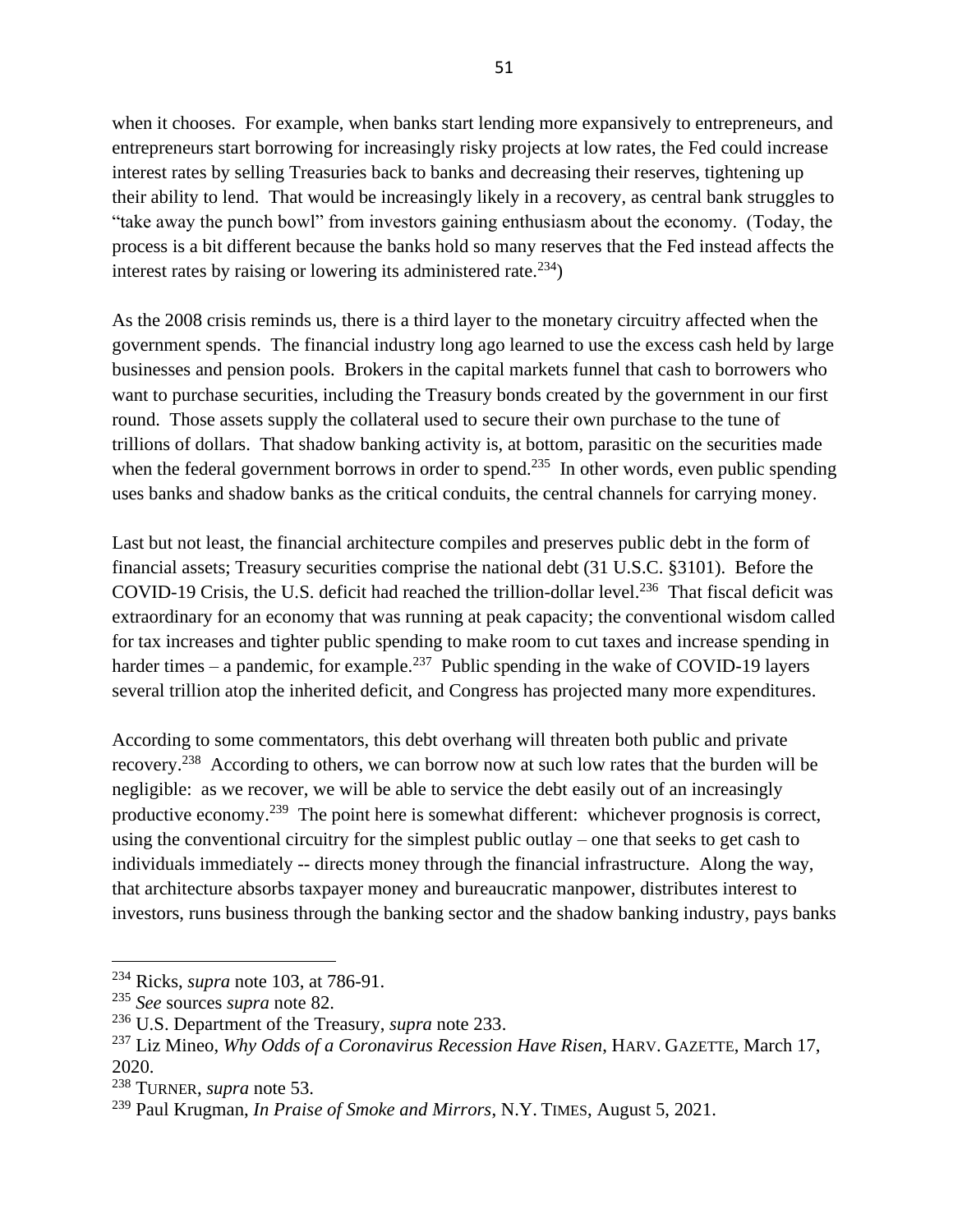for the reserves they hold at the Fed, and channels investment towards the capital markets, guided by the Fed's support for certain assets.

In short, the COVID-19 Crisis raises the issue whether we should continue to spend through the existing hardwiring. On one hand, the question is one for long-term reform and re-thinking. Should we restructure the current financial architecture given the banking system's selective reach, the vast public investment required to maintain it, the escalating inequality associated with its operation, and the system's apparent incapacity to nourish many individuals and households?

On other hand, the question invites experiments that are immediate, even one-off. Why, for example, shouldn't we move beyond finance if only in conditions that call for spending to urgent ends? We could reach directly those most affected by COVID-19 and the economic devastation brought in its wake simply by spending outside the current system. Other variations on the exclusivity of banked money creation are also possible. The point is to recognize that money's design has determining impact, one that must accord with democratic principles.

# V. Public Spending Outside of the Financial System: Direct-Issue Dollars

Instead of making another outlay through the hardwiring we have inherited, the United States should use the strategy that has saved the nation repeatedly. Congress can authorize dollars that are spent directly to Americans, circulated, and returned to pay off public obligations. The strategy distills the definition of a dollar to its core. Setting aside its financial intermediation, each dollar we hold in cash is simply a small government credit, good on upcoming taxes and suitable for use between individuals in the meantime. A "direct-issue" dollar would make that transparent. The approach would also avoid increasing the bonded national debt; there is no long-term instrument issued against the currency. More generally, that dollar would consolidate the distributive choices made when the public chooses without diversion into the finance industry. It would place appropriate responsibility for spending outside finance with Congress, with consequences monitored by the Fed. Finally, a direct-issue dollar invites innovation to reimagine avenues for money creation in the modern world.

The logic is straightforward. It builds on the fact that a government can always create a medium with value by supplying credit and ensuring demand for that credit: the government pays someone for goods or services with a dollar I.O.U. and commits to take the I.O.U. back for value owed itself. That gives the I.O.U. fiscal value.<sup>240</sup> The U.S. enforces the dollar note as the

 $240$  Without that money, they will have to come up with another way to pay their public tab or risk forfeiting material goods of equivalent value. *See* 12 U.S.C. §411; DESAN, *supra* note [55,](#page-14-0) at 43-50.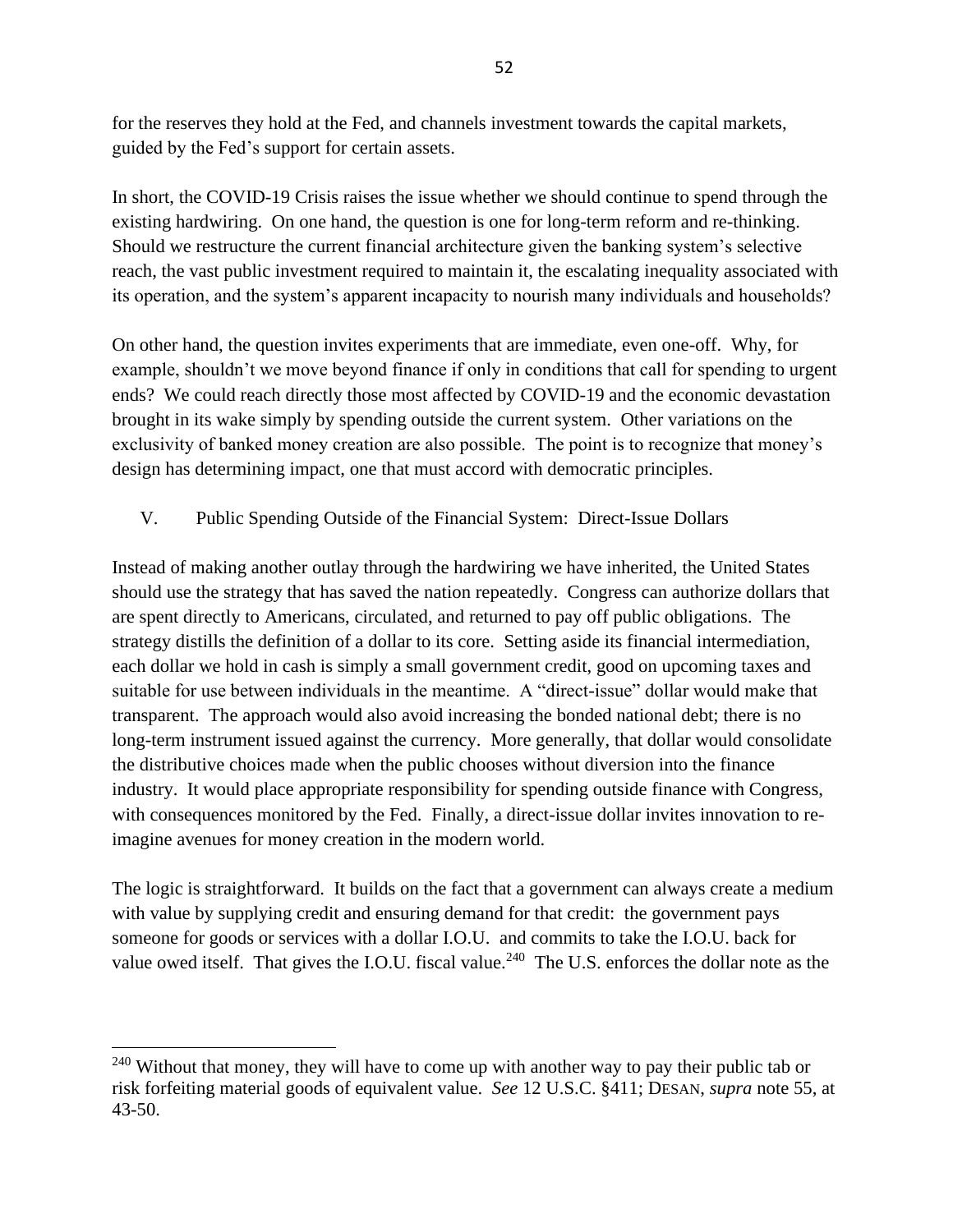country's money in the meantime, ensuring its easy currency for ordinary exchange. That gives the I.O.U. its cash premium.<sup>241</sup> As the Court described the strategy in *Julliard*:

Congress has authority to issue these obligations [of the United States] in a form adapted to circulation from hand to hand in the ordinary transactions of commerce and business. In order to promote and facilitate such circulation, to adapt them to use as currency, and to make them more current in the market, it may provide for their redemption in coin or bonds, and may make them receivable in payment of debts to the government.<sup>242</sup>

Compare the practice of direct-issue credit money with our current practice. When a government buys goods or services with an I.O.U., it is borrowing directly from the person to whom it gives the I.O.U. In effect, the government is stripping banks and investors out of the equation. Rather than borrowing funds from banks or investors by way of a bond, and then increasing the credit commitments it has outstanding when a central bank "monetizes" the bond, the government simply borrows *in goods*, expanding its credit obligations immediately when it gives someone an I.O.U. that it will treat as money and it will take back in the future. The I.O.U. comprises the debt directly; it is not booked as national debt owned by bond-holders.

Americans have long targeted direct-issue money at essential public uses. The early American settlers, the revolutionary generation, the federal government during the War of 1812 and the next decades, the North during Civil War – all created currency issued outside the financial system. They called the currency by different names. Some labels, like "bills of credit" or "tax anticipation currency," emphasized the nature of the money as a credit. Other names, like the "Treasury notes" of the ante-bellum period and the "U.S. notes" issued during the Civil War (aka greenbacks) stressed the stature of money's source, the federal government or its financial stronghold, the Treasury. As for the authority to make money out of credit, the Supreme Court long ago pronounced it one "possessed by every independent sovereignty," powerfully effective in times of exigency, and deeply rooted in the constitutional capacity of Congress to carry "aggregate powers of the government" into effect. $243$ 

American experience with credit money furnishes a model for its practice today. Early American settlers recognized that when their provincial government issued I.O.U.s, pledging that they would be good in the future, it should make that pledge meaningful by creating public demand for the medium. Imposing taxes or other fees payable in the medium worked towards that end. The match need not be, in fact should not be, arithmetic. A wealth of factors

<sup>241</sup> *See supra* TAN [57,](#page-14-3) [91.](#page-22-0)

<sup>242</sup> Julliard v. Greenman, 110 U.S. 421, 444-445 (1884).

<sup>&</sup>lt;sup>243</sup> Knox v. Lee, 79 U.S. 457 (1870).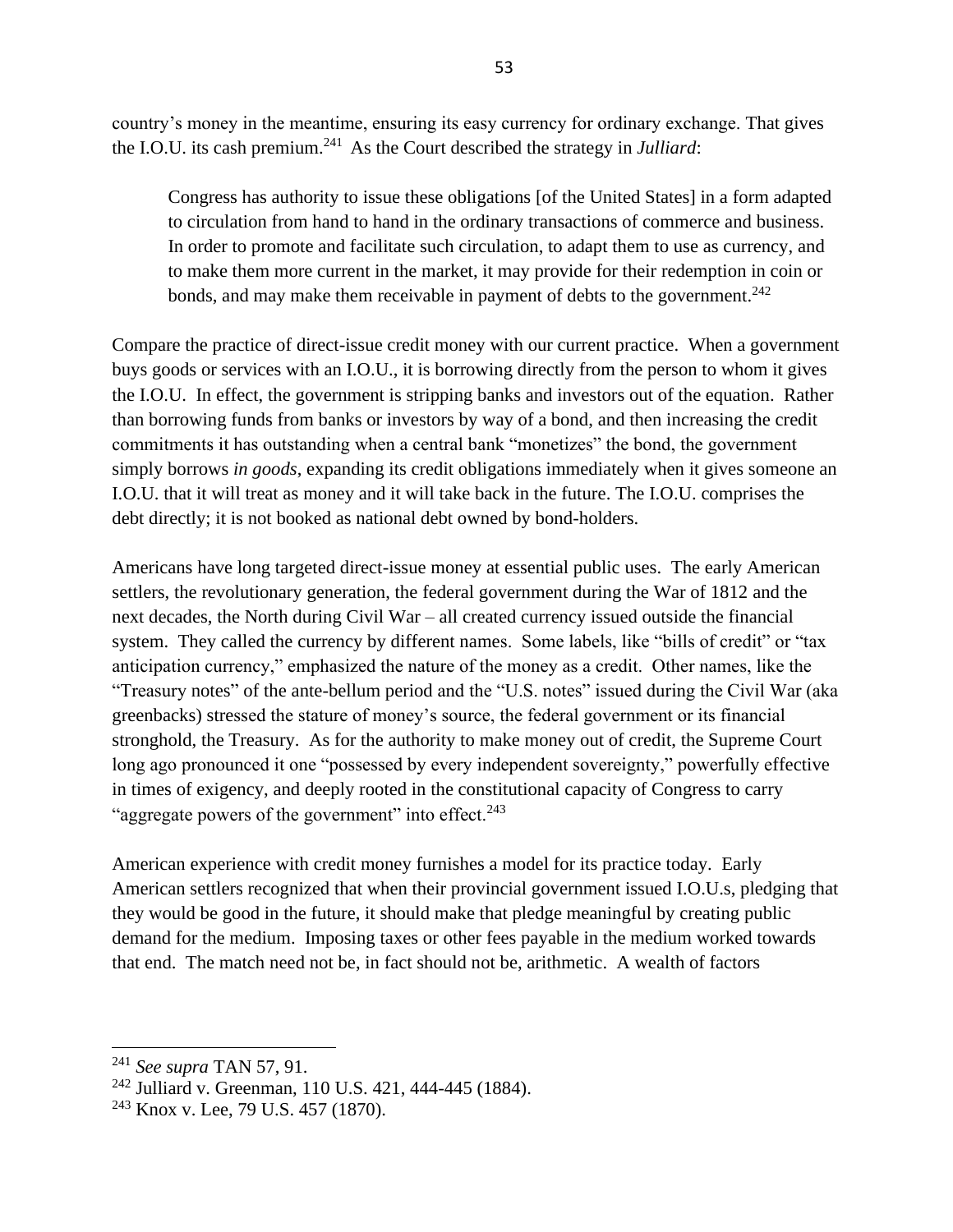influences monetary value, including private demand and expectations about value.<sup>244</sup> But colonial communities that kept their commitment created paper moneys that worked; colonial communities that disconnected currency from public demand produced paper moneys that lost value, sometimes disastrously.<sup>245</sup>

<span id="page-53-0"></span>The same was true during the Civil War. The Union government advertised its commitment on the of the greenbacks ("*This Note is Legal Tender for All Debts Public and Private Except Duties On Imports And Interest On The Public Debt; And Is Receivable In Payment Of All Loans Made To The United States*") and kept its pledge with enough credibility to limit inflation in its paper money. Prices rose between 80 to 100% by War's end, respectable for an existential national crisis and nothing close to hyperinflation. By contrast, the Confederate government, disorganized and with fading legitimacy as its defeats mounted, failed to tax and watched its dollar lose 9000% of value by War's end.<sup>246</sup>

<span id="page-53-1"></span>The same episode reveals that direct-issue dollars can meet private demand, offering services as cash and a convenient mode of payment that people want and are willing to pay for. In areas with well-managed credit money, Americans took direct-issue cash and held it without a discount, even if it was only going to be "redeemed" when they used it to pay a tax sometime in the future. In fact, early Americans learned to *delay* taxes that contracted a money stock in high demand. Soon after the Civil War, the federal government accelerated taxing in U.S. notes to bring down inflation – and immediately regretted it. By 1868, the government had reversed

<sup>244</sup> Farley Grubb models the complexities in Grubb, *supra* note [61.](#page-15-1) Abba Lerner's "functional finance" theory makes the argument in a modern vein, as does much economic scholarship. *See* Abba P. Lerner, *Functional Finance and the Federal Debt*, *in* SELECTED ECONOMIC WRITINGS OF ABBA LERNER (1943); Scott Fullwiler, et al., *Modern Money Theory: A Response To Critics*, POLITICAL ECONOMY RESEARCH INSTITUTE WORKING PAPER SERIES (2012).

 $245$  For colonial success at meeting private demand through a direct-issue government medium when responsibly managed, *see, e.g*., Grubb, *supra* note [61;](#page-15-1) Lester, *supra* note [67;](#page-16-0) E. James Ferguson, *Currency Finance: An Interpretation of Colonial Monetary Practices*, 10 WM. & MARY Q. (1953). For work tracking the impact of tax anticipation on money's value and debate over whether to characterize the public commitment as taxing or as limiting supply, *see* Bruce D. Smith, *The Relationship Between Money and Prices: Some Historical Evidence Reconsidered* § 26 (Federal Reserve Bank of Minneapolis 2002); Scott Sumner, *Colonial Currency and the Quantity Theory of Money: A Critique of Smith's Interpretation*, 53 JOURNAL OF ECONOMIC HISTORY (1993); Calomiris, *supra* note 89.

<sup>246</sup> TURNER, *supra* note [53,](#page-13-0) at 112; TIMBERLAKE, *supra* note [145,](#page-35-0) at 85-86, 102-03. According to recent scholarship, populations in the North debated taxation more robustly than in the South, accepted its legitimacy more deeply, and carried higher tax burdens. Ron & Valeonti, *supra* note 175.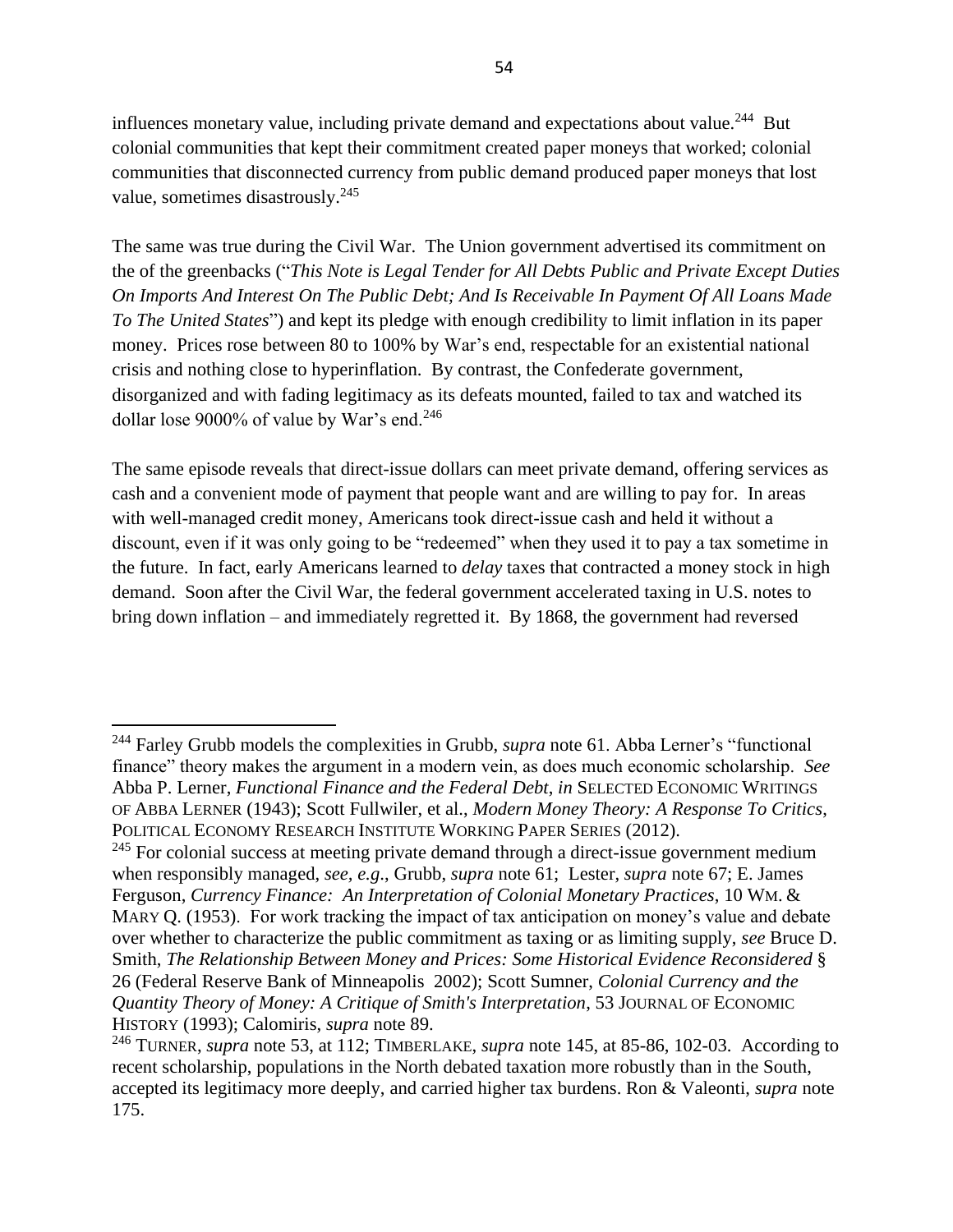<span id="page-54-0"></span>course to stave off dropping prices, *i.e*., deflation. The greenbacks would remain in circulation for several decades, providing essential liquidity to a growing economy.<sup>247</sup>

As the historical experience demonstrates, directly issuing dollars does not equate with "printing money" or monetary finance. In principle and optics, direct-issue eschews backing on longerterm debt but anticipates future taxation, unlike monetary finance.<sup>248</sup> The practices are often conflated because future taxation can always be deferred.<sup>249</sup> In addition, the most famous image of money directly and publicly produced comes from Milton Friedman, who recognized that monetary expansion pure and simple could act as a stimulus in economies with capacity left to grow. As he argued, a government could goose demand by printing dollars bills and dropping them from a helicopter while leaving taxes unchanged. The lucky bunch collecting the dollars would suddenly be wealthier compared to their peers; they would spend their new-found riches and, if the economy was not at full capacity, economic output would increase along with some degree of inflation.<sup>250</sup>

Friedman's helicopter was aimed as much to provoke as to propose policy. The hypothetical dropped out the government's agency in affecting public demand or gaging private demand. As an economic matter, where inputs were fully employed, monetary expansion could simply drive up prices, as more dollars chased the same number of goods. That effect, and the ease of "printing money," suggested that inflationary abuse was likely. At a political level, proposals for monetary finance raise the issue whether the Federal Reserve would be accumulating even more power, displacing decision-making that should be political.<sup>251</sup>

<sup>247</sup> BENSEL, *supra* note [62,](#page-15-0) at 289-92. As the post-Civil War economy grew, demand for the dollar outstripped the supply – the government had stopped spending greenbacks into circulation. The economy expanded as Americans produced more goods, grew more crops, and made more deals. The U.S. should have pumped even more money into circulation to support the boom, as Friedman himself pointed out. MILTON FRIEDMAN & ANNA JACOBSON SCHWARTZ, A MONETARY HISTORY OF THE UNITED STATES, 1867-1960 133-34& n.52 (Princeton University Press 1963).  $^{248}$  While most forms of monetary finance posit the monetizing of long-term debt, Bernanke notes that the Fed could also simply increase the Treasury's bank account. Ben B. Bernanke, *What tools does the Fed have left? Part 3: Helicopter money* § 2020 (Brookings 2016). Presumably, that money would read, however, as liabilities of the Fed rather than the Treasury. <sup>249</sup> *See, e.g.,* TURNER, *supra* note [53,](#page-13-0) at 13.

<sup>&</sup>lt;sup>250</sup> *Id.* at 218-19. As Bernanke emphasizes, the economy must be operating "below potential," *i.e.*, with a shortfall in aggregate demand as opposed to slow growth due to weak productivity or other problems. Bernanke, *supra* note 248. If the money is spent into circulation, output will increase because of effects on public works spending on jobs and income; increased consumer spending without offset because of anticipated taxes; and increased investment because expected inflation will imply lower real interest rates if nominal rates are fixed. *Id*.

<sup>251</sup> Bernanke, *supra* note 248. *See, e.g.,* Mark Blyth, et al., *Now the Bank of England Needs to Deliver QE for the People*, THE GUARDIAN, May 21, 2015.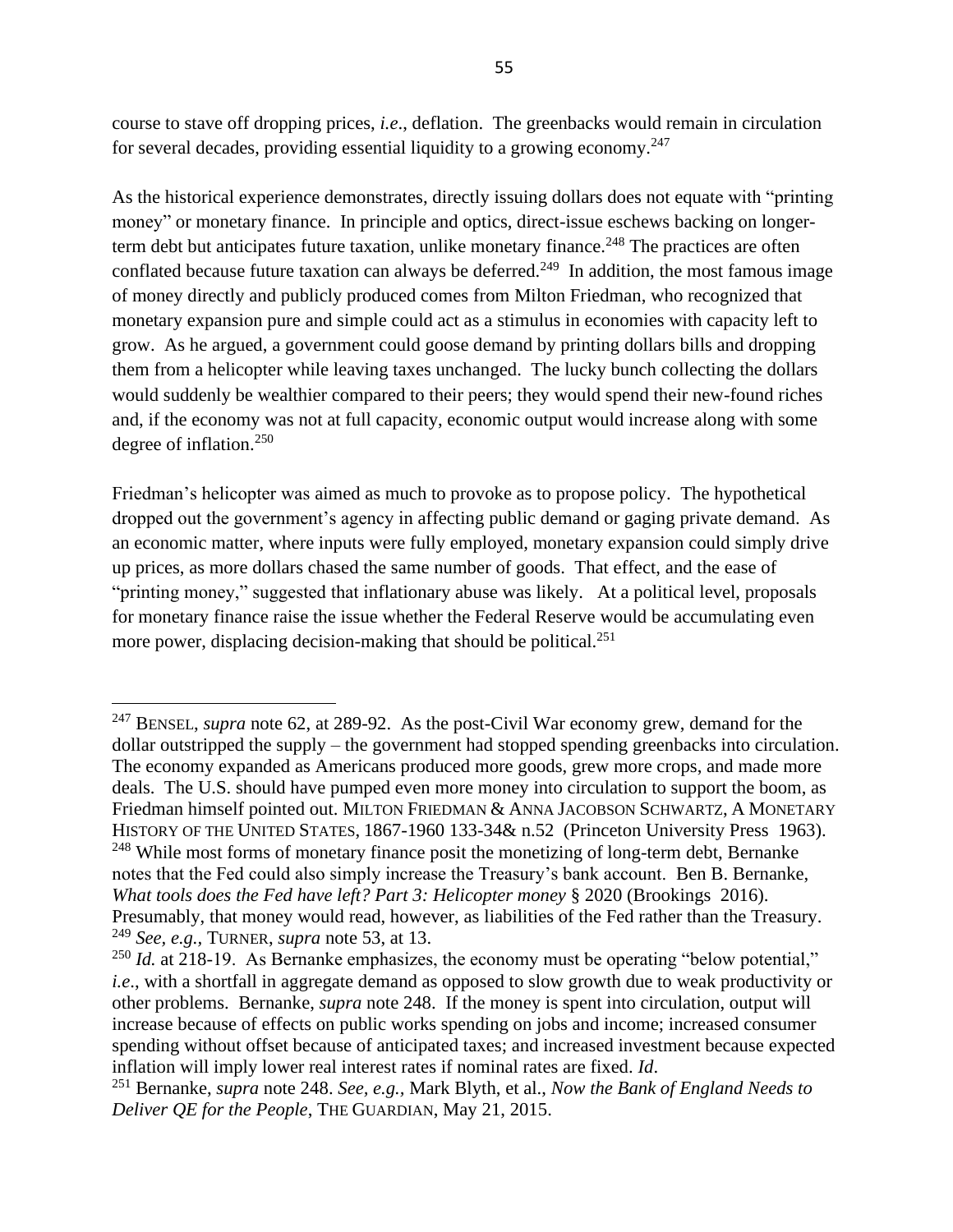On both economic and political counts, direct-issue by earlier governments diverged. As a matter of economics, the tax anticipatory principle of direct-issue mattered. Unlike helicopter money, sustainable direct-issue arrangements came with the commitment to pull money back in when demand for it diminished, although governments surely could -- and did -- mix some monetary finance into their policies.<sup>252</sup> At the political level, direct-issue dollars were authorized and allocated by legislatures. The strategy of direct-issue predated the Federal Reserve – and has not been used since. (The correlation is surely not accidental.)

But if monetary finance is distinct, its economics and its politics illuminate the problem of modern money creation. At the economic level, there should be leeway for fiscal action money creation  $-$ - without the creation of long-term debt.<sup>253</sup> In ways prescient to the COVID-19 Crisis spending, Adair Turner portrays the dilemma when polities already deep in debt struggle with recessionary conditions. Every fiscal outlay made within the current architecture drives up public debt burdens, the amount owed bondholders. Monetary policy offers no good alternative because while looser money would be tonic, including low interest rates and quantitative easing, it would also fuel the very private credit creation practices that create instability and exacerbate inequality.<sup>254</sup> By contrast, monetary finance works by creating money while vitiating the bonded public debt that accompanies modern money. Thus Friedman omitted a bond backing for his helicopter money; later writers do the same or stipulate a non-functional bond as backing for a transfer of electronic money to citizens.<sup>255</sup> As Turner points out, that strategy would allow a government to dissipate the debt overhang dragging down its economy.<sup>256</sup>

<span id="page-55-0"></span>Like monetary finance, spending direct-issue dollars avoids creating bonded debt (or bonded debt that matters). But using direct-issue dollars is transparent about the debt it does create and its effects. Direct-issue dollars are clearly sovereign liabilities, I.O.U.s that can be retired through taxation. Historically, communities that used direct-issue dollars debated the way they injected the cash into circulation and the extent to which they taxed them out.<sup>257</sup> That debate put

<sup>252</sup> *See supra* note [245.](#page-53-0) As for mixing in monetary finance, notice that the decision to tax -- or issue bonds for that matter – could well accommodate some amount of monetary expansion absorbed either by private demand or in rising prices.

 $253$  See, generally, the agreement that "in theory at least, helicopter money could prove a valuable tool," and will work when monetary policy does not. Bernanke, *supra* note 248; *see, e.g.,* William Buiter, *The Simple Analytics of Helicopter Money: Why It Works -- Always*, 8 ECONOMICS: THE OPEN-ACCESS, OPEN-ASSESSSMENT E-JOURNAL (2014).

<sup>254</sup> TURNER, *supra* note [53,](#page-13-0) at 12, 215-18.

<sup>255</sup> *Id.,* at 219 & n.15.

<sup>256</sup> *Id.*, at 12, 215-22; Bernanke, *supra* note 248.

 $257$  The post-Civil War debate over the contraction of greenbacks and, in turn, resumption is the most famous episode. *See supra* note [247.](#page-54-0) But the issue fanned commentary during in early America as well. *See, e.g*., Cotton Mather, *Some Considerations on the Bills of Credit Now*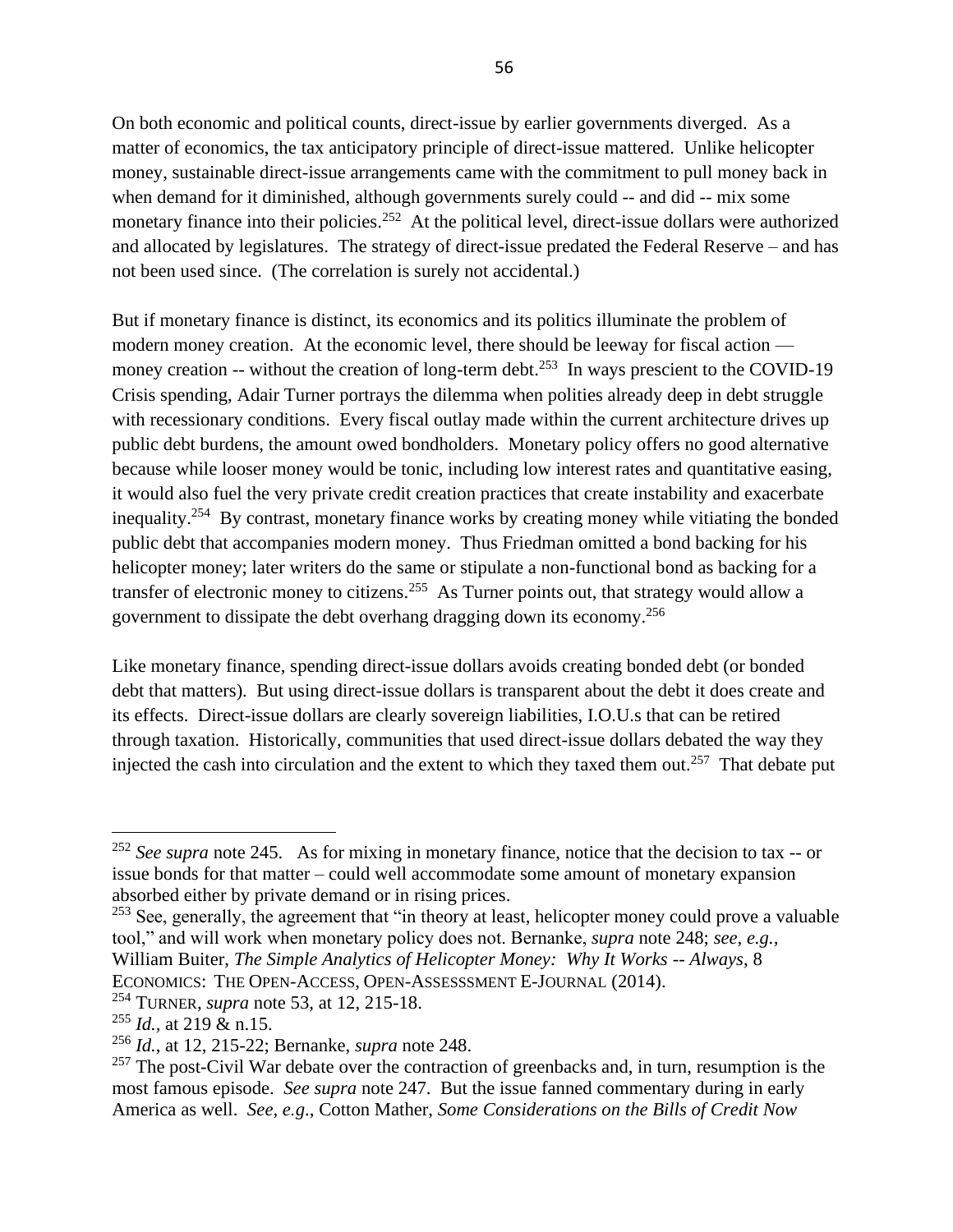at issue the nature of money, the role of credible commitment, and the complexity of monetary value. Today, discussion of those issues takes place only as filtered through a money supply built on longer-term debt, the frame of private claims to repayment, and the interests dividing bond-holders from taxpayers, obscuring the basics.

As for the effects of direct-issue dollars, earlier Americans recognized the link between spending direct-issue dollars, tax commitments, and political viability. They often conditioned redemption or retirement over time – a commitment to tax in money at the end of a war, for example, or over a certain number of years. The tools to support monetary value are much broader today; monetary policy as well fiscal policy could be used as well to respond to conditions like inflation.<sup>258</sup> According to that mix, some part of direct-issue debt could be retired as directly as it is issued, through taxation or other public payments, without returns to bondholders. Other parts of the debt could be carried indefinitely (and without interest payment), insofar as an expanding economy and the private demand that accompanies it absorb the increased money supply.

For advocates of monetary finance, the transparency of direct-issue dollars as tax anticipation currency may undermine its ability to create economic stimulus. According to the theory of Ricardian equivalence, individuals with rational expectations will neutralize any difference between public spending that is funded by taxation and that funded by borrowing, including direct-issue dollars. That is because, if the government uses borrowing, people will cut down on future consumption as they budget for future taxation (to pay off the borrowing).<sup>259</sup> If that is so, monetary expansion must advertise itself as permanent, as does monetary finance, it if it to have any stimulative effect. But the problem overstates the force of the theory, given the limited empirical evidence for it.<sup>260</sup> That is especially true if an increase in taxation is conditional; continency would further dilute any impact on expectations. The sheer size of the modern economy would weaken the effect still further. In addition, money spent on public works, unlike

*Passing in New-England*, *in* COLONIAL CURRENCY REPRINTS (Andrew McFarland Davis ed. 1691) (advocating popular support of taxation to support direct-issue bills' value). <sup>258</sup> The infrastructure of modern finance poses problems as well as tools for implementing either monetary finance or direct-issue dollars. For example, once money is publicly created, whether by monetary finance or by direct-issue, it can add to bank reserves, expanding banks' capacity to lend. *See* Graham, *supra* note 97, at 434. The greenback became part of the monetary base in just that way. As Turner argues, the government can neutralize that effect by raising reserve requirements and declining to pay interest on such reserves. TURNER, *supra* note [53,](#page-13-0) at 220-22. For purposes of this discussion, I assume the implementation solutions that avocates of monetary finance propose for similar problems.

<sup>259</sup> *See, e.g.,* Bernanke, *supra* note 248; TURNER, *supra* note [53,](#page-13-0) at 215-216.

<sup>&</sup>lt;sup>260</sup> TURNER, *supra* note [53,](#page-13-0) at 216 (summarizing research by Brad DeLong and Larry Summers).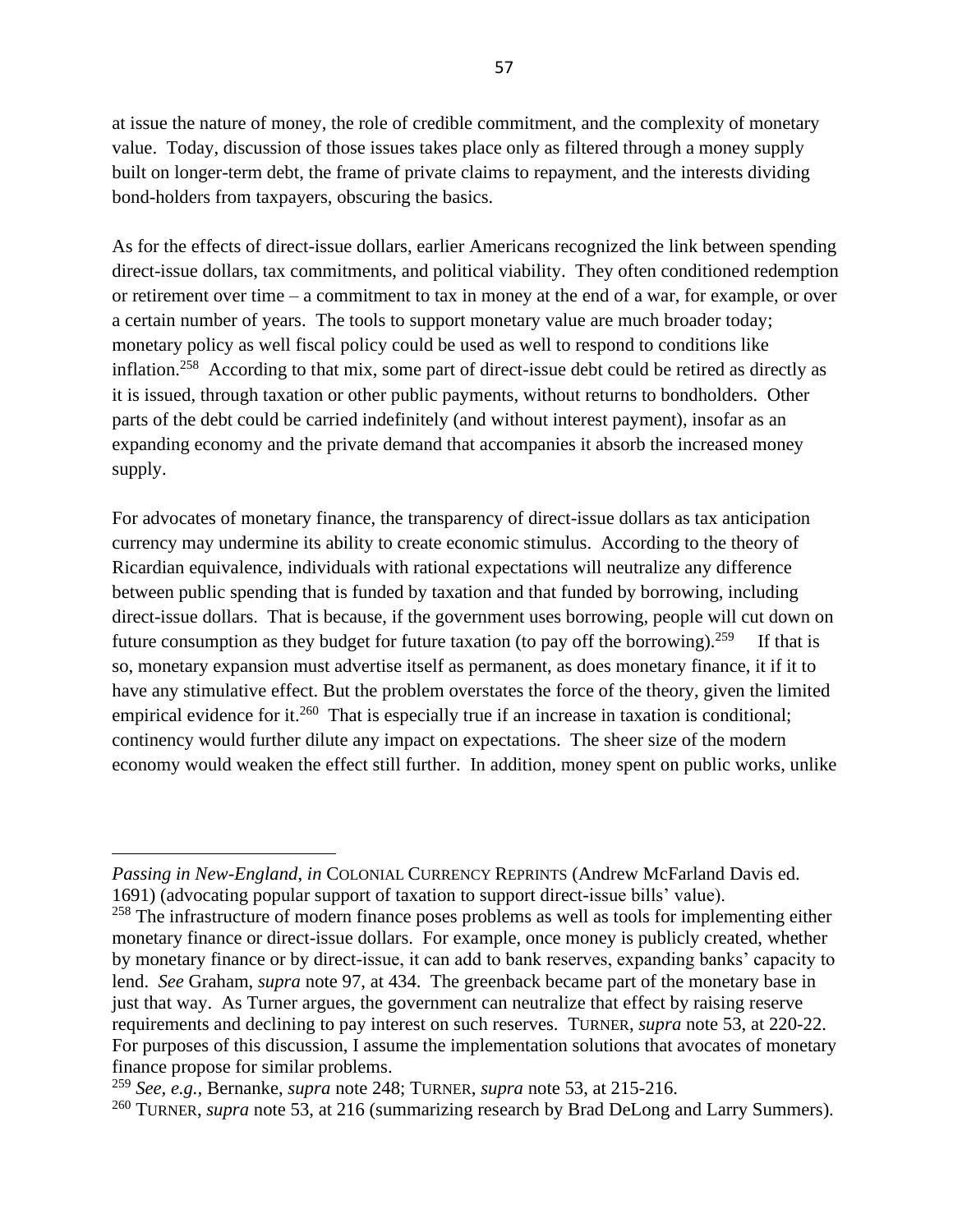monetary finance that may take place through tax cuts, has stimulative effects because of job creation. <sup>261</sup>

In fact, monetary expansion targeted at those of lower income would be far more likely spent not saved.<sup>262</sup> According to Mark Blyth, Eric Lonergan, and Simon Wren-Lewis, consumers put to use between a half and a third of cash windfalls, making expansion targeted to them far more efficient than quantitative easing.<sup>263</sup> That efficacy would be increased for those with a higher need to spend for current needs. That is particularly true given that the same lower-income group could anticipate protection from a tax increase. Directly issuing dollars, as opposed to monetary finance, invites that kind of tailoring, as discussed below. Further, if money arrives during a recession, "rational individuals and businesses" – the premise of the Ricardian equivalence -- will recognize that there is capacity for growth and employment. They will spend rather than save, thus stimulating the economy. $264$ 

The escape from recessionary paralysis without debt build-up may be the biggest distributive gift that direct-issue dollars could deliver. But the distributive economics of direct-issue dollars brings us back to the political dimension. Money creation is manifestly a political matter. That is true whether it is done by the Fed or by commercial banks. That argument is the burden of the paper. The proposal for direct-issue dollars is only exposing the stakes.

Given its political character, a democratic legislature is the most appropriate agent to directly issue dollars. The federal Congress in the Civil War, provincial assemblies in early America, each created and took responsibility for direct-issue dollars. Those bodies, flawed as they were as representative institutions, were the most viable forums for determining the politics of money creation. In recessionary times like spring 2020, Congress could target those dollars at those in the most need or with the most desert according to public-regarding criteria.

The strategy, deployed in a world with powerfully independent central banks, would actually divide power over money creation in a new way. Unchecked power over money's expansion stokes fears of abuse. But with the exception of the assignat, modern episodes have actually been carried out by central banks, acting at the behest of political actors.<sup>265</sup> The ease of

<sup>261</sup> Bernanke, *supra* note 248, at n.7.

<sup>262</sup> *See, e.g.,* TURNER, *supra* note [53,](#page-13-0) at 120-122. For the targeting of lower-income individuals, *see infra* TAN [270](#page-59-0) to [274.](#page-60-0)

<sup>&</sup>lt;sup>263</sup> Increasing consumption by 1% of GDP thus requires monetary expansion of 3% GDP, a figure they contrast with the fading efficacy of QE, 20% of Britain's GDP when they wrote. MARK BLYTH, AUSTERITY: THE HISTORY OF A DANGEROUS IDEA (Oxford University Press 2013).

<sup>264</sup> *See*, *e.g.,* TURNER, *supra* note [53,](#page-13-0) at 216; BLYTH, *supra* note 263.

<sup>&</sup>lt;sup>265</sup> The Hanke-Krus table records 56 episodes of hyper-inflation; 47 clearly occurred after those polities had established central banks. Steve Hanke & Nicholas Krus, World Hyperinflations.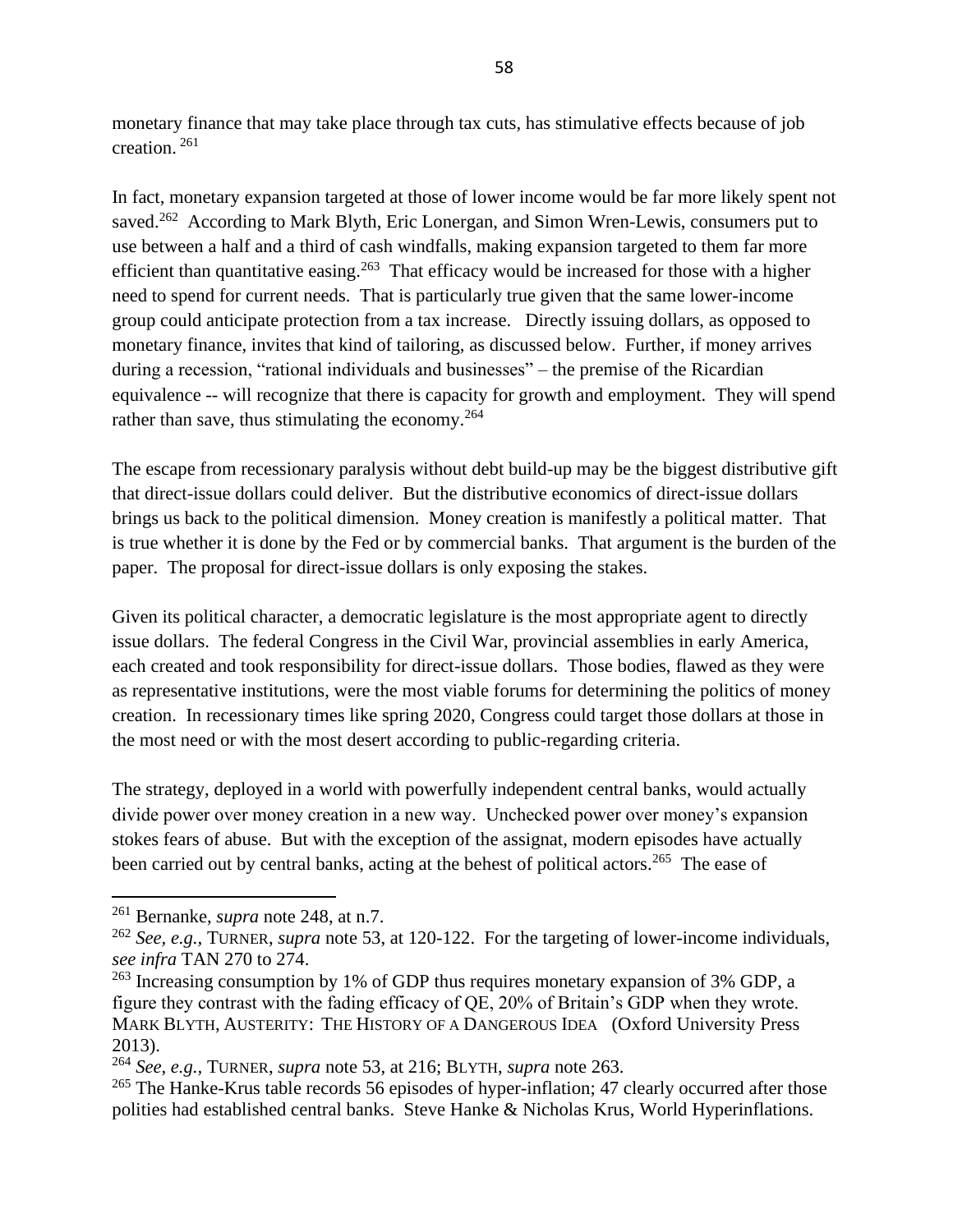monetizing long-term debt may well contribute to the pattern: the technique is both indirect and anonymized by the administrative actors who carry it out. As an accounting operation, it also fades from popular view.

By contrast, Congress would take responsibility when it issued money directly. That mechanism answered in 18th and 19th century Britain and the United States: Britain with its Exchequer bills and the U.S. with its Treasury notes and greenbacks do not appear on the Hanke-Krus table of hyperinflations.<sup>266</sup> Like other politically sound regimes, those orders did not turn towards proliferating the money supply.<sup>267</sup> In fact, direct-issue makes salient the role of taxes and other forms of public demand in supporting money's value.<sup>268</sup> That changes their valence in public debate, underscoring their importance to a functioning monetary system and their character as obligations of citizenship. Those elements apparently gave the Union a robust advantage over financing the Civil War compared to the Confederacy.<sup>269</sup>

But while Congress would take democratic initiative, it would do so within a bureaucratic architecture designed to stabilize monetary value. Unlike the  $19<sup>th</sup>$  century U.S. or U.K., where central banks either did not exist or, as in the U.K., had only rudimentary notions of their function, the Federal Reserve is mandated to use monetary policy toward that end. The central bank has a panoply of tools to manage interest rates and target inflation, although the strategy advocated here -- money creation aimed at recessionary shortfalls in aggregate demand --would likely be tonic rather than troublesome. In fact, the strategy would make expansionary monetary

<sup>(2012).</sup> As the Bank of International Settlement documents, central banks in such polities furnish the liability that is assimilated to base money. A Bank for International Settlements, The Role of Central Bank Money in Payment Systems 1, 7-8, 13-14 (BIS 2003); *see also* Desan, *supra* note [59,](#page-14-2) at [17]. The remaining 9 cases in the table appear to involve central bank-issued money as well, produced at city or regional levels or in politically transitional or tumultuous periods. *See* Pavle Petrović, et al., *The Yugoslav Hyperinflation of 1992–1994: Causes, Dynamics, and Money Supply Process*, 27 J. COMPAR. ECON. (1999); Peter Bernholz, Inflation, Monetary Regime and the Financial Asset Theory of Money § 41 (Blackwell Publishing Limited 1988); THOMAS SARGENT, RATIONAL EXPECTATIONS AND INFLATION 60-64 (Princeton University Press 2013); Gail E. Makinen & G. Thomas Woodward, *The Taiwanese Hyperinflation and Stabilization, 1945-1951*, J. MONEY, CREDIT, & BANKING, 91-93 (1989). <sup>266</sup> *See* Hanke & Krus, *supra* note 265. For the reasonable record of the early American provinces, where money was also issued by legislative assemblies, *see*, *e.g*., E. JAMES FERGUSON, THE POWER OF THE PURSE; A HISTORY OF AMERICAN PUBLIC FINANCE, 1776-1790 1- 24 (University of North Carolina Press 1961).

<sup>267</sup> *See* WOODRUFF, *supra* note [61](#page-15-1) (tracing link between disarray in Soviet Union and the demise of the ruble); Paul Krugman, *Is Government Money Creation Actually Enabling Deficit Spending?*, N.Y. TIMES, January 17, 2022 (noting link between regime strength and hyperinflation).

<sup>268</sup> *See supra* TAN [56](#page-14-1) to [59.](#page-14-2)

<sup>269</sup> *See supra* note [246.](#page-53-1)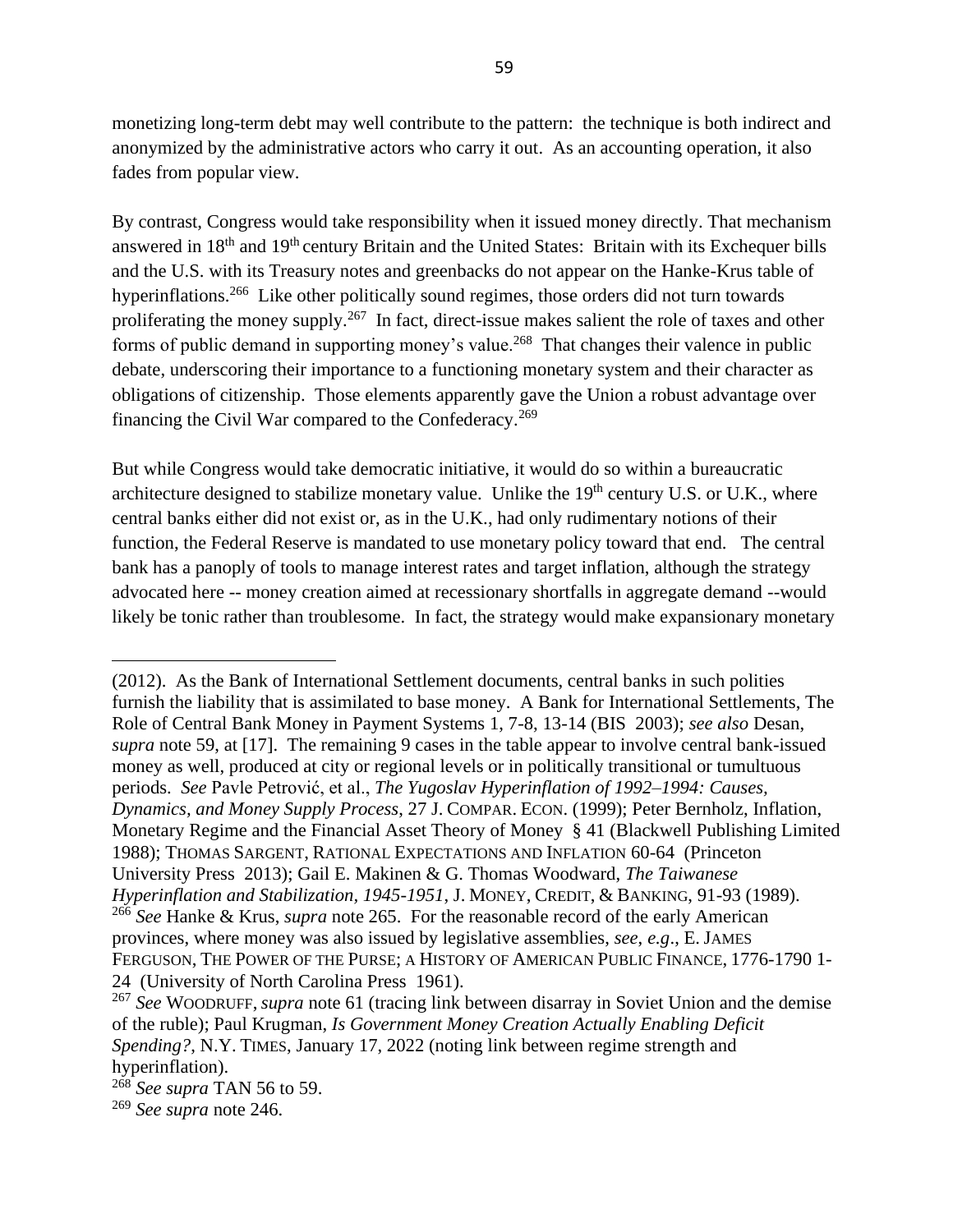policy less necessary; that would reduce the difficulty (economic and political) of weaning the financial sector from abundant public support. Direct-issue would thus operate symbiotically with the Fed: its effects would be subject to the Fed's management, while easing the overdependence on monetary policy that currently burdens the central bank.

When Congress did use money creation, its political agency and accountability would allow it to channel that money to targeted ends. By contrast, advocates of monetary finance generally argue that it should be deployed diffusely; central bankers are appropriately queasy about preferring certain portions of the population over others when they consider it. Thus advocates like Friedman, Turner, Blyth and others assume a strategy that would put new money into "the hands of a broad swath of households and businesses."<sup>270</sup> Doing so would deliver benefits effectively because money arrives directly rather than by way of finance (higher asset prices, credit expansion by banks), but it would deliver them widely as well. $^{271}$ 

<span id="page-59-0"></span>A democratically legitimate body could spend direct-issue dollars more selectively for more distributive impact, a particularly important point in recessionary dynamics that are escalating inequality. The poor, as well as those with the need to finance urgent and productive endeavors – education, community welfare, public health – are "rational individuals and companies" who will use funds to increase capacity rather than stash it in anticipation of future taxes. Similarly situated are households dealing with job loss during a pandemic, where dollars directly issued to people would prevent essential spending from falling further. That is especially necessary when banks pull back their own lending. As in 2008, the 2020 Crisis made lenders cautious and borrowers with productive projects were unlikely to choose the moment to expand. The plethora of programs rolled out by the Fed aimed at overcoming exactly just such obstacles. Faced with that problem the Fed has injected billions since 2008 to promote bank lending; Congress added billions with the 2017 tax cuts.<sup>272</sup> Neither succeeded in connecting banks with populations currently underserved.

When earlier governments directly issued dollars, they selected recipients carefully rather than dropping money indiscriminately from helicopters. As they confronted war, threats to security, and other exigencies, governments spent to compensate soldiers, suppliers, and other essential creditors -- bills of credit, Treasury notes, and greenbacks issued to those groups. The conditions that officials confronted, in other words, determined how they defined the category of recipients who merited direct-issue dollars.

More creatively, officials also designed programs to inject direct-issue dollars through lending programs. From the 1720s until the eve of the Revolution, provincial governments across the

<sup>270</sup> TURNER, *supra* note [53,](#page-13-0) at 220.

<sup>271</sup> *Id.*

<sup>272</sup> *See supra* TAN [108](#page-26-1)[-119.](#page-28-0)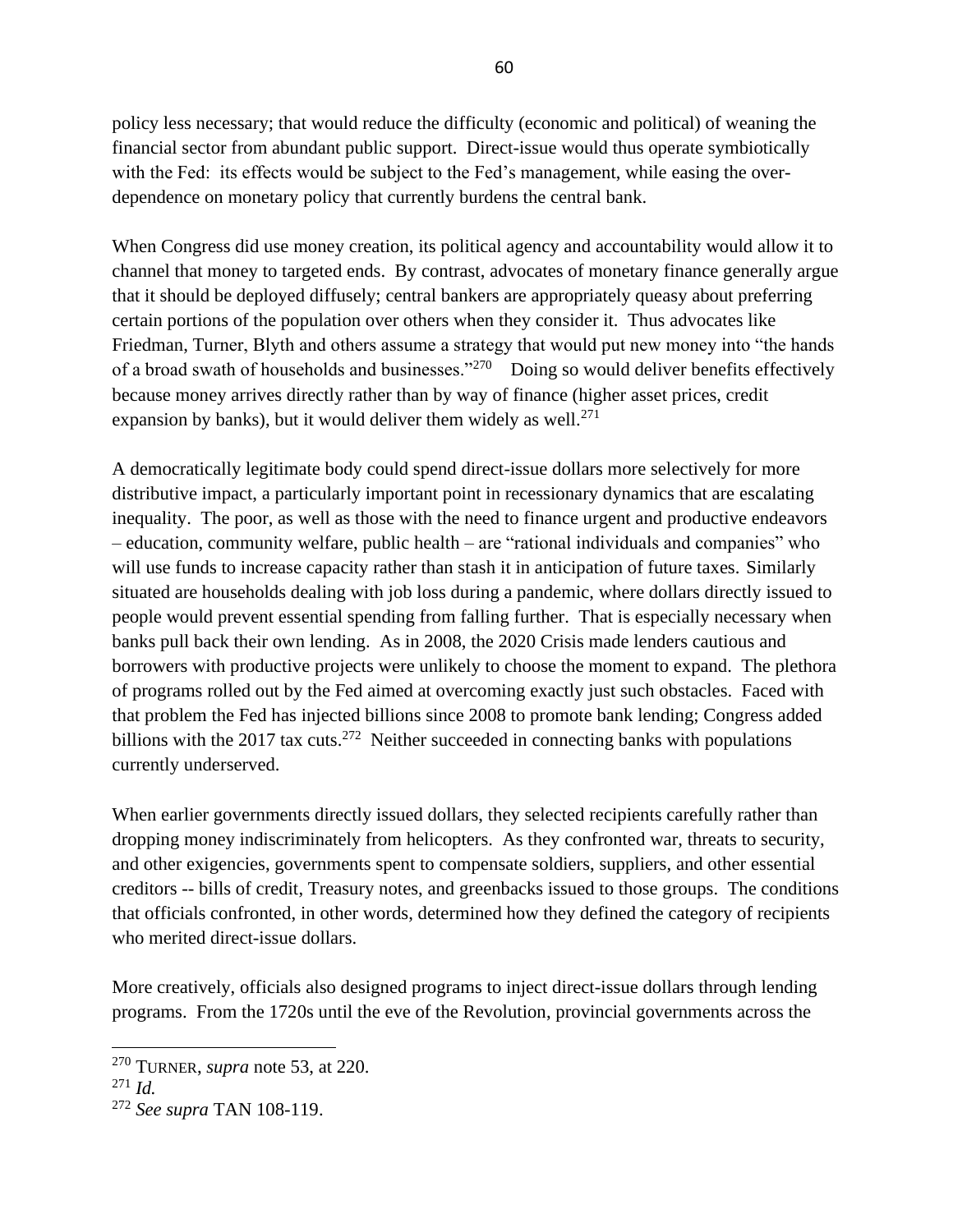mid-Atlantic fashioned credit schemes that catered to entrepreneurs in need of capital, publicizing criteria. "Loan offices" advanced newly created cash to farmers on security of mortgaged land. That cash credit came with a variety of conditions. Provinces attached lending ceilings on borrowed amounts to ensure wide dispersal of the funds; they created different ways to decentralize access; they seized land for nonpayment or treated noncompliance more leniently.<sup>273</sup> Each policy put different policies into effect, the product of public debate over priorities. Early agrarian communities favored farmers, as well as carrying forward the racialized and gendered cruelties of the day.<sup>274</sup> Early land loan offices spread access to credit inclusively within those flawed terms.

<span id="page-60-0"></span>Provincial legislatures aimed to irrigate communities where the existing money pooled at the top. Their credit currencies, wrote one enthusiast, enabled settlers "to tear up trees by the roots, and to split the rocks in pieces, clear their land, fence it in, plow, sow, reap, and mow, build houses, ships."<sup>275</sup> Per capita income exceeded those in Britain and, according to recent research "probably had the most equal distribution of income in the Western world."<sup>276</sup>

As the early American experience shows, direct-issue dollars open the door to more creative thought about credit allocation. In the provincial system, dollars loaned by land banks were issued directly in response to private demand. That is, communities designed them to provide elasticity in the money supply.<sup>277</sup> Commercial banks currently monopolize that function: they expand credit in the form of money when times are good and reduce their lending when demand for credit subsides. The strategy provides crucial monetary inflows to fuel productivity. But as we have seen, banks select for certain kinds of productivity: their orientation towards legible profits has produced a record of discriminatory and limited access.<sup>278</sup> Bank lending is also notoriously "procyclical": in good periods, banks overshoot by expanding credit in increasingly speculative ways, while in bad periods, banks are overly cautious, holding back recovery.<sup>279</sup> The financial crises that result devastate public budgets and can exacerbate inequality.<sup>280</sup>

Dollars that issued directly according to different gages of private demand could remedy both issues. The basic idea is straightforward, although developing it is beyond the scope here. (The

<sup>273</sup> *See, e.g.,* Grubb, *supra* note [61;](#page-15-1) Lester, *supra* note [67.](#page-16-0)

<sup>274</sup> *See, e.g.,* K-Sue Park, *Money, Mortgages, and the Conquest of America*, 41 L. & SOC.

INQUIRY: J. AM. BAR FOUND. (2016).

<sup>&</sup>lt;sup>275</sup> ANONYMOUS, A COPY OF A LETTER FROM OUEBEC  $(1747)$ .

<sup>276</sup> The finding holds even when the slave population, nearly bereft of resources, is included. *See* Peter H. Lindert & Jeffrey G. Williamson, American Colonial Incomes, 1650-1774 3-4 (NBER 2014).

<sup>277</sup> *See supra* TAN [63](#page-15-2)[-65.](#page-15-3)

<sup>278</sup> *See supra* TAN [111](#page-27-0)[-118.](#page-28-1)

<sup>279</sup> *See, e.g.,* MEHRLING, *supra* note [78,](#page-18-0) at 15-17.

<sup>280</sup> *See, e.g.,* BLYTH, *supra* note 263; PIKETTY, supra note 87, at 294-98, 544-47.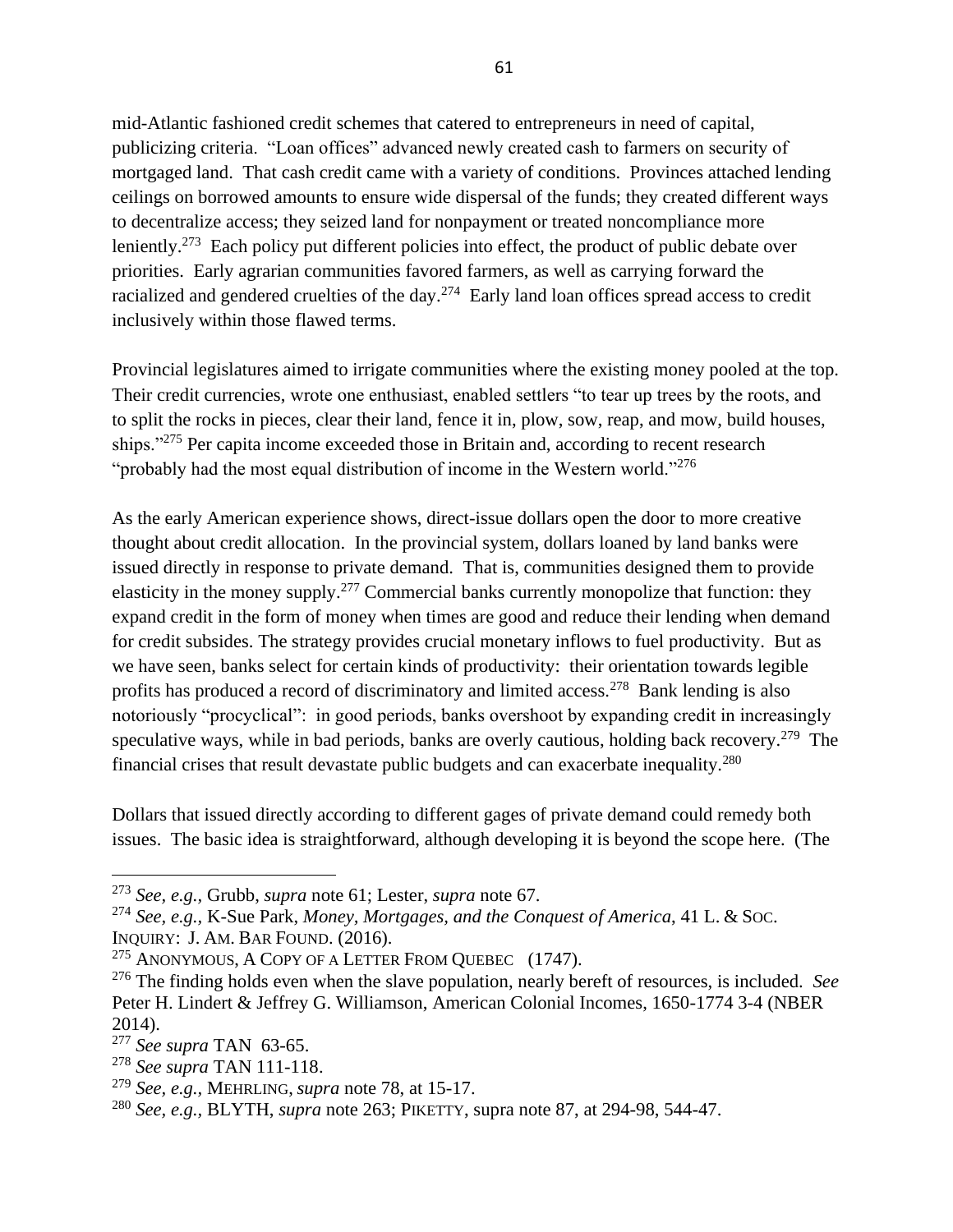paper is, after all, only about the first trillion dollars of spending.) The federal government could create public credit facilities that lent dollars according to pre-specified and public-regarding criteria. Those criteria could be tied to productivity measured in ways beyond commercial profitability. Dollars for education, for example, could issue directly instead of against Treasury securities.<sup>281</sup> Likewise, dollars to increase food security or to fund climate change amelioration. Just so, agrarian populists advocated direct government dollars when faced with exploitative bank policies. They proposed that the government issue that money against credit in crops during harvest, a period when banks otherwise raised interest rates.<sup>282</sup> The device would have rescued the United States from seasonal fluctuations in the money supply that destabilized the economy in the late nineteenth century.<sup>283</sup>

More speculatively, an inflow of dollars produced according to different criteria should be able to buffer the economy from the procyclical effects of banked money creation. In other words, we could diversify the avenues for money's inflow and contraction. Commercial banks' current exclusivity as agents of money creation needlessly exposes our economies to the instability generated by banking practices. In turn, that exclusivity restricts the tools we can use to remedy problems, as Turner makes so clear in his case for monetary finance.<sup>284</sup> By contrast, gaging private demand according to different criteria may dampen speculative spikes and cushion the lagging lending that follows busts.

A direct-issue dollar is radically transparent. It works without compounding public debt. It locates authority appropriately in hands democratically accountable, even as it makes use of central banking safeguards. It can target immediate needs. It could issue in ways that respond to private demands currently unmet. It could remedy the brittle dynamics of a design that puts money creation singularly in commercial banks. The experiment is well-worth the price.

\* \* \*

Considering proposals for central bank digital currencies, a group of central banks and the Bank for International Settlements recently adopted a Hippocratic Oath for finance, a pledge to "do no harm." The Oath dictated a rather astonishing precondition. "First and foremost," the general manager for the BIS stipulated, any design change could "not disintermediate commercial

<sup>281</sup> Student debt is currently funded by government bonds and comes within the debt limit. *See* Peer, *supra* note [46,](#page-9-0) at 108-11. That said, certain kinds of government lending today, while not direct-issue, are not booked as part of the government debt. *See id., at 6-9.* 

<sup>&</sup>lt;sup>282</sup> Coordinating their credit denials, banks promoted debt peonage across swaths of the South and Southwest. *See* GOODWYN, *supra* note 105.

<sup>283</sup> *See* Mehrling*, supra* note [75.](#page-18-2)

<sup>284</sup> *See supra* TAN [254.](#page-55-0)